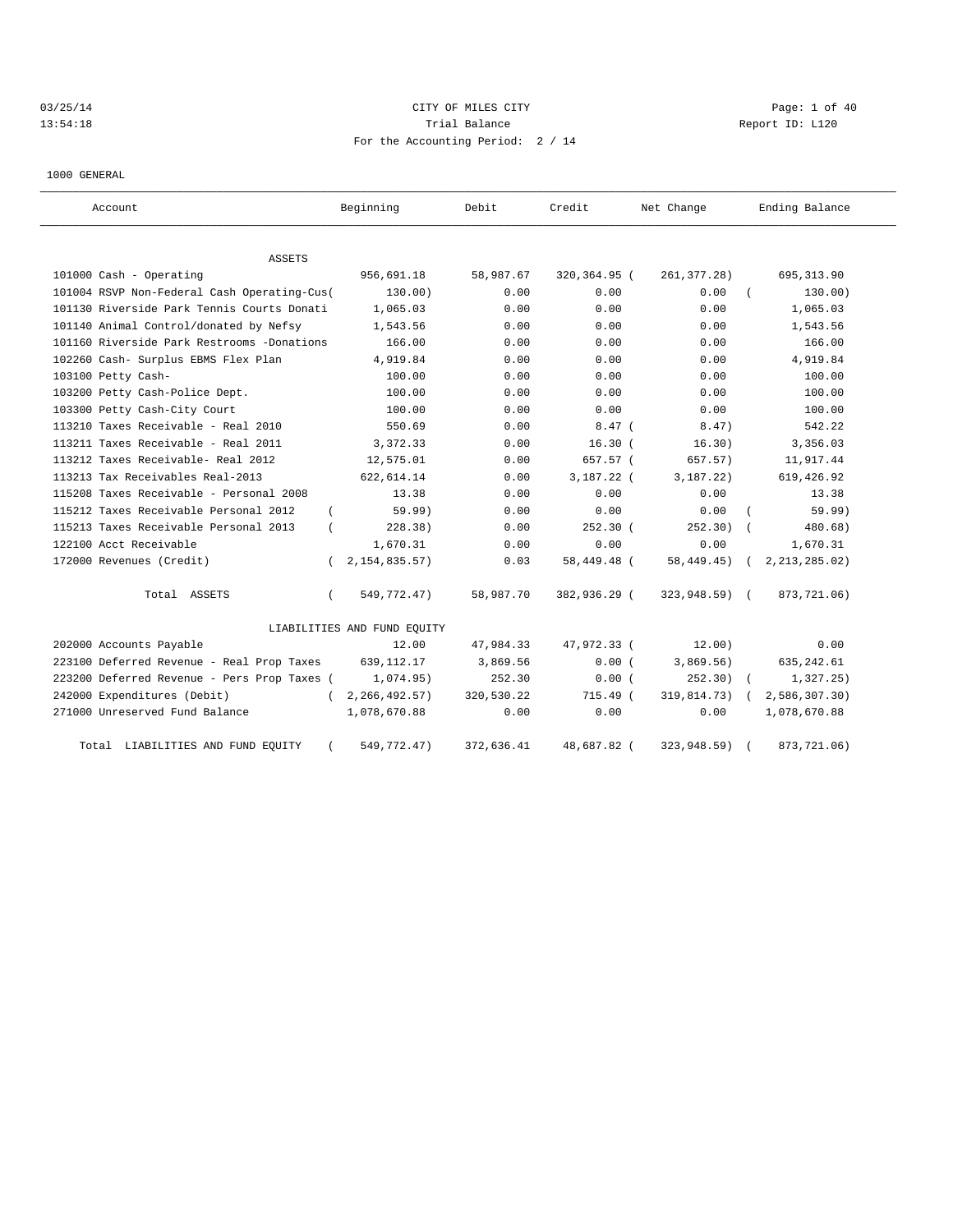## 03/25/14 Page: 2 of 40 13:54:18 Trial Balance Report ID: L120 For the Accounting Period: 2 / 14

#### 2220 LIBRARY

| Account                                    | Beginning                   | Debit     | Credit      | Net Change   | Ending Balance |
|--------------------------------------------|-----------------------------|-----------|-------------|--------------|----------------|
|                                            |                             |           |             |              |                |
| ASSETS                                     |                             |           |             |              |                |
| 101000 Cash - Operating                    | 3,982.00                    | 24,054.31 | 25,970.59 ( | $1,916.28$ ( | 5,898.28)      |
| 101032 Cash- Library Board of Trustees Mul | 13,110.88                   | 459.31    | 0.00        | 459.31       | 13,570.19      |
| 103000 Petty Cash                          | 75.00                       | 0.00      | 0.00        | 0.00         | 75.00          |
| 172000 Revenues (Credit)                   | 172,453.76)                 | 0.00      | 24,513.62 ( | 24,513.62) ( | 196,967.38)    |
| Total ASSETS                               | 163,249.88)                 | 24,513.62 | 50,484.21 ( | 25,970.59) ( | 189,220.47)    |
|                                            | LIABILITIES AND FUND EQUITY |           |             |              |                |
| 202000 Accounts Payable                    | 0.00                        | 2,584.24  | 2,584.24    | 0.00         | 0.00           |
| 242000 Expenditures (Debit)                | 188, 333. 16)               | 25,970.59 | 0.00(       | 25,970.59) ( | 214,303.75)    |
| 271000 Unreserved Fund Balance             | 25,083.28                   | 0.00      | 0.00        | 0.00         | 25,083.28      |
| Total LIABILITIES AND FUND EQUITY          | 163,249.88)                 | 28,554.83 | 2,584.24 (  | 25,970.59) ( | 189,220.47)    |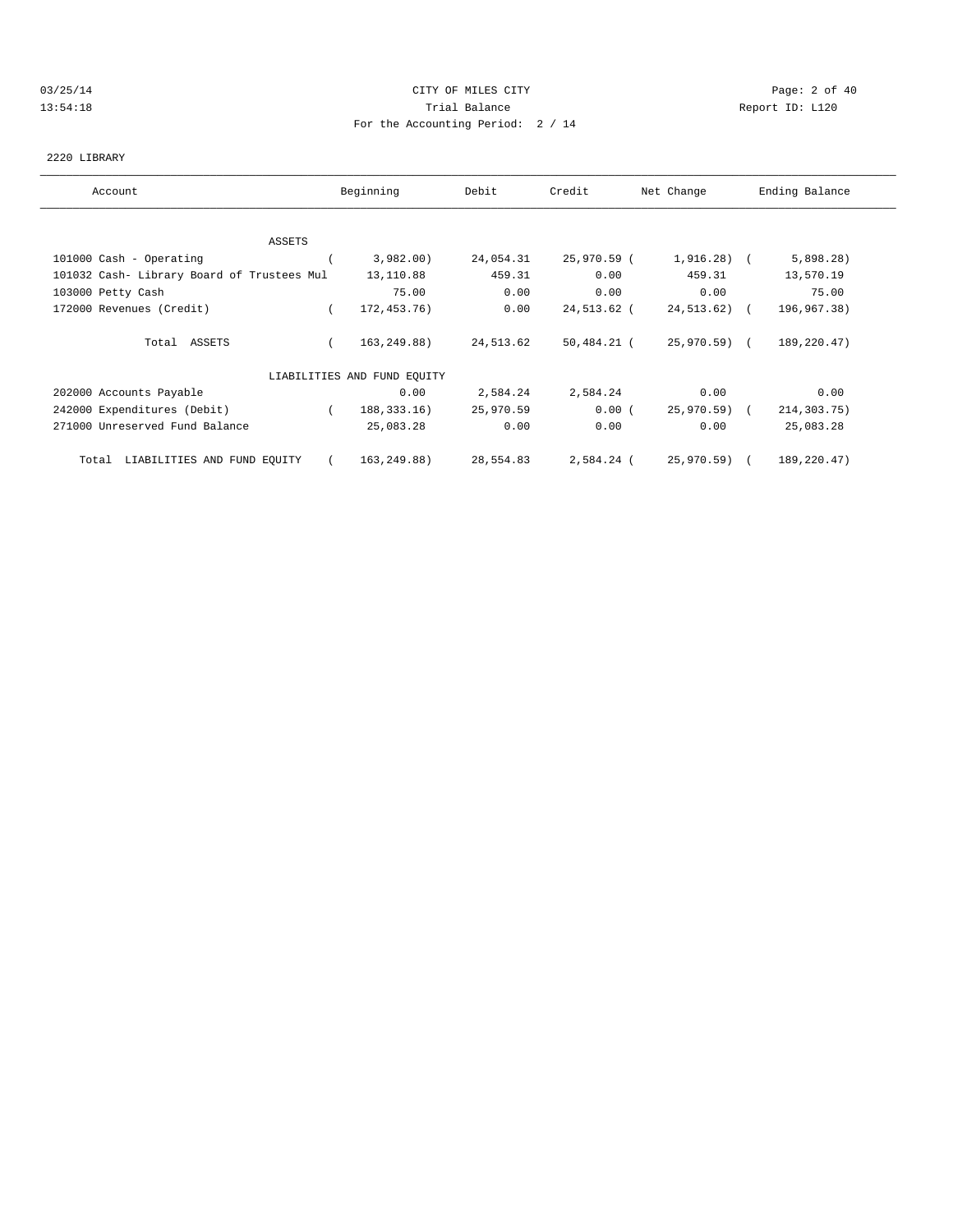# 03/25/14 Page: 3 of 40 13:54:18 Trial Balance Report ID: L120 For the Accounting Period: 2 / 14

#### 2260 EMERGENCY DISASTER

| Account                                   | Beginning                   | Debit | Credit   | Net Change         | Ending Balance |
|-------------------------------------------|-----------------------------|-------|----------|--------------------|----------------|
|                                           |                             |       |          |                    |                |
| ASSETS                                    |                             |       |          |                    |                |
| 101000 Cash - Operating                   | 83,463.10)                  | 1.72  | 0.00     | 1.72<br>$\sqrt{2}$ | 83, 461. 38)   |
| 113211 Taxes Receivable - Real 2011       | 35.88                       | 0.00  | $0.16$ ( | 0.16)              | 35.72          |
| 132000 Due From Government (Short Term)   | 71,634.00                   | 0.00  | 0.00     | 0.00               | 71,634.00      |
| 172000 Revenues (Credit)                  | 13, 173.08                  | 0.00  | $1.72$ ( | 1.72)              | 13,171.36      |
| Total ASSETS                              | 1,379.86                    | 1.72  | $1.88$ ( | 0.16)              | 1,379.70       |
|                                           | LIABILITIES AND FUND EQUITY |       |          |                    |                |
| 223100 Deferred Revenue - Real Prop Taxes | 35.88                       | 0.16  | 0.00(    | 0.16)              | 35.72          |
| 271000 Unreserved Fund Balance            | 1,343.98                    | 0.00  | 0.00     | 0.00               | 1,343.98       |
| LIABILITIES AND FUND EQUITY<br>Total      | 1,379.86                    | 0.16  | 0.00(    | 0.16)              | 1,379.70       |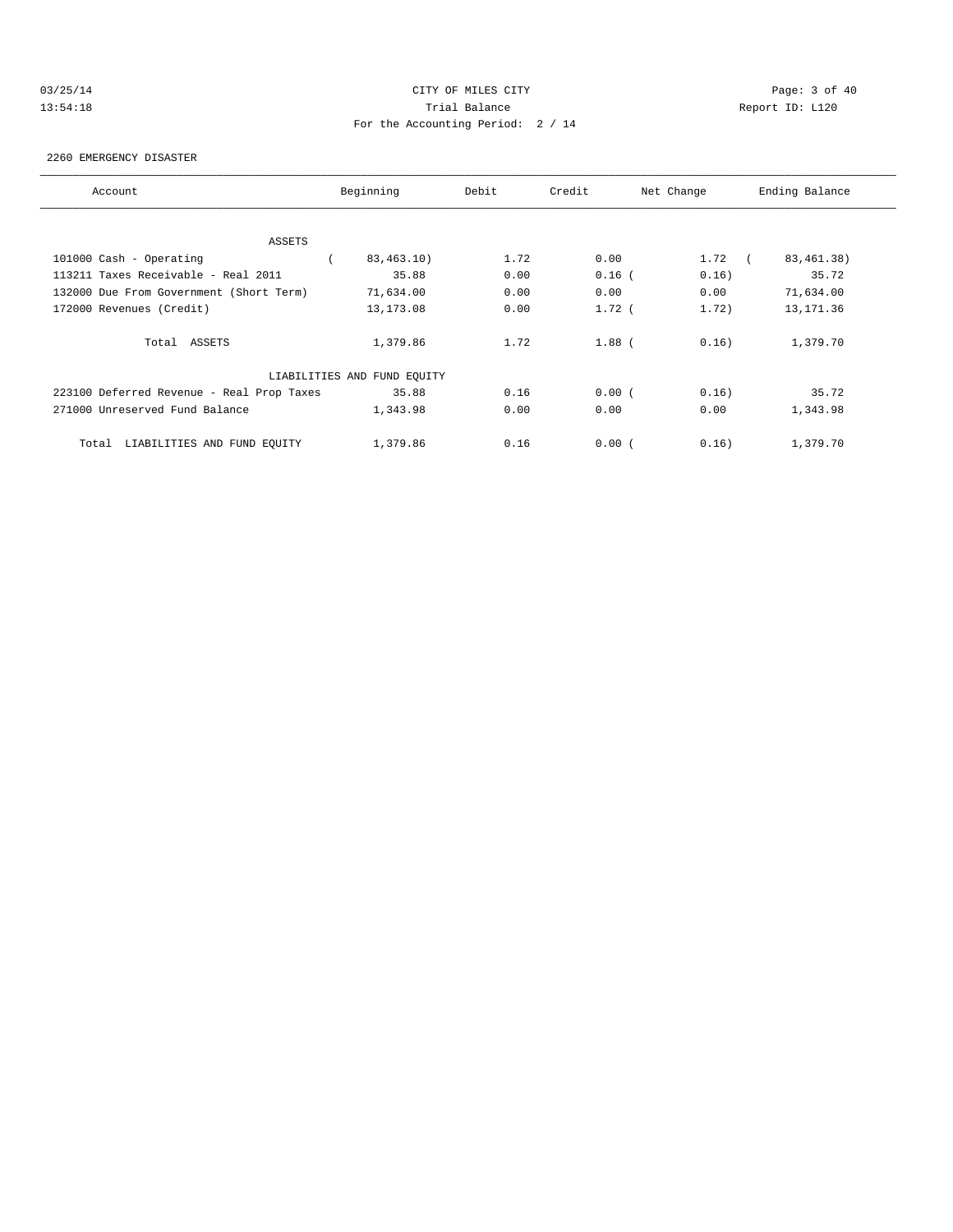## 03/25/14 Page: 4 of 40 13:54:18 Trial Balance Report ID: L120 For the Accounting Period: 2 / 14

#### 2270 Health

| Account                              |        | Beginning                   | Debit    | Credit       | Net Change   | Ending Balance |
|--------------------------------------|--------|-----------------------------|----------|--------------|--------------|----------------|
|                                      |        |                             |          |              |              |                |
|                                      | ASSETS |                             |          |              |              |                |
| 101000 Cash - Operating              |        | 24,850.01                   | 0.00     | 2,756.41 (   | 2,756.41)    | 22,093.60      |
| 172000 Revenues (Credit)             |        | 30,000.00)                  | 0.00     | 0.00         | 0.00         | 30,000.00)     |
| ASSETS<br>Total                      |        | 5, 149.99)                  | 0.00     | 2,756.41 (   | $2,756.41$ ( | 7,906.40)      |
|                                      |        | LIABILITIES AND FUND EQUITY |          |              |              |                |
| 202000 Accounts Payable              |        | 0.00                        | 2,750.00 | 2,750.00     | 0.00         | 0.00           |
| 242000 Expenditures (Debit)          |        | 19,297.29)                  | 2,756.41 | 0.00(        | 2,756.41)    | 22,053.70)     |
| 271000 Unreserved Fund Balance       |        | 14,147.30                   | 0.00     | 0.00         | 0.00         | 14, 147.30     |
| LIABILITIES AND FUND EQUITY<br>Total |        | 5, 149.99)                  | 5,506.41 | $2,750.00$ ( | 2,756.41)    | 7,906.40)      |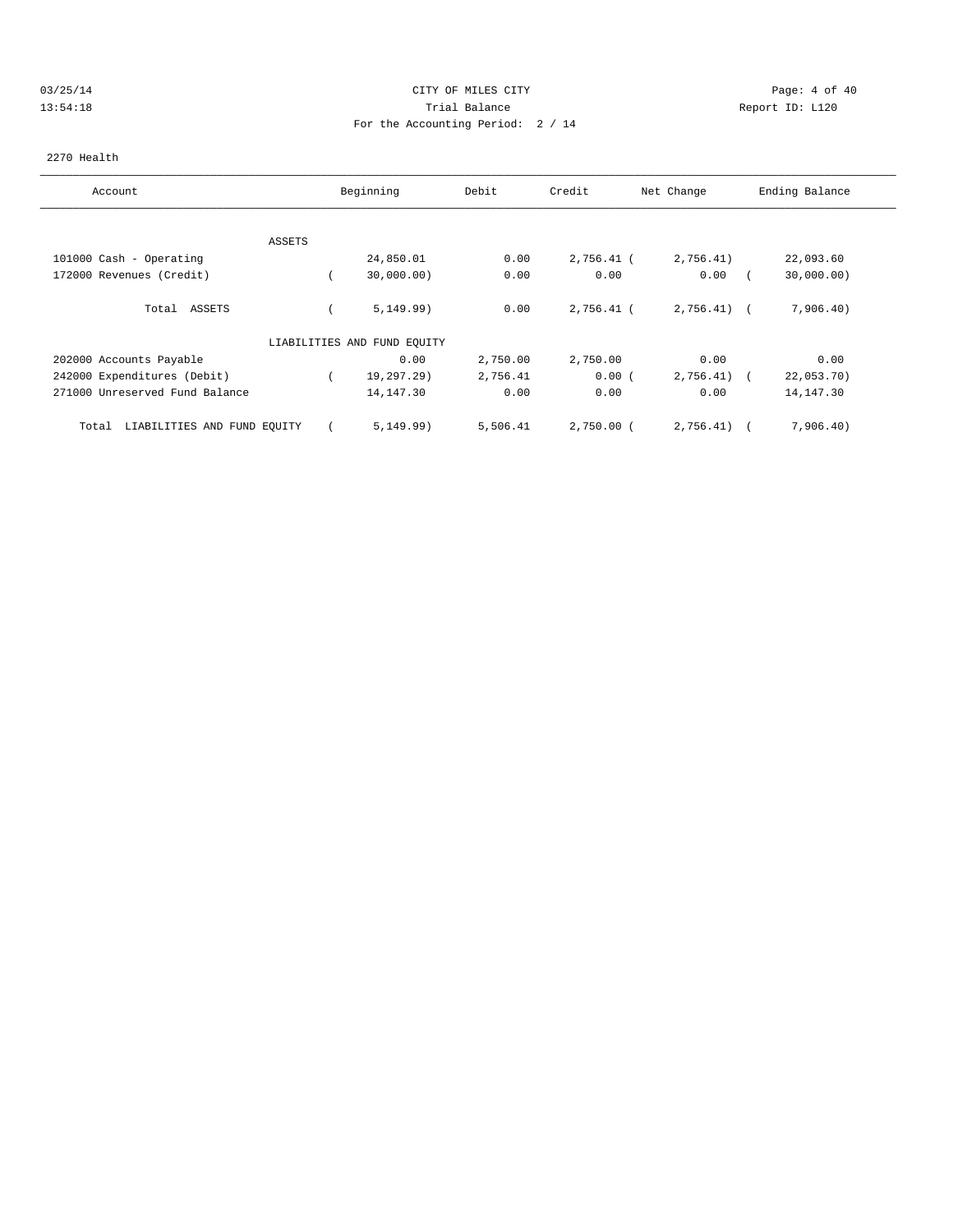## 03/25/14 Page: 5 of 40 13:54:18 Trial Balance Report ID: L120 For the Accounting Period: 2 / 14

2372 Permissive Medical Levy

| Account                                   | Beginning                   | Debit  | Credit     | Net Change   | Ending Balance |
|-------------------------------------------|-----------------------------|--------|------------|--------------|----------------|
|                                           |                             |        |            |              |                |
| <b>ASSETS</b>                             |                             |        |            |              |                |
| 101000 Cash - Operating                   | 12,518.12                   | 412.27 | 0.00       | 412.27       | 12,930.39      |
| $113210$ Taxes Receivable - Real $2010$   | 13.88                       | 0.00   | $0.21$ (   | 0.21)        | 13.67          |
| 113211 Taxes Receivable - Real 2011       | 107.63                      | 0.00   | $0.54$ (   | 0.54)        | 107.09         |
| 113212 Taxes Receivable- Real 2012        | 1,250.97                    | 0.00   | $65.41$ (  | 65.41)       | 1,185.56       |
| 113213 Tax Receivables Real-2013          | 61,627.46                   | 0.00   | $315.48$ ( | 315.48)      | 61, 311.98     |
| 115212 Taxes Receivable Personal 2012     | 0.01                        | 0.00   | 0.00       | 0.00         | 0.01           |
| 115213 Taxes Receivable Personal 2013     | 96.29                       | 0.00   | 25.10(     | 25.10)       | 71.19          |
| 172000 Revenues (Credit)                  | 78,993.99)                  | 0.00   | $412.27$ ( | $412.27$ ) ( | 79,406.26)     |
| Total ASSETS                              | 3,379.63)                   | 412.27 | 819.01 (   | $406.74$ (   | 3,786.37)      |
|                                           | LIABILITIES AND FUND EQUITY |        |            |              |                |
| 223100 Deferred Revenue - Real Prop Taxes | 62,999.91                   | 381.64 | 0.00(      | 381.64)      | 62,618.27      |
| 223200 Deferred Revenue - Pers Prop Taxes | 93.70                       | 25.10  | 0.00(      | 25.10)       | 68.60          |
| 242000 Expenditures (Debit)               | 72,526.50)                  | 0.00   | 0.00       | 0.00         | 72, 526.50)    |
| 271000 Unreserved Fund Balance            | 6,053.26                    | 0.00   | 0.00       | 0.00         | 6,053.26       |
| Total LIABILITIES AND FUND EQUITY         | 3,379.63)                   | 406.74 | 0.00(      | $406.74$ ) ( | 3,786.37)      |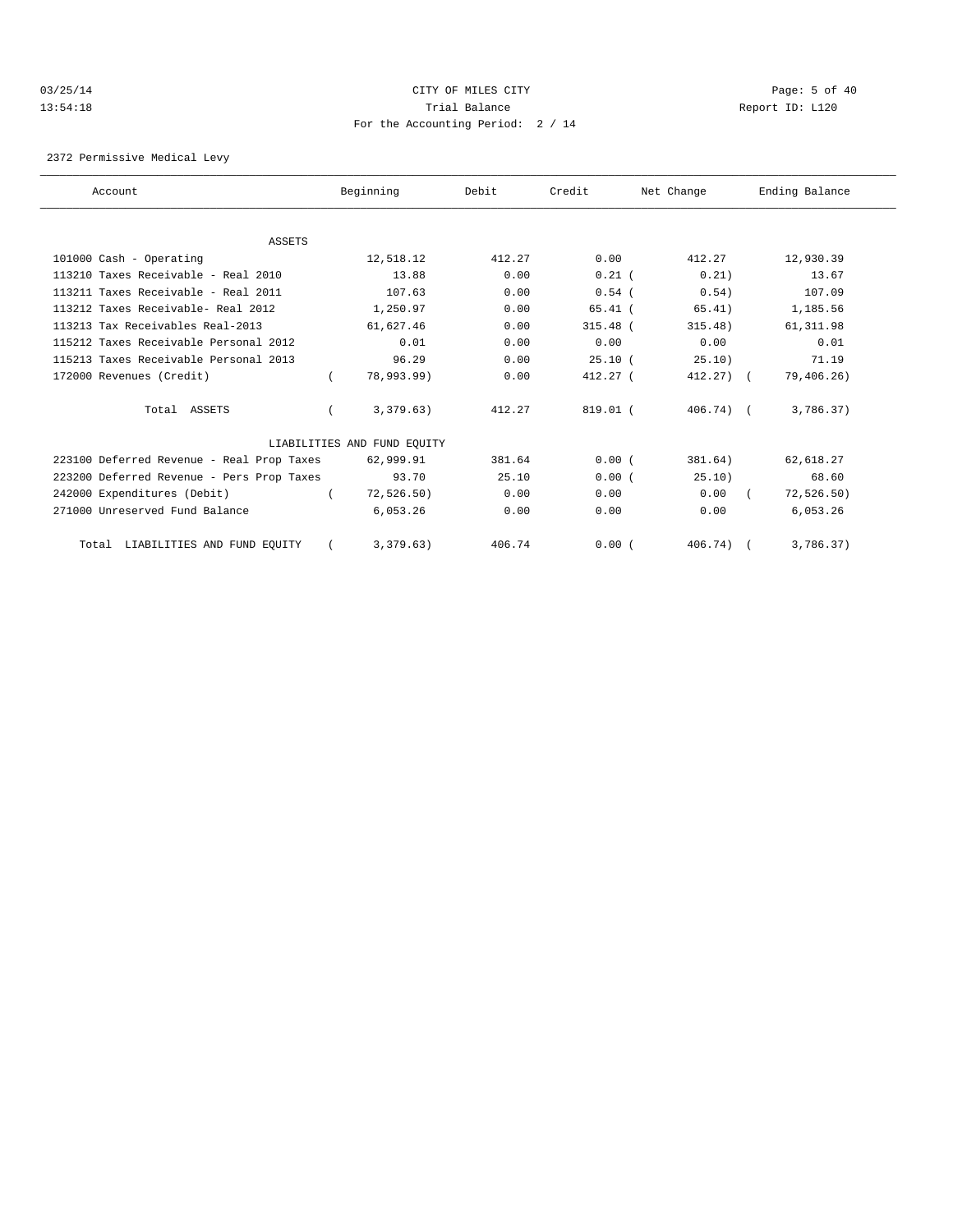# 03/25/14 Page: 6 of 40 13:54:18 Trial Balance Report ID: L120 For the Accounting Period: 2 / 14

2394 BUILDING CODE ENFORCEMENT

| Account                              |        | Beginning                   | Debit    | Credit       | Net Change   | Ending Balance |
|--------------------------------------|--------|-----------------------------|----------|--------------|--------------|----------------|
|                                      |        |                             |          |              |              |                |
|                                      | ASSETS |                             |          |              |              |                |
| 101000 Cash - Operating              |        | 108,322.86                  | 2,668.87 | 4,319.68 (   | 1,650.81)    | 106,672.05     |
| 172000 Revenues (Credit)             |        | 65, 941.55)                 | 0.00     | 2,668.87 (   | $2,668.87$ ( | 68,610.42)     |
| Total ASSETS                         |        | 42,381.31                   | 2,668.87 | $6,988.55$ ( | 4,319.68)    | 38,061.63      |
|                                      |        | LIABILITIES AND FUND EQUITY |          |              |              |                |
| 202000 Accounts Payable              |        | 0.00                        | 2,958.06 | 2,958.06     | 0.00         | 0.00           |
| 242000 Expenditures (Debit)          |        | 53,301.30)                  | 4,319.68 | 0.00(        | $4,319.68$ ( | 57,620.98)     |
| 271000 Unreserved Fund Balance       |        | 95,682.61                   | 0.00     | 0.00         | 0.00         | 95,682.61      |
| LIABILITIES AND FUND EQUITY<br>Total |        | 42,381.31                   | 7,277.74 | 2,958.06 (   | 4,319.68)    | 38,061.63      |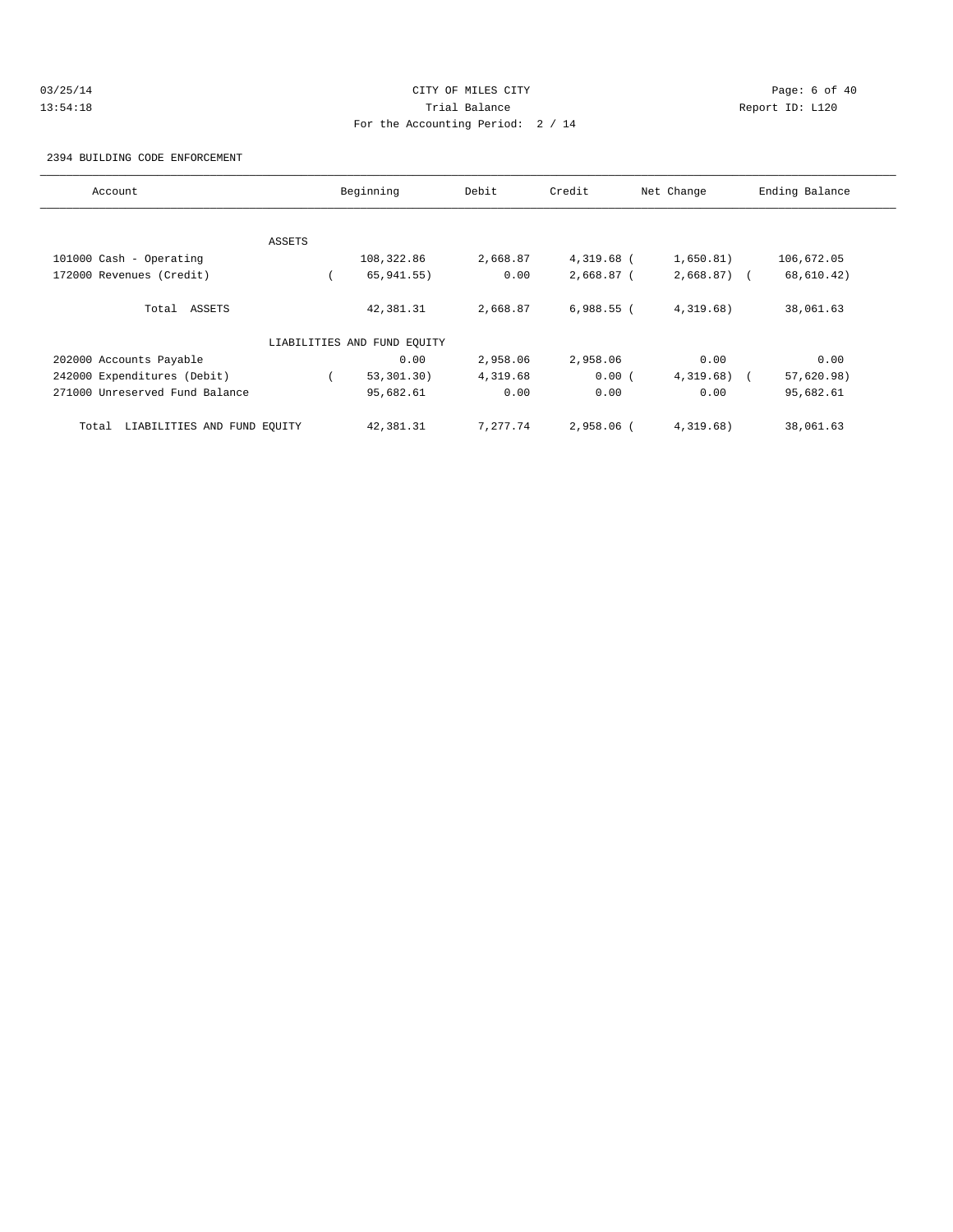## 03/25/14 Page: 7 of 40 13:54:18 Trial Balance Report ID: L120 For the Accounting Period: 2 / 14

2400 LTG M D#165-(Gen City)

| Account                                    | Beginning                   | Debit     | Credit      | Net Change      | Ending Balance |
|--------------------------------------------|-----------------------------|-----------|-------------|-----------------|----------------|
|                                            |                             |           |             |                 |                |
| ASSETS                                     |                             |           |             |                 |                |
| 101000 Cash - Operating                    | 54,902.25                   | 870.05    | 12,977.65 ( | 12,107.60)      | 42,794.65      |
| 116000 Protested Taxes Receivable - Reals  | 121.36                      | 0.00      | 0.00        | 0.00            | 121.36         |
| 118080 Special Assessments Receivable 2008 | 45.01                       | 0.00      | 0.00        | 0.00            | 45.01          |
| 118090 Special Assessment Receivable 2009  | 118.67                      | 0.00      | 0.00        | 0.00            | 118.67         |
| 118100 Special Assessments Receivable 2010 | 202.95                      | 0.00      | 7.27(       | 7.27)           | 195.68         |
| 118110 Special Assessments Receivable 2011 | 1,008.01                    | 0.00      | $18.56$ $($ | 18.56)          | 989.45         |
| 118120 Special Assessments Receivable 2012 | 3,042.84                    | 0.00      | $162.70$ (  | 162.70)         | 2,880.14       |
| 118130 Special Assessments Receivable 2013 | 63,056.07                   | 0.00      | $627.43$ (  | 627.43)         | 62,428.64      |
| 172000 Revenues (Credit)                   | 93,307.81)                  | 0.00      | $870.05$ (  | $870.05$ ) (    | 94, 177.86)    |
| Total ASSETS                               | 29,189.35                   | 870.05    | 14,663.66 ( | 13,793.61)      | 15,395.74      |
|                                            | LIABILITIES AND FUND EOUITY |           |             |                 |                |
| 202000 Accounts Payable                    | 0.00                        | 12,977.65 | 12,977.65   | 0.00            | 0.00           |
| 223000 Deferred Revenue/Uncollected Taxes  | 67,594.91                   | 815.96    | 0.00(       | 815.96)         | 66,778.95      |
| 242000 Expenditures (Debit)                | 98,990.66)                  | 12,977.65 | 0.00(       | $12.977.65$ ) ( | 111,968.31)    |
| 271000 Unreserved Fund Balance             | 60,585.10                   | 0.00      | 0.00        | 0.00            | 60,585.10      |
| Total LIABILITIES AND FUND EQUITY          | 29,189.35                   | 26,771.26 | 12,977.65 ( | 13,793.61)      | 15,395.74      |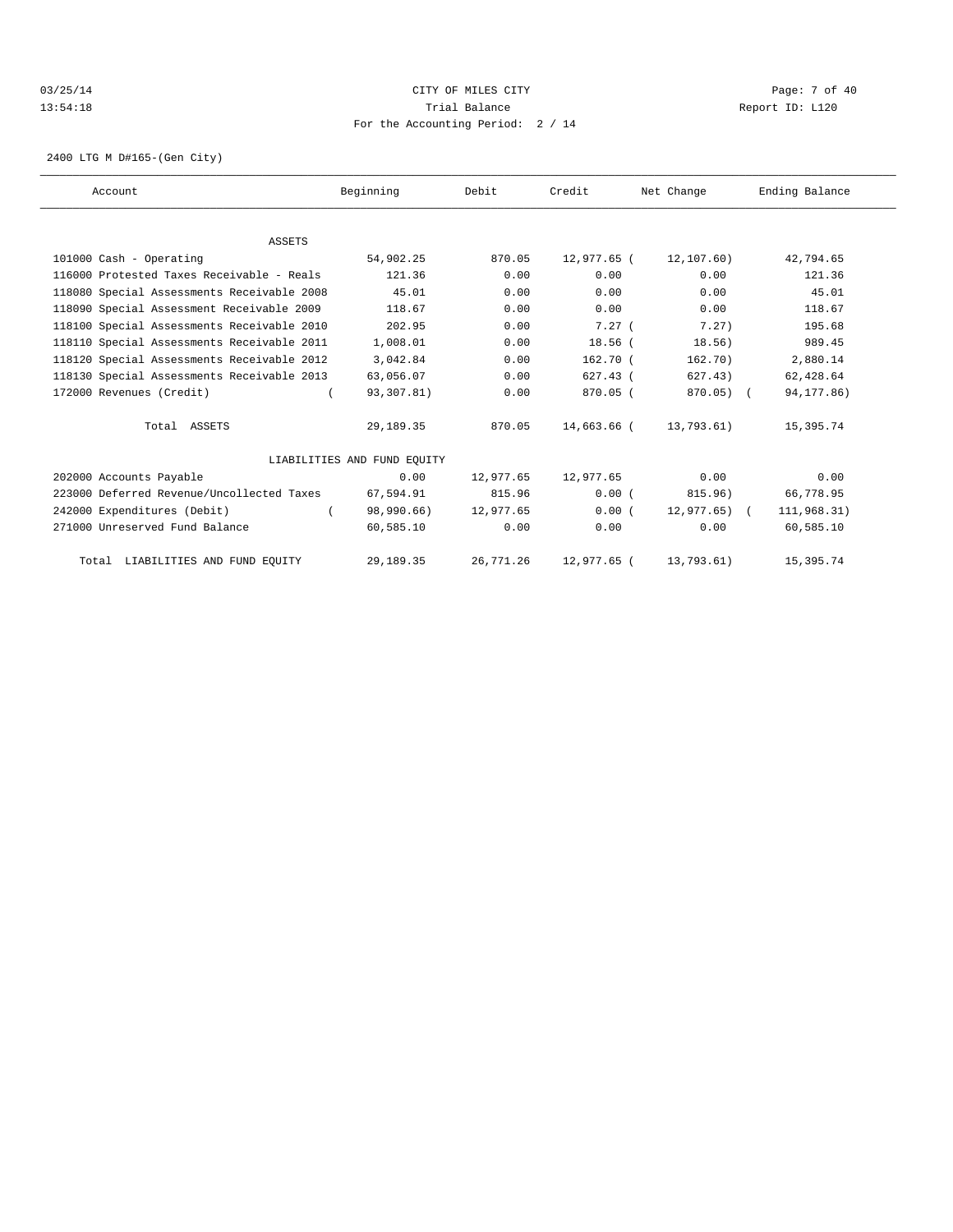## 03/25/14 Page: 8 of 40 13:54:18 Trial Balance Report ID: L120 For the Accounting Period: 2 / 14

2420 LTG M D#167-(MilesAddn Etc)

| Account                                     | Beginning                   | Debit    | Credit     | Net Change    | Ending Balance |
|---------------------------------------------|-----------------------------|----------|------------|---------------|----------------|
|                                             |                             |          |            |               |                |
| <b>ASSETS</b>                               |                             |          |            |               |                |
| 101000 Cash - Operating                     | 10,531.01                   | 60.07    | 2,265.94 ( | 2, 205.87)    | 8,325.14       |
| 118090 Special Assessment Receivable 2009 ( | 0.06)                       | 0.00     | 0.00       | 0.00          | 0.06)          |
| 118110 Special Assessments Receivable 2011  | 202.15                      | 0.00     | 0.00       | 0.00          | 202.15         |
| 118120 Special Assessments Receivable 2012  | 365.82                      | 0.00     | 0.00       | 0.00          | 365.82         |
| 118130 Special Assessments Receivable 2013  | 12,437.03                   | 0.00     | $55.87$ (  | 55.87)        | 12,381.16      |
| 172000 Revenues (Credit)                    | 16, 249.14)                 | 0.00     | $60.07$ (  | $60.07$ ) (   | 16, 309.21)    |
| Total ASSETS                                | 7,286.81                    | 60.07    | 2,381.88 ( | 2,321.81)     | 4,965.00       |
|                                             | LIABILITIES AND FUND EQUITY |          |            |               |                |
| 202000 Accounts Payable                     | 0.00                        | 2,265.94 | 2,265.94   | 0.00          | 0.00           |
| 223000 Deferred Revenue/Uncollected Taxes   | 13,004.94                   | 55.87    | 0.00(      | 55.87)        | 12,949.07      |
| 242000 Expenditures (Debit)                 | 18,249.66)                  | 2,265.94 | 0.00(      | $2, 265.94$ ( | 20, 515.60)    |
| 271000 Unreserved Fund Balance              | 12,531.53                   | 0.00     | 0.00       | 0.00          | 12,531.53      |
| Total LIABILITIES AND FUND EQUITY           | 7,286.81                    | 4,587.75 | 2,265.94 ( | 2,321.81)     | 4,965.00       |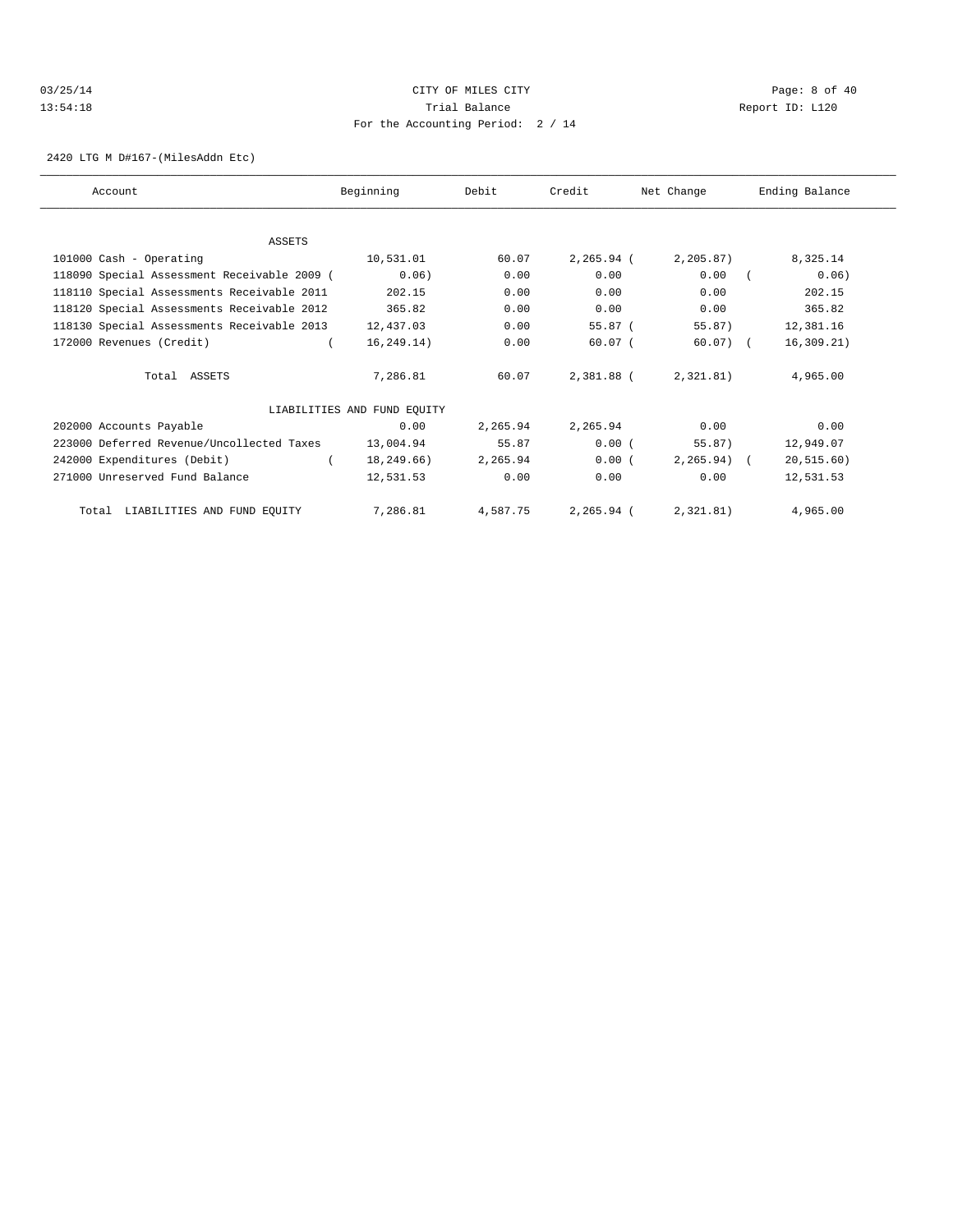## 03/25/14 Page: 9 of 40 13:54:18 Trial Balance Report ID: L120 For the Accounting Period: 2 / 14

2430 LTG M D#171-(Balsam Est)

| Account                                    | Beginning                   | Debit  | Credit     | Net Change | Ending Balance |
|--------------------------------------------|-----------------------------|--------|------------|------------|----------------|
| ASSETS                                     |                             |        |            |            |                |
| 101000 Cash - Operating                    | 854.74                      | 0.24   | $113.49$ ( | 113.25)    | 741.49         |
| 118130 Special Assessments Receivable 2013 | 1,130.83                    | 0.00   | 0.00       | 0.00       | 1,130.83       |
| 172000 Revenues (Credit)                   | 1,521.86)                   | 0.00   | $0.24$ (   | $0.24)$ (  | 1,522.10)      |
| Total ASSETS                               | 463.71                      | 0.24   | $113.73$ ( | $113.49$ ) | 350.22         |
|                                            | LIABILITIES AND FUND EQUITY |        |            |            |                |
| 202000 Accounts Payable                    | 0.00                        | 113.49 | 113.49     | 0.00       | 0.00           |
| 223000 Deferred Revenue/Uncollected Taxes  | 1,130.83                    | 0.00   | 0.00       | 0.00       | 1,130.83       |
| 242000 Expenditures (Debit)                | 2,318.41)                   | 113.49 | 0.00(      | $113.49$ ( | 2,431.90)      |
| 271000 Unreserved Fund Balance             | 1,651.29                    | 0.00   | 0.00       | 0.00       | 1,651.29       |
| LIABILITIES AND FUND EQUITY<br>Total       | 463.71                      | 226.98 | $113.49$ ( | 113.49)    | 350.22         |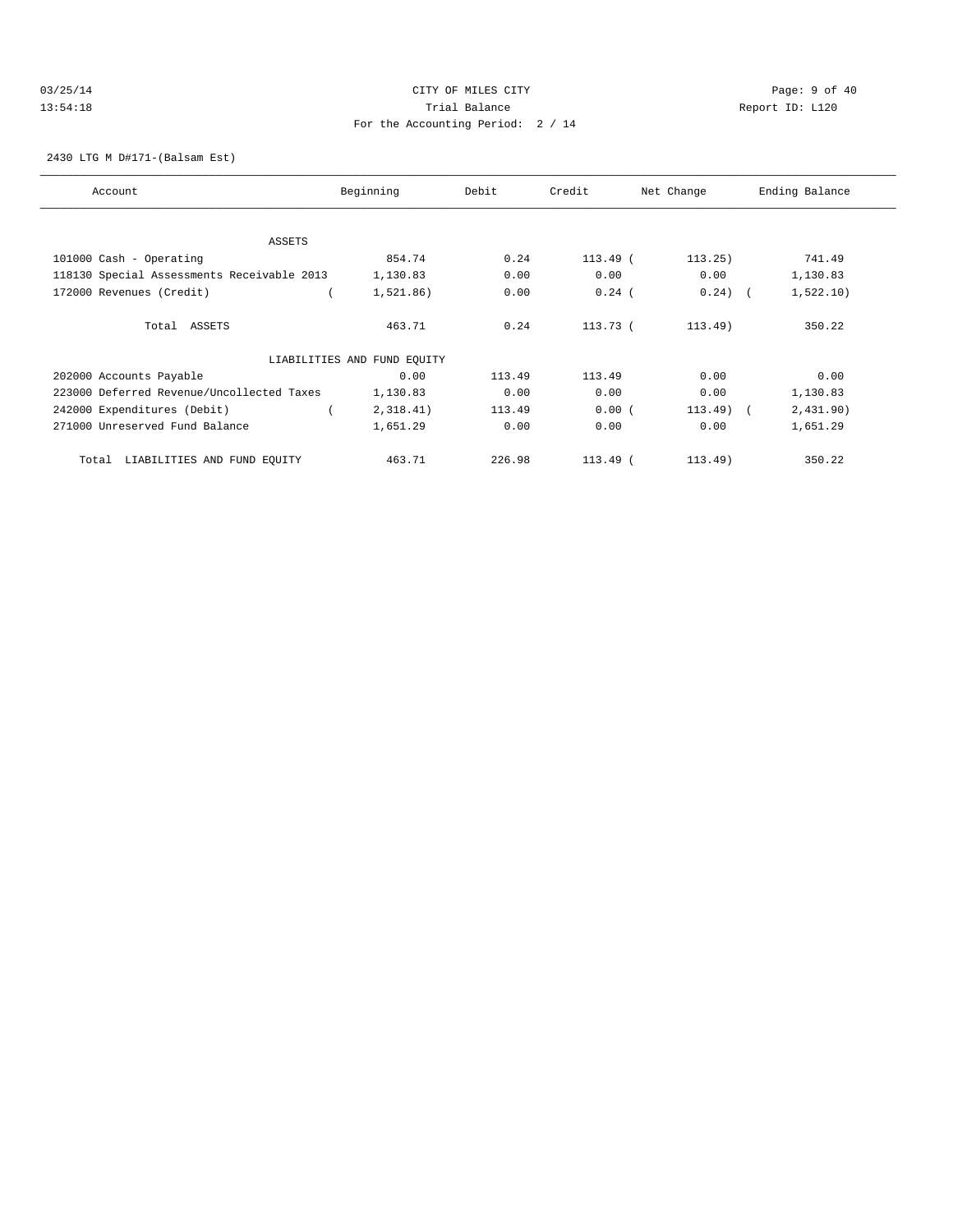## 03/25/14 Page: 10 of 40 13:54:18 Trial Balance Report ID: L120 For the Accounting Period: 2 / 14

2440 LTG M D#172-(Main Str)

| Account                                    | Beginning                   | Debit    | Credit       | Net Change | Ending Balance |
|--------------------------------------------|-----------------------------|----------|--------------|------------|----------------|
|                                            |                             |          |              |            |                |
| ASSETS                                     |                             |          |              |            |                |
| 101000 Cash - Operating                    | 9,097.83                    | 2.61     | $1,023.69$ ( | 1,021.08)  | 8,076.75       |
| 118090 Special Assessment Receivable 2009  | 0.01                        | 0.00     | 0.00         | 0.00       | 0.01           |
| 118130 Special Assessments Receivable 2013 | 3,189.56                    | 0.00     | 0.00         | 0.00       | 3,189.56       |
| 172000 Revenues (Credit)                   | 6, 284.03)                  | 0.00     | $2.61$ (     | 2.61)      | 6, 286.64)     |
| Total ASSETS                               | 6,003.37                    | 2.61     | $1,026.30$ ( | 1,023.69)  | 4,979.68       |
|                                            | LIABILITIES AND FUND EQUITY |          |              |            |                |
| 202000 Accounts Payable                    | 0.00                        | 1,023.69 | 1,023.69     | 0.00       | 0.00           |
| 223000 Deferred Revenue/Uncollected Taxes  | 3,189.57                    | 0.00     | 0.00         | 0.00       | 3,189.57       |
| 242000 Expenditures (Debit)                | $12, 333.28$ )              | 1,023.69 | 0.00(        | 1,023.69)  | 13,356.97)     |
| 271000 Unreserved Fund Balance             | 15,147.08                   | 0.00     | 0.00         | 0.00       | 15,147.08      |
| LIABILITIES AND FUND EQUITY<br>Total       | 6,003.37                    | 2,047.38 | $1,023.69$ ( | 1,023.69)  | 4,979.68       |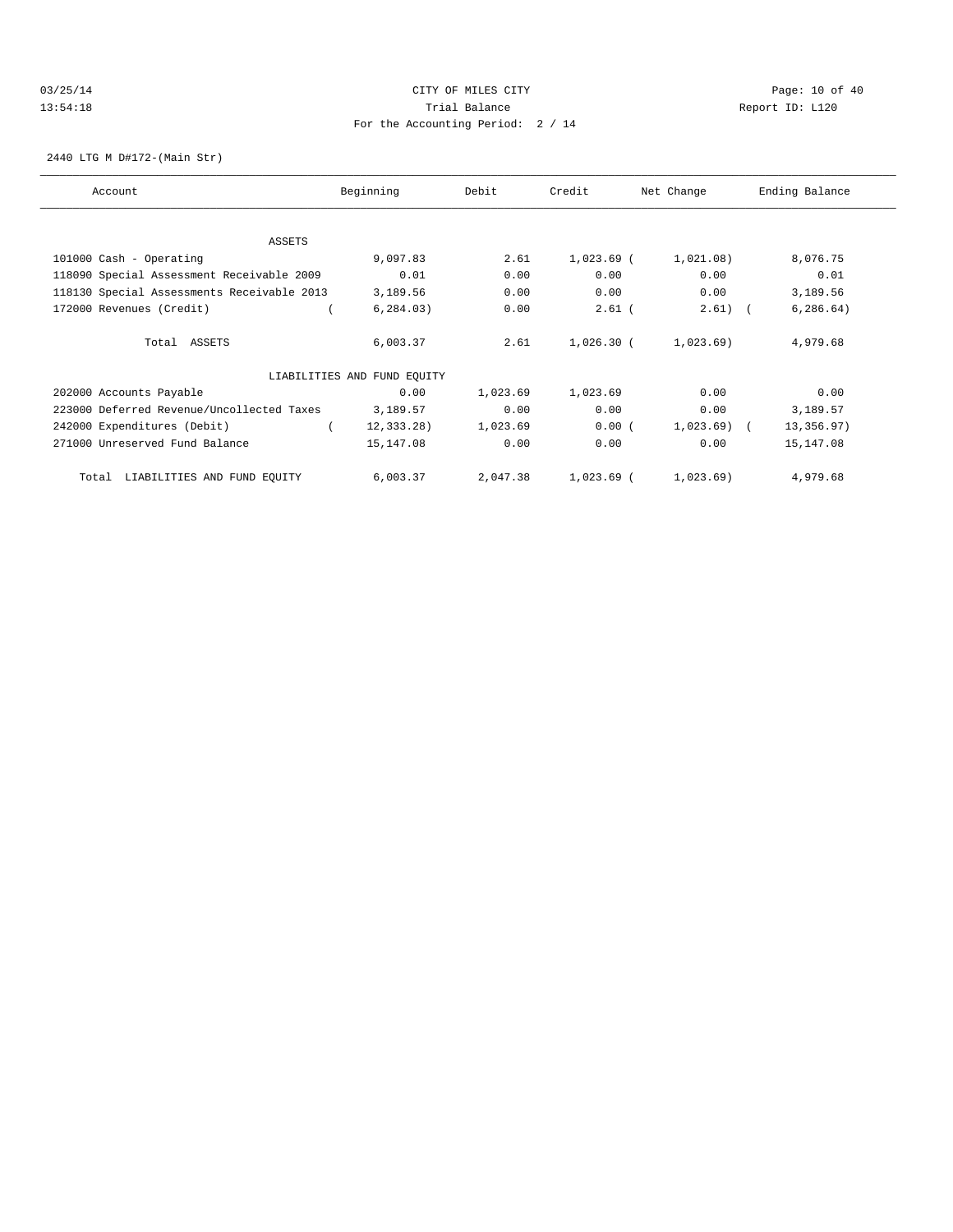## 03/25/14 Page: 11 of 40 13:54:18 Trial Balance Report ID: L120 For the Accounting Period: 2 / 14

2450 LTG M D#195-(SG-Trico)

| Account                                     | Beginning                   | Debit | Credit     | Net Change  | Ending Balance |
|---------------------------------------------|-----------------------------|-------|------------|-------------|----------------|
|                                             |                             |       |            |             |                |
| ASSETS                                      |                             |       |            |             |                |
| 101000 Cash - Operating                     | 1,352.47                    | 55.62 | 0.00       | 55.62       | 1,408.09       |
| 118090 Special Assessment Receivable 2009 ( | 0.02)                       | 0.00  | 0.00       | 0.00        | 0.02)          |
| 118110 Special Assessments Receivable 2011  | 96.24                       | 0.00  | 0.00       | 0.00        | 96.24          |
| 118120 Special Assessments Receivable 2012  | 254.88                      | 0.00  | 0.00       | 0.00        | 254.88         |
| 118130 Special Assessments Receivable 2013  | 2,883.03                    | 0.00  | $54.09$ (  | $54.09$ )   | 2,828.94       |
| 172000 Revenues (Credit)                    | 3, 299.07)                  | 0.00  | $55.62$ (  | $55.62$ ) ( | 3,354.69)      |
| Total ASSETS                                | 1,287.53                    | 55.62 | $109.71$ ( | 54.09       | 1,233.44       |
|                                             | LIABILITIES AND FUND EOUITY |       |            |             |                |
| 223000 Deferred Revenue/Uncollected Taxes   | 3,234.13                    | 54.09 | 0.00(      | $54.09$ )   | 3,180.04       |
| 242000 Expenditures (Debit)                 | 3,812.88)                   | 0.00  | 0.00       | 0.00        | 3,812.88)      |
| 271000 Unreserved Fund Balance              | 1,866.28                    | 0.00  | 0.00       | 0.00        | 1,866.28       |
| LIABILITIES AND FUND EQUITY<br>Total        | 1,287.53                    | 54.09 | 0.00(      | 54.09)      | 1,233.44       |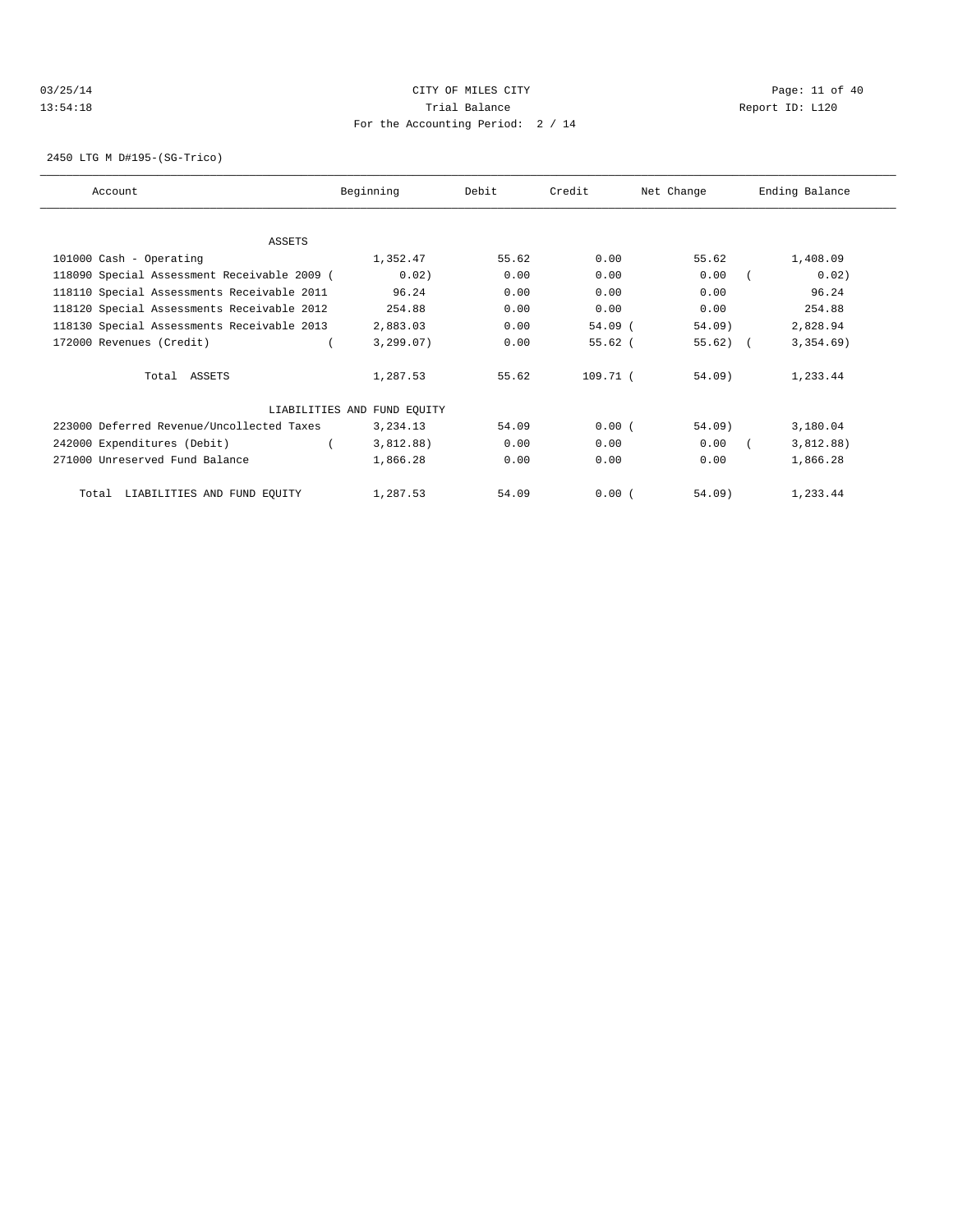## 03/25/14 Page: 12 of 40 13:54:18 Trial Balance Report ID: L120 For the Accounting Period: 2 / 14

2470 LTG M D#202-(SG-MDU&NV)

| Account                                    | Beginning                   | Debit    | Credit     | Net Change   | Ending Balance |  |
|--------------------------------------------|-----------------------------|----------|------------|--------------|----------------|--|
|                                            |                             |          |            |              |                |  |
| ASSETS                                     |                             |          |            |              |                |  |
| 101000 Cash - Operating                    | 2,299.39                    | 89.31    | 546.22 (   | 456.91)      | 1,842.48       |  |
| 118110 Special Assessments Receivable 2011 | 52.60                       | 0.00     | 0.00       | 0.00         | 52.60          |  |
| 118120 Special Assessments Receivable 2012 | 82.95                       | 0.00     | 0.00       | 0.00         | 82.95          |  |
| 118130 Special Assessments Receivable 2013 | 3,277.06                    | 0.00     | $86.82$ (  | 86.82)       | 3,190.24       |  |
| 172000 Revenues (Credit)                   | 4,505.94)                   | 0.00     | 89.31(     | 89.31) (     | 4,595.25       |  |
| Total ASSETS                               | 1,206.06                    | 89.31    | 722.35 (   | 633.04)      | 573.02         |  |
|                                            | LIABILITIES AND FUND EQUITY |          |            |              |                |  |
| 202000 Accounts Payable                    | 0.00                        | 546.22   | 546.22     | 0.00         | 0.00           |  |
| 223000 Deferred Revenue/Uncollected Taxes  | 3,412.61                    | 86.82    | 0.00(      | 86.82)       | 3,325.79       |  |
| 242000 Expenditures (Debit)                | 5,033.32)                   | 546.22   | 0.00(      | $546.22$ ) ( | 5, 579.54)     |  |
| 271000 Unreserved Fund Balance             | 2,826.77                    | 0.00     | 0.00       | 0.00         | 2,826.77       |  |
| LIABILITIES AND FUND EQUITY<br>Total       | 1,206.06                    | 1,179.26 | $546.22$ ( | 633.04)      | 573.02         |  |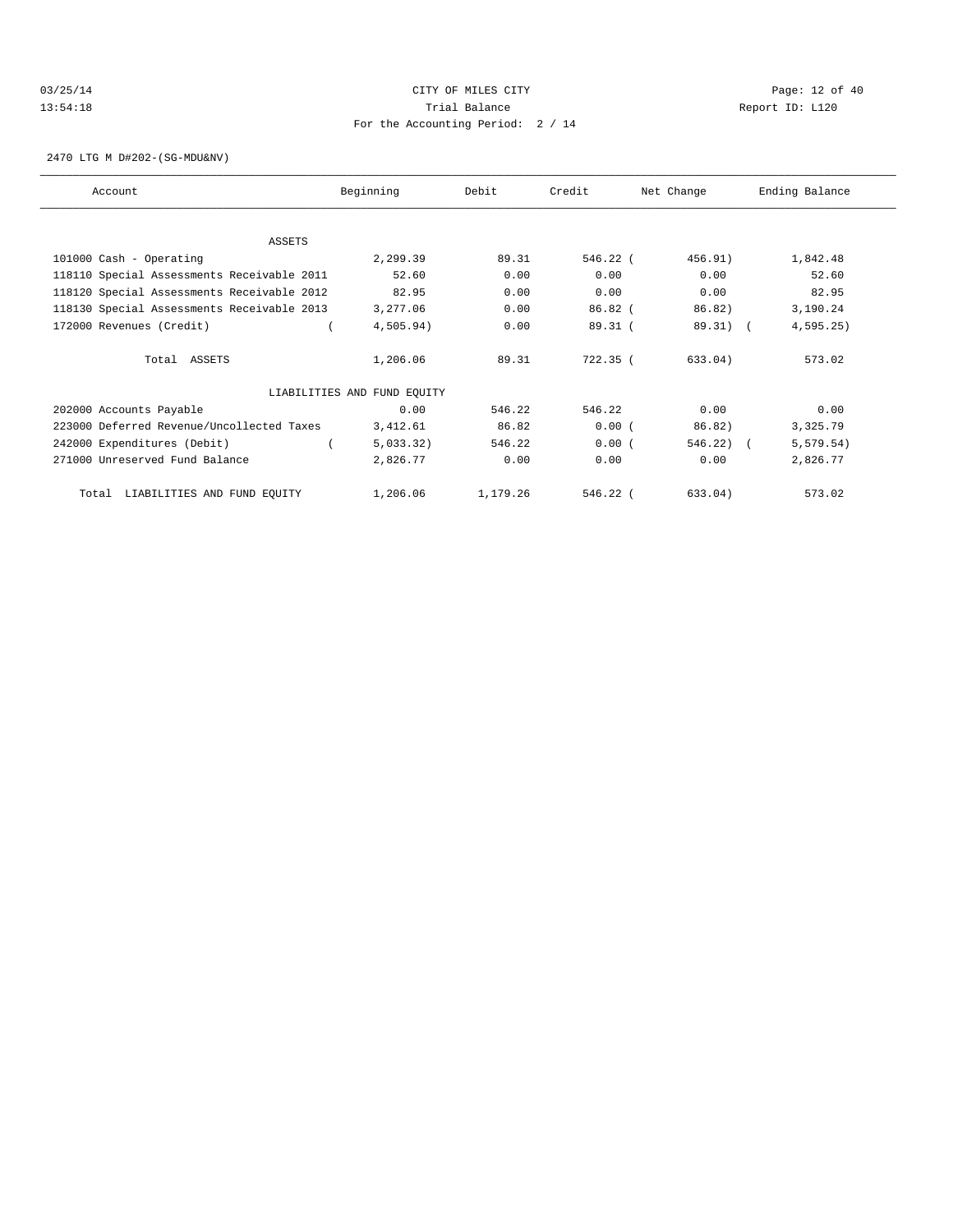|  |  | 03/25/14 |  |  |
|--|--|----------|--|--|
|  |  | 13:54:18 |  |  |

# CITY OF MILES CITY CONTROL CONTROL CONTROL CONTROL CONTROL PAGE: 13 of 40 13:54:18 Trial Balance and Communications of the Report ID: L120 For the Accounting Period: 2 / 14

2480 LTG M M#173-(Milestown Estates)

| Account                                    | Beginning                   | Debit  | Credit    | Net Change | Ending Balance |
|--------------------------------------------|-----------------------------|--------|-----------|------------|----------------|
|                                            |                             |        |           |            |                |
| ASSETS                                     |                             |        |           |            |                |
| 101000 Cash - Operating                    | 1,437.74                    | 0.41   | 53.00(    | 52.59)     | 1,385.15       |
| 118130 Special Assessments Receivable 2013 | 146.54                      | 0.00   | 0.00      | 0.00       | 146.54         |
| 172000 Revenues (Credit)                   | 807.86)                     | 0.00   | $0.41$ (  | 0.41)      | 808.27)        |
| Total ASSETS                               | 776.42                      | 0.41   | $53.41$ ( | 53.00      | 723.42         |
|                                            | LIABILITIES AND FUND EQUITY |        |           |            |                |
| 202000 Accounts Payable                    | 0.00                        | 53.00  | 53.00     | 0.00       | 0.00           |
| 223000 Deferred Revenue/Uncollected Taxes  | 146.54                      | 0.00   | 0.00      | 0.00       | 146.54         |
| 242000 Expenditures (Debit)                | 450.90)                     | 53.00  | 0.00(     | $53.00)$ ( | 503.90)        |
| 271000 Unreserved Fund Balance             | 1,080.78                    | 0.00   | 0.00      | 0.00       | 1,080.78       |
| LIABILITIES AND FUND EQUITY<br>Total       | 776.42                      | 106.00 | 53.00(    | 53.00)     | 723.42         |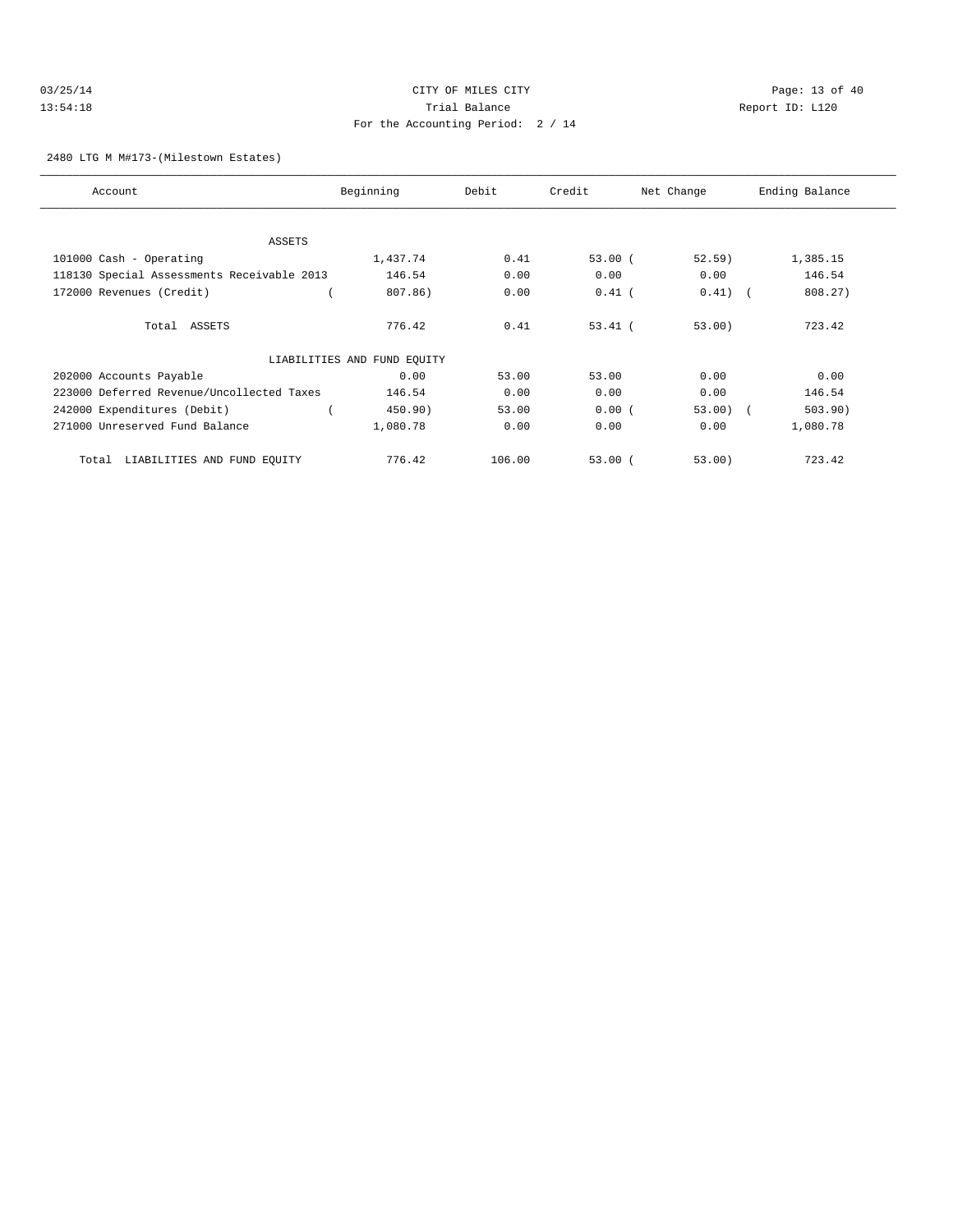## 03/25/14 Page: 14 of 40 13:54:18 Trial Balance Report ID: L120 For the Accounting Period: 2 / 14

2510 STR MAINT DIST #204

| Account                                    | Beginning                   | Debit     | Credit        | Net Change      | Ending Balance |  |
|--------------------------------------------|-----------------------------|-----------|---------------|-----------------|----------------|--|
|                                            |                             |           |               |                 |                |  |
| <b>ASSETS</b>                              |                             |           |               |                 |                |  |
| 101000 Cash - Operating                    | 402,997.46                  | 4,177.97  | 32,787.22 (   | 28,609.25)      | 374, 388.21    |  |
| 118080 Special Assessments Receivable 2008 | 17.02                       | 0.00      | 0.00          | 0.00            | 17.02          |  |
| 118090 Special Assessment Receivable 2009  | 17.24                       | 0.00      | 0.00          | 0.00            | 17.24          |  |
| 118100 Special Assessments Receivable 2010 | 415.38                      | 0.00      | $27.46$ (     | 27.46)          | 387.92         |  |
| 118110 Special Assessments Receivable 2011 | 3,747.30                    | 0.00      | $95.16$ (     | 95.16)          | 3,652.14       |  |
| 118120 Special Assessments Receivable 2012 | 12,128.13                   | 0.00      | $373.47$ (    | 373.47          | 11,754.66      |  |
| 118130 Special Assessments Receivable 2013 | 415, 416.73                 | 0.00      | $3,406.35$ (  | 3,406.35)       | 412,010.38     |  |
| 172000 Revenues (Credit)                   | 576,685.73)                 | 0.00      | 4,161.97 (    | $4,161.97$ ) (  | 580,847.70)    |  |
| Total ASSETS                               | 258,053.53                  | 4,177.97  | 40,851.63 (   | 36,673.66)      | 221, 379.87    |  |
|                                            | LIABILITIES AND FUND EOUITY |           |               |                 |                |  |
| 202000 Accounts Payable                    | 0.00                        | 10,396.12 | 10,396.12     | 0.00            | 0.00           |  |
| 223000 Deferred Revenue/Uncollected Taxes  | 431,741.81                  | 3,902.44  | 0.00(         | 3,902.44)       | 427,839.37     |  |
| 242000 Expenditures (Debit)                | 700,695.43)                 | 32,787.22 | 16.00(        | $32,771.22$ ) ( | 733,466.65)    |  |
| 271000 Unreserved Fund Balance             | 527,007.15                  | 0.00      | 0.00          | 0.00            | 527,007.15     |  |
| Total LIABILITIES AND FUND EQUITY          | 258,053.53                  | 47,085.78 | $10,412.12$ ( | 36,673.66)      | 221, 379.87    |  |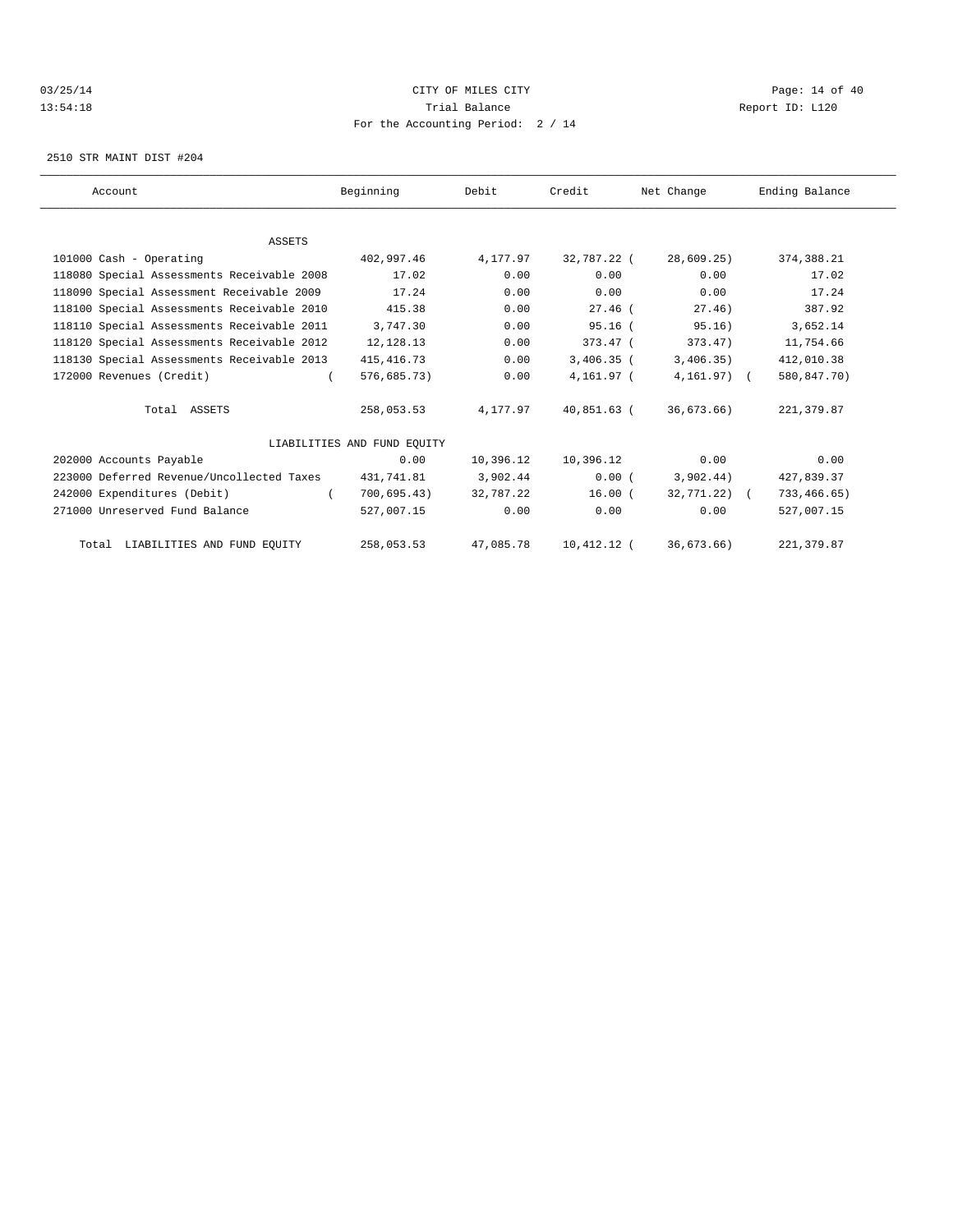## 03/25/14 Page: 15 of 40 13:54:18 Trial Balance Report ID: L120 For the Accounting Period: 2 / 14

2520 STR MAINT DIST #205

| Account                                    | Beginning                   | Debit     | Credit       | Net Change   | Ending Balance |  |
|--------------------------------------------|-----------------------------|-----------|--------------|--------------|----------------|--|
|                                            |                             |           |              |              |                |  |
| <b>ASSETS</b>                              |                             |           |              |              |                |  |
| 101000 Cash - Operating                    | 289,625.01                  | 2,065.47  | 8,971.46 (   | 6,905.99     | 282,719.02     |  |
| 116000 Protested Taxes Receivable - Reals  | 287.84                      | 0.00      | 0.00         | 0.00         | 287.84         |  |
| 118080 Special Assessments Receivable 2008 | 151.97                      | 0.00      | 0.00         | 0.00         | 151.97         |  |
| 118090 Special Assessment Receivable 2009  | 303.97                      | 0.00      | 0.00         | 0.00         | 303.97         |  |
| 118100 Special Assessments Receivable 2010 | 427.21                      | 0.00      | 0.00         | 0.00         | 427.21         |  |
| 118110 Special Assessments Receivable 2011 | 2,874.72                    | 0.00      | 0.00         | 0.00         | 2,874.72       |  |
| 118120 Special Assessments Receivable 2012 | 11,720.53                   | 0.00      | $600.40$ (   | 600.40       | 11,120.13      |  |
| 118130 Special Assessments Receivable 2013 | 105,700.77                  | 0.00      | 1,280.76 (   | 1,280.76)    | 104,420.01     |  |
| 172000 Revenues (Credit)                   | 167,001.24)                 | 0.00      | $2,061.47$ ( | $2,061.47$ ( | 169,062.71)    |  |
| Total ASSETS                               | 244,090.78                  | 2,065.47  | 12,914.09 (  | 10,848.62)   | 233, 242. 16   |  |
|                                            | LIABILITIES AND FUND EQUITY |           |              |              |                |  |
| 202000 Accounts Payable                    | 0.00                        | 1,737.55  | 1,737.55     | 0.00         | 0.00           |  |
| 223000 Deferred Revenue/Uncollected Taxes  | 121,467.01                  | 1,881.16  | 0.00(        | 1,881.16)    | 119,585.85     |  |
| 242000 Expenditures (Debit)                | 92,600.96)                  | 8,971.46  | 4.00(        | $8,967.46$ ( | 101,568.42)    |  |
| 271000 Unreserved Fund Balance             | 215, 224.73                 | 0.00      | 0.00         | 0.00         | 215, 224.73    |  |
| Total LIABILITIES AND FUND EQUITY          | 244,090.78                  | 12,590.17 | 1,741.55 (   | 10,848.62)   | 233, 242. 16   |  |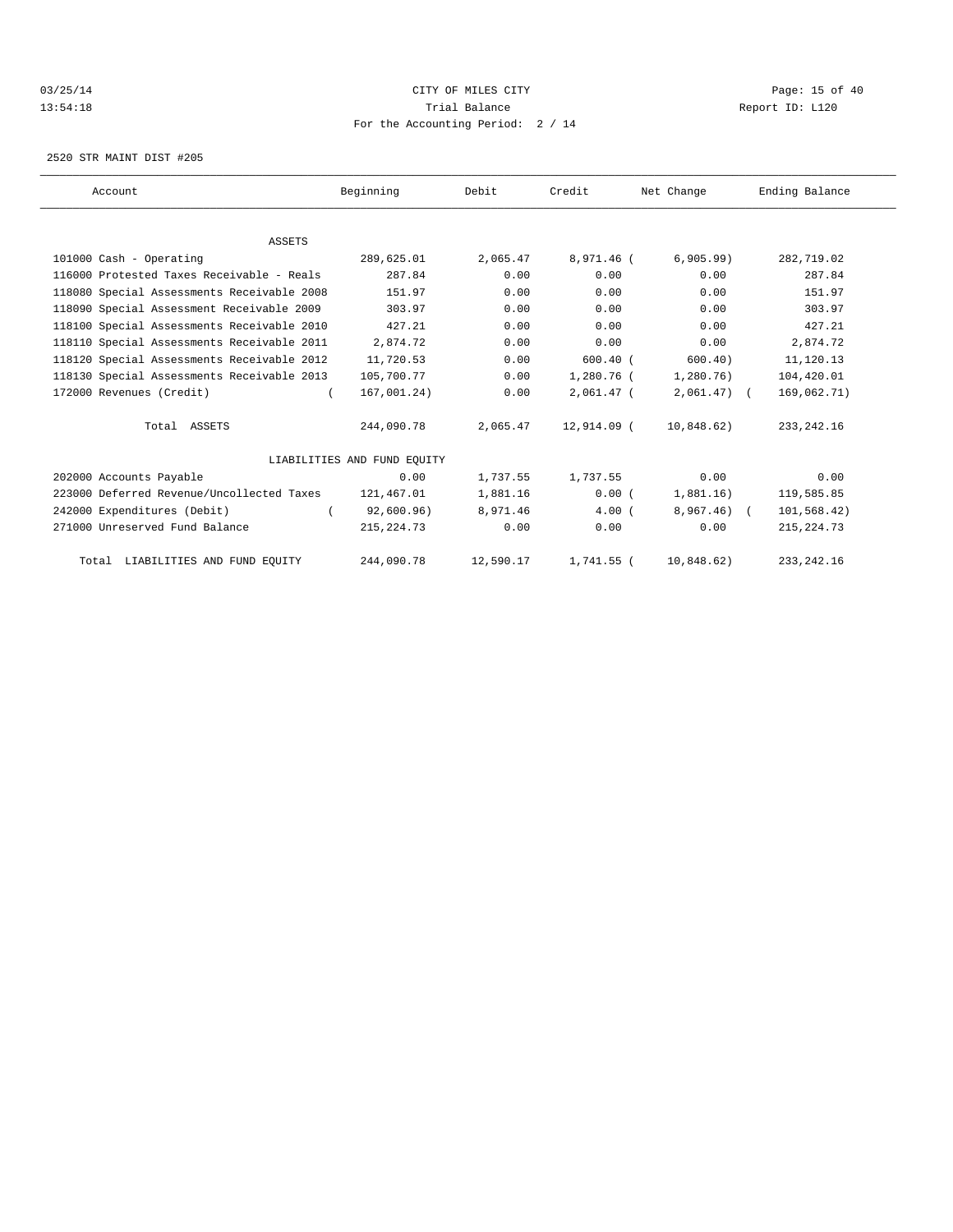| 03/25/14 | CITY OF MILES CITY                | Page: 16 of 40  |
|----------|-----------------------------------|-----------------|
| 13:54:18 | Trial Balance                     | Report ID: L120 |
|          | For the Accounting Period: 2 / 14 |                 |

2540 STR MAINT DIST#207-(MILESTOWN ESTATES)

| Account                                    | Beginning                   | Debit  | Credit     | Net Change  | Ending Balance |
|--------------------------------------------|-----------------------------|--------|------------|-------------|----------------|
|                                            |                             |        |            |             |                |
| ASSETS                                     |                             |        |            |             |                |
| 101000 Cash - Operating                    | 3,719.27                    | 1.07   | 315.93 (   | 314.86)     | 3,404.41       |
| 118130 Special Assessments Receivable 2013 | 778.40                      | 0.00   | 0.00       | 0.00        | 778.40         |
| 172000 Revenues (Credit)                   | 4,011.63)                   | 0.00   | $1.07$ (   | $1.07)$ (   | 4,012.70)      |
| Total ASSETS                               | 486.04                      | 1.07   | $317.00$ ( | 315.93)     | 170.11         |
|                                            | LIABILITIES AND FUND EQUITY |        |            |             |                |
| 223000 Deferred Revenue/Uncollected Taxes  | 778.40                      | 0.00   | 0.00       | 0.00        | 778.40         |
| 242000 Expenditures (Debit)                | 2,565.07)                   | 315.93 | 0.00(      | $315.93)$ ( | 2,881.00       |
| 271000 Unreserved Fund Balance             | 2,272.71                    | 0.00   | 0.00       | 0.00        | 2,272.71       |
| LIABILITIES AND FUND EQUITY<br>Total       | 486.04                      | 315.93 | 0.00(      | 315.93)     | 170.11         |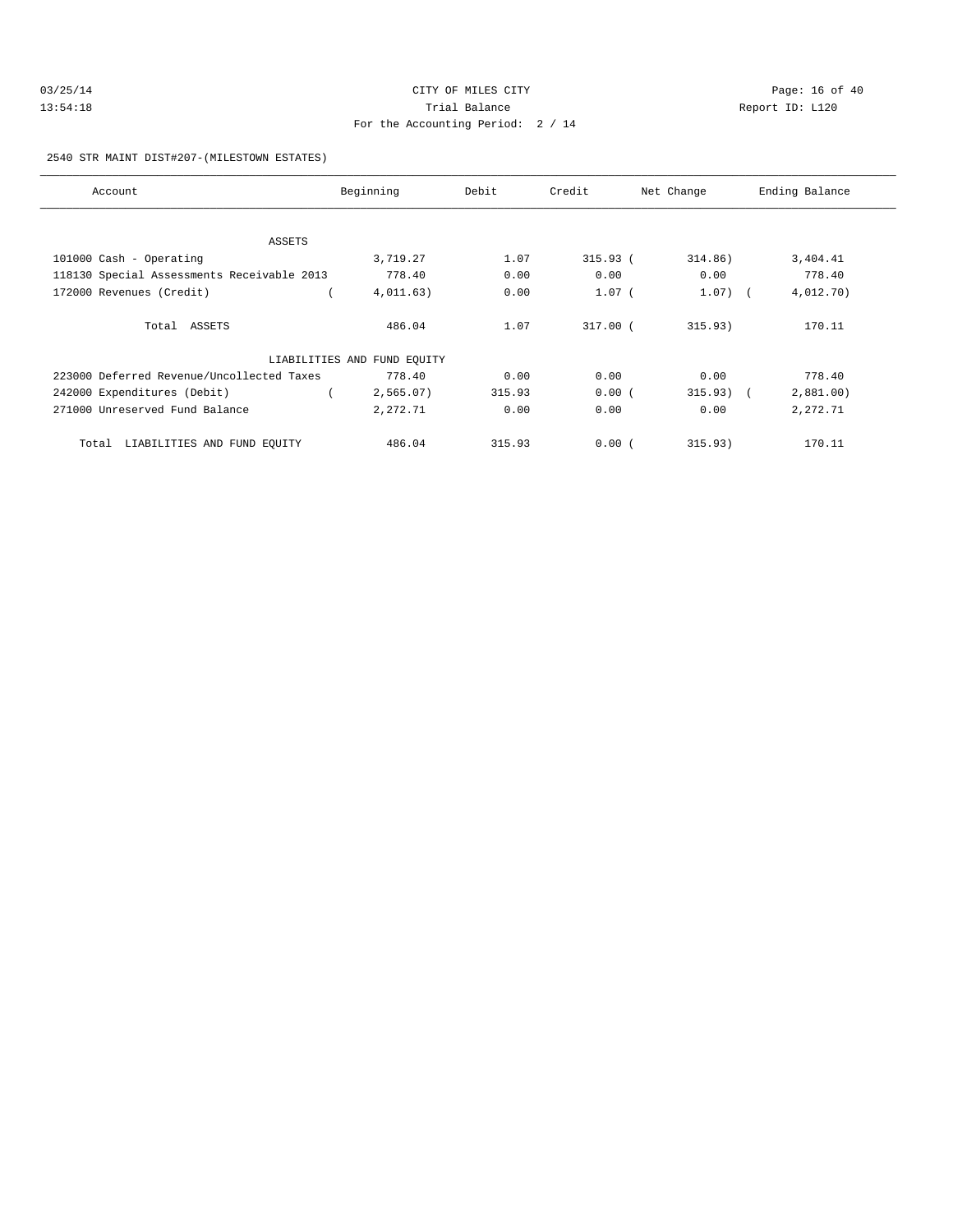| 03/25/14 | CITY OF MILES CITY                | Page: 17 of 40  |
|----------|-----------------------------------|-----------------|
| 13:54:18 | Trial Balance                     | Report ID: L120 |
|          | For the Accounting Period: 2 / 14 |                 |

#### 2701 Fire Grants

| Account                              | Beginning                   | Debit | Credit | Net Change | Ending Balance |
|--------------------------------------|-----------------------------|-------|--------|------------|----------------|
| ASSETS                               |                             |       |        |            |                |
| 101000 Cash - Operating              | 100.15                      | 0.00  | 0.00   | 0.00       | 100.15         |
| Total ASSETS                         | 100.15                      | 0.00  | 0.00   | 0.00       | 100.15         |
|                                      | LIABILITIES AND FUND EQUITY |       |        |            |                |
| 271000 Unreserved Fund Balance       | 100.15                      | 0.00  | 0.00   | 0.00       | 100.15         |
| LIABILITIES AND FUND EQUITY<br>Total | 100.15                      | 0.00  | 0.00   | 0.00       | 100.15         |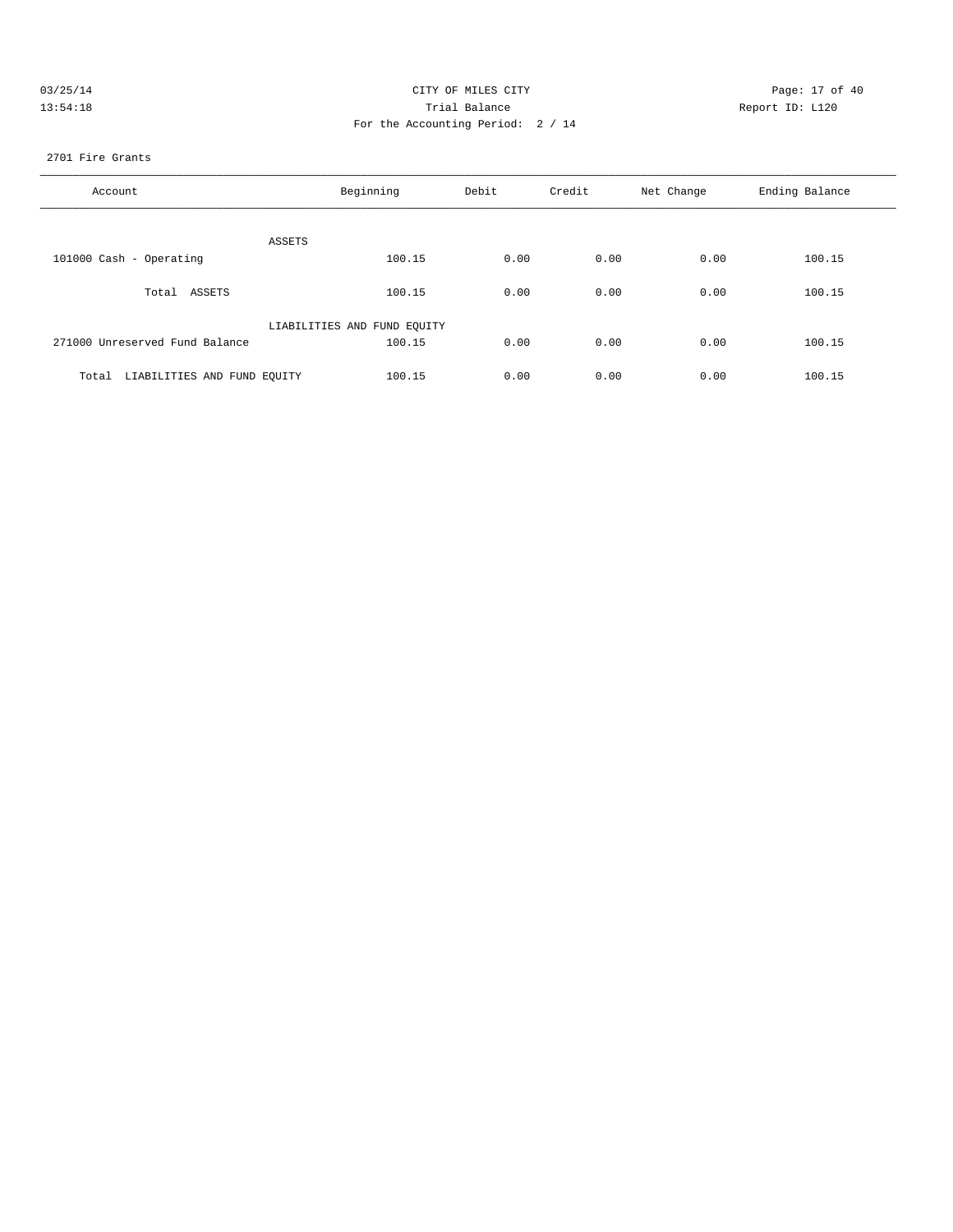| 03/25/14 |  |  |  |  |
|----------|--|--|--|--|
| 13:54:18 |  |  |  |  |

# CITY OF MILES CITY CONTROL CONTROL CONTROL CONTROL CITY 13:54:18 Peport ID: L120 For the Accounting Period: 2 / 14

## 2820 GAS TAX

| Account                              | Beginning                   | Debit       | Credit      | Net Change   | Ending Balance |
|--------------------------------------|-----------------------------|-------------|-------------|--------------|----------------|
|                                      |                             |             |             |              |                |
| ASSETS                               |                             |             |             |              |                |
| 101000 Cash - Operating              | 102,913.56                  | 15,182.32   | 480.39      | 14,701.93    | 117,615.49     |
| 172000 Revenues (Credit)             | 106, 276.29)                | 0.00        | 15,182.32 ( | 15, 182. 32) | 121, 458.61)   |
| Total ASSETS                         | 3,362,73)                   | 15, 182. 32 | 15,662.71 ( | $480.39$ $($ | 3,843.12)      |
|                                      | LIABILITIES AND FUND EQUITY |             |             |              |                |
| 242000 Expenditures (Debit)          | 3,362.73)                   | 480.39      | 0.00(       | $480.39$ (   | 3,843.12)      |
| LIABILITIES AND FUND EQUITY<br>Total | 3.362.73)                   | 480.39      | 0.00(       | $480.39$ )   | 3,843.12)      |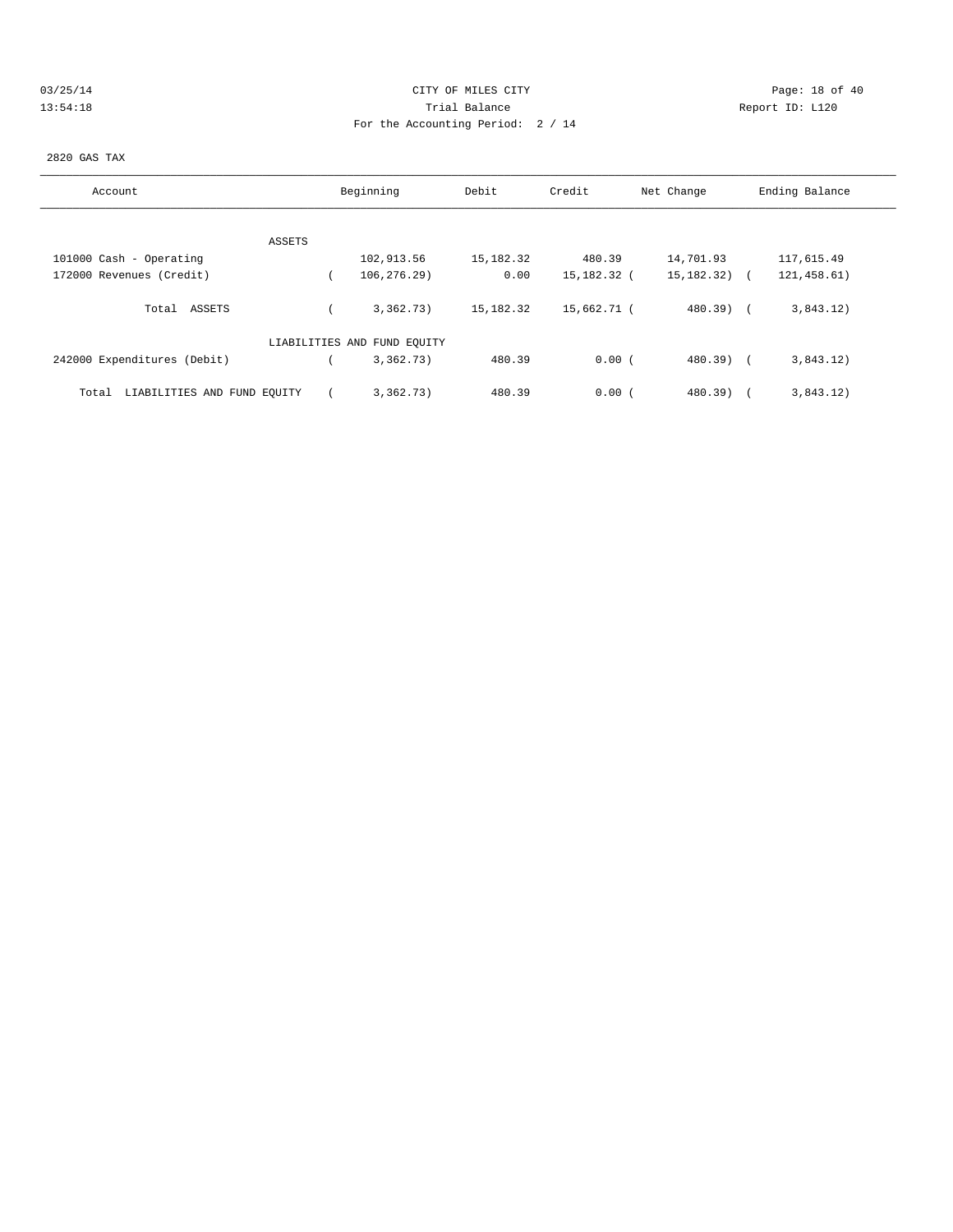## 03/25/14 Page: 19 of 40 13:54:18 Trial Balance Report ID: L120 For the Accounting Period: 2 / 14

#### 2850 911 EMERGENCY

| Account                              |        | Beginning                   | Debit    | Credit     | Net Change    | Ending Balance |
|--------------------------------------|--------|-----------------------------|----------|------------|---------------|----------------|
|                                      |        |                             |          |            |               |                |
|                                      | ASSETS |                             |          |            |               |                |
| 101000 Cash - Operating              |        | 100,279.91                  | 28.78    | 1,889.93 ( | 1,861.15)     | 98, 418.76     |
| 172000 Revenues (Credit)             |        | 129,869.81)                 | 0.00     | 28.78(     | $28.78$ (     | 129,898.59)    |
| Total ASSETS                         |        | 29,589.90)                  | 28.78    | 1,918.71 ( | $1,889.93)$ ( | 31,479.83)     |
|                                      |        | LIABILITIES AND FUND EQUITY |          |            |               |                |
| 202000 Accounts Payable              |        | 0.00                        | 1,889.93 | 1,889.93   | 0.00          | 0.00           |
| 242000 Expenditures (Debit)          |        | 102,733.37)                 | 1,889.93 | 0.00(      | $1,889.93)$ ( | 104, 623.30)   |
| 271000 Unreserved Fund Balance       |        | 73, 143. 47                 | 0.00     | 0.00       | 0.00          | 73, 143. 47    |
| LIABILITIES AND FUND EQUITY<br>Total |        | 29,589.90)                  | 3,779.86 | 1,889.93 ( | 1,889.93)     | 31,479.83)     |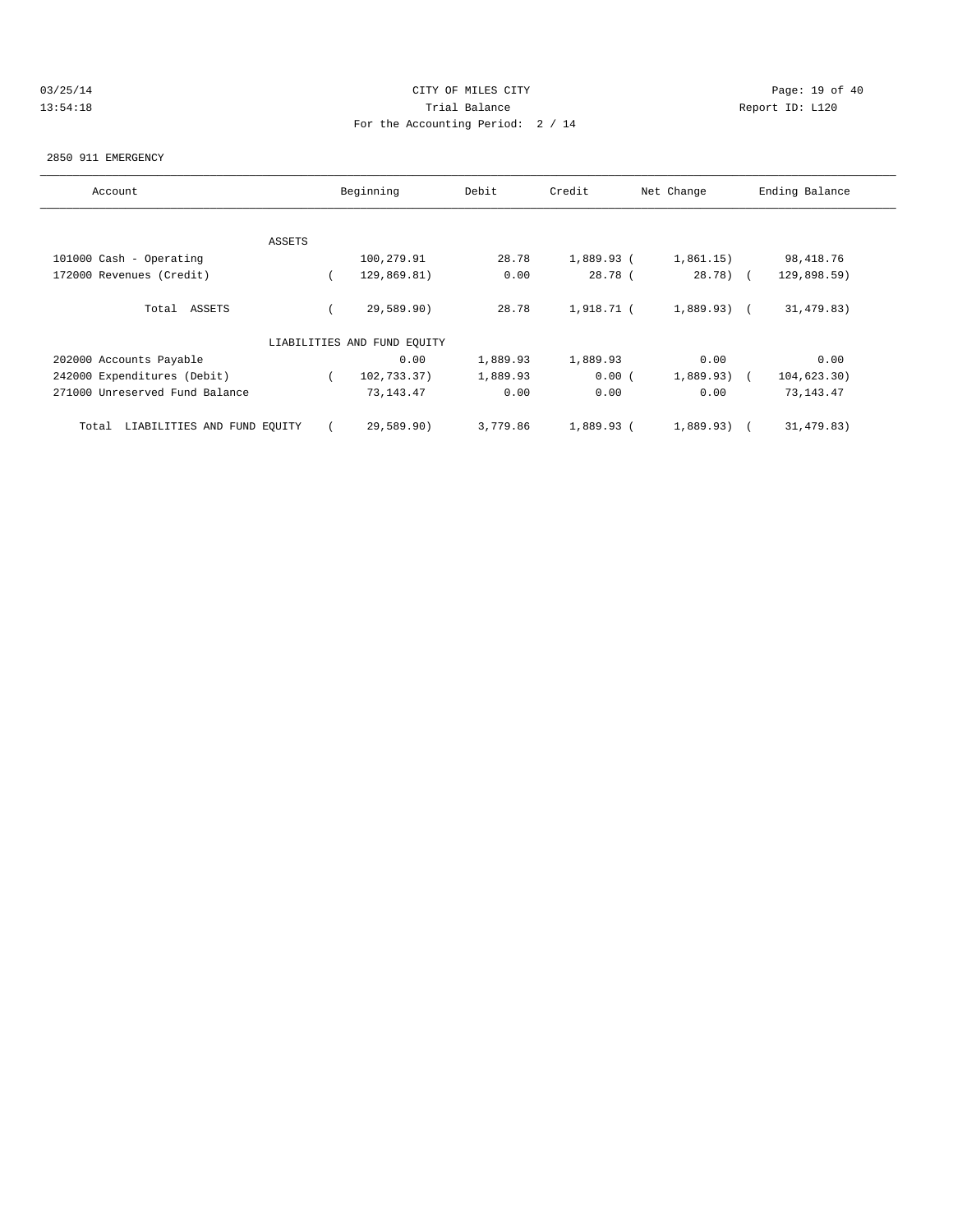## 03/25/14 Page: 20 of 40 13:54:18 Trial Balance Report ID: L120 For the Accounting Period: 2 / 14

#### 2880 LIBRARY GRANTS

| Account                                | Beginning                   | Debit     | Credit       | Net Change   | Ending Balance |
|----------------------------------------|-----------------------------|-----------|--------------|--------------|----------------|
|                                        |                             |           |              |              |                |
| ASSETS                                 |                             |           |              |              |                |
| 101003 Cash - per capita               | 6,042.40                    | 0.00      | 0.00         | 0.00         | 6,042.40       |
| $101020$ Cash - Op/ILL                 | 642.42)                     | 49,498.12 | 0.00         | 49,498.12    | 48,855.70      |
| 101030 Cash - Sagebrush Fed/Base Grant | 8,280.11                    | 0.00      | $1,384.00$ ( | 1,384.00     | 6,896.11       |
| 101033 Library - Humanities Grant      | 502.08                      | 0.00      | 0.00         | 0.00         | 502.08         |
| 172000 Revenues (Credit)               | 11, 559.99)                 | 0.00      | 49,498.12 (  | 49,498.12) ( | 61,058.11)     |
| Total ASSETS                           | 2,622.18                    | 49,498.12 | 50,882.12 (  | 1,384.00)    | 1,238.18       |
|                                        | LIABILITIES AND FUND EQUITY |           |              |              |                |
| 202000 Accounts Payable                | 0.00                        | 1,384.00  | 1,384.00     | 0.00         | 0.00           |
| 242000 Expenditures (Debit)            | 2,501.82)                   | 1,384.00  | 0.00(        | 1,384.00) (  | 3,885.82)      |
| 271000 Unreserved Fund Balance         | 5,124.00                    | 0.00      | 0.00         | 0.00         | 5,124.00       |
| Total LIABILITIES AND FUND EQUITY      | 2,622.18                    | 2,768.00  | $1,384.00$ ( | 1,384.00)    | 1,238.18       |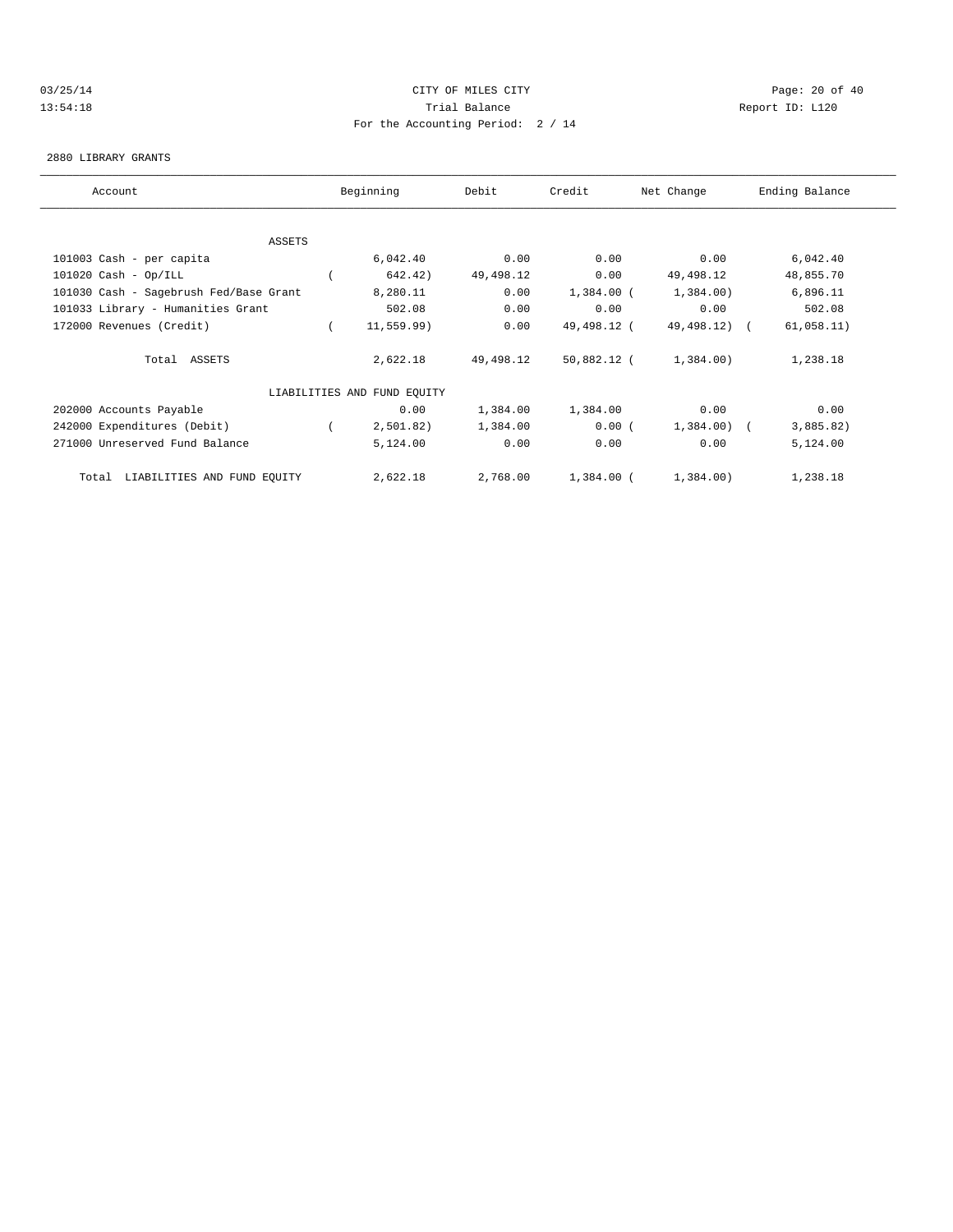## 03/25/14 Page: 21 of 40 13:54:18 Trial Balance Report ID: L120 For the Accounting Period: 2 / 14

2935 Historic Preservation

| Account                              |        | Beginning                   | Debit     | Credit       | Net Change   | Ending Balance |
|--------------------------------------|--------|-----------------------------|-----------|--------------|--------------|----------------|
|                                      |        |                             |           |              |              |                |
|                                      | ASSETS |                             |           |              |              |                |
| 101000 Cash - Operating              |        | 5,323.66                    | 6,445.00  | 8,725.07 (   | 2,280.07)    | 3,043.59       |
| 172000 Revenues (Credit)             |        | 16,634.99)                  | 0.00      | $6,445.00$ ( | $6,445.00$ ( | 23,079.99)     |
| Total ASSETS                         |        | 11, 311, 33)                | 6,445.00  | 15,170.07 (  | $8,725.07$ ( | 20,036.40)     |
|                                      |        | LIABILITIES AND FUND EQUITY |           |              |              |                |
| 202000 Accounts Payable              |        | 0.00                        | 7,089.00  | 7,089.00     | 0.00         | 0.00           |
| 242000 Expenditures (Debit)          |        | 13,256.57)                  | 8,725.07  | 0.00(        | $8,725.07$ ( | 21,981.64)     |
| 271000 Unreserved Fund Balance       |        | 1,945.24                    | 0.00      | 0.00         | 0.00         | 1,945.24       |
| LIABILITIES AND FUND EQUITY<br>Total |        | 11, 311, 33)                | 15,814.07 | 7,089.00 (   | 8,725.07)    | 20,036.40)     |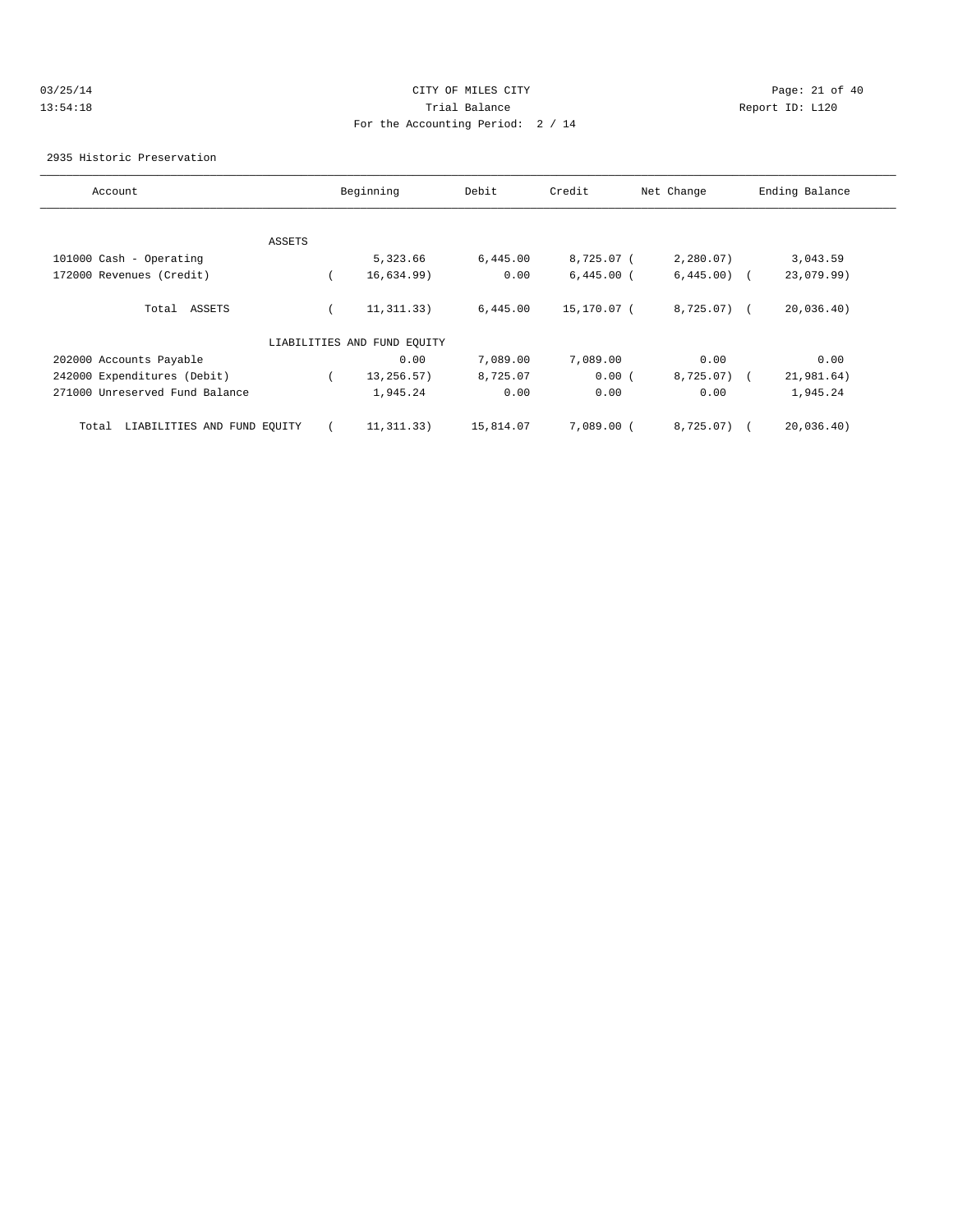| 03/25/14 | CITY OF MILES CITY                | Page: 22 of 40  |  |
|----------|-----------------------------------|-----------------|--|
| 13:54:18 | Trial Balance                     | Report ID: L120 |  |
|          | For the Accounting Period: 2 / 14 |                 |  |

2985 RETIRED SENIOR VOLUNTEER PROG (RSVP)

| Account                                    | Beginning                   | Debit    | Credit       | Net Change   | Ending Balance |
|--------------------------------------------|-----------------------------|----------|--------------|--------------|----------------|
|                                            |                             |          |              |              |                |
| <b>ASSETS</b>                              |                             |          |              |              |                |
| 101000 Cash - Operating                    | 13,352.00)                  | 5,397.64 | 5,227.97     | 169.67       | 13, 182. 33)   |
| 101004 RSVP Non-Federal Cash Operating-Cus | 16,940.76                   | 25.00    | 693.99 (     | 668.99)      | 16,271.77      |
| 103100 Petty Cash-                         | 200.00                      | 0.00     | 0.00         | 0.00         | 200.00         |
| 172000 Revenues (Credit)                   | 41,170.24)                  | 0.00     | $5,422.64$ ( | $5,422.64$ ( | 46,592.88)     |
| Total ASSETS                               | 37, 381. 48)                | 5,422.64 | 11,344.60 (  | $5,921.96$ ( | 43, 303. 44)   |
|                                            | LIABILITIES AND FUND EQUITY |          |              |              |                |
| 202000 Accounts Payable                    | 0.00                        | 1,357.99 | 1,357.99     | 0.00         | 0.00           |
| 242000 Expenditures (Debit)                | 40,357.99)                  | 5,921.96 | 0.00(        | $5,921.96$ ( | 46,279.95)     |
| 271000 Unreserved Fund Balance             | 2,976.51                    | 0.00     | 0.00         | 0.00         | 2,976.51       |
| LIABILITIES AND FUND EQUITY<br>Total       | 37,381.48)                  | 7,279.95 | 1,357.99 (   | $5,921.96$ ( | 43,303.44)     |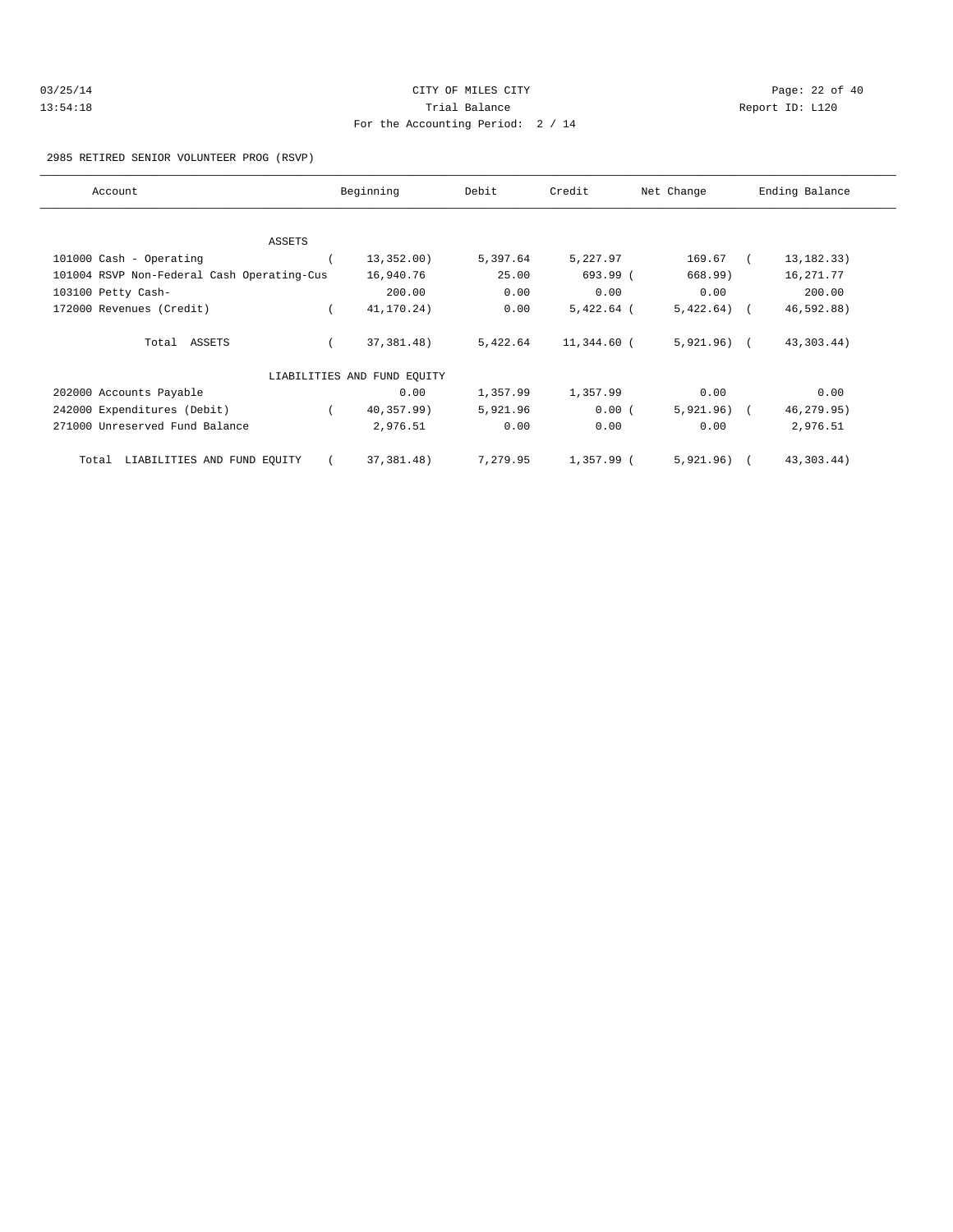| 03/25/14 | CITY OF MILES CITY                | Page: 23 of 40  |
|----------|-----------------------------------|-----------------|
| 13:54:18 | Trial Balance                     | Report ID: L120 |
|          | For the Accounting Period: 2 / 14 |                 |

3300 Judgement & Losses-Power Settlement

| Account                                     | Beginning                   | Debit | Credit | Net Change | Ending Balance |
|---------------------------------------------|-----------------------------|-------|--------|------------|----------------|
|                                             |                             |       |        |            |                |
| ASSETS                                      |                             |       |        |            |                |
| 101000 Cash - Operating                     | 221.51)                     | 0.00  | 0.00   | 0.00       | 221.51)        |
| 113208 taxes Receivable - Real 2008         | 0.46)                       | 0.46  | 0.00   | 0.46       | 0.00           |
| 172000 Revenues (Credit)                    | 0.46                        | 0.00  | 0.00   | 0.00       | 0.46           |
|                                             |                             |       |        |            |                |
| Total ASSETS                                | 221.51)                     | 0.46  | 0.00   | 0.46       | 221.05)        |
|                                             |                             |       |        |            |                |
|                                             | LIABILITIES AND FUND EQUITY |       |        |            |                |
| 223100 Deferred Revenue - Real Prop Taxes ( | 0.46)                       | 0.00  | 0.46   | 0.46       | 0.00           |
| 271000 Unreserved Fund Balance              | 221.05)                     | 0.00  | 0.00   | 0.00       | 221.05)        |
|                                             |                             |       |        |            |                |
| LIABILITIES AND FUND EQUITY<br>Total        | 221.51)                     | 0.00  | 0.46   | 0.46       | 221.05)        |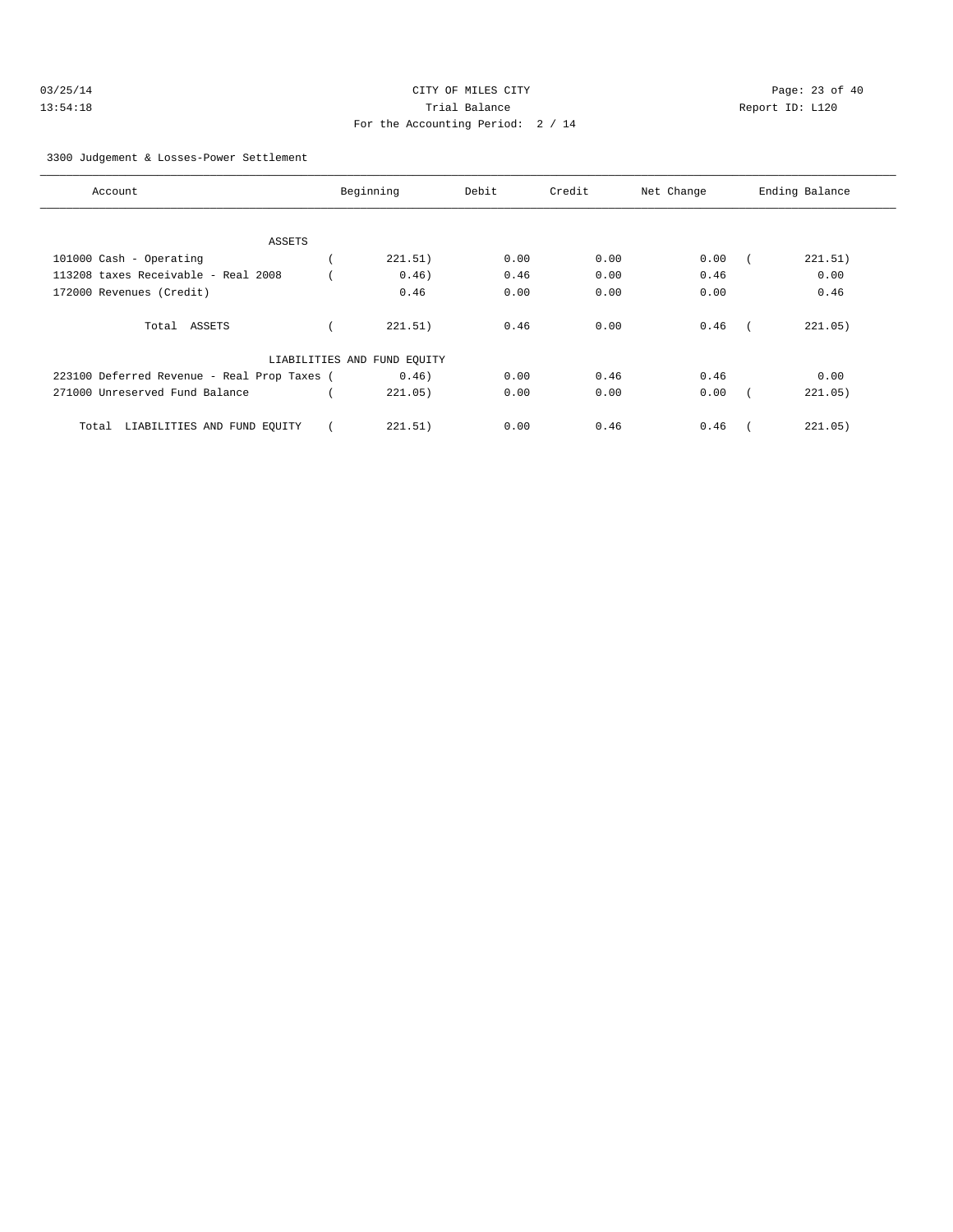| 03/25/14 | CITY OF MILES CITY                | Page: 24 of 40  |
|----------|-----------------------------------|-----------------|
| 13:54:18 | Trial Balance                     | Report ID: L120 |
|          | For the Accounting Period: 2 / 14 |                 |

4000 General Fund Capitol Improvement Fund

| Account                              |        | Beginning    | Debit | Credit | Net Change | Ending Balance |
|--------------------------------------|--------|--------------|-------|--------|------------|----------------|
|                                      |        |              |       |        |            |                |
|                                      | ASSETS |              |       |        |            |                |
| 101000 Cash - Operating              |        | 181,293.56   | 52.03 | 0.00   | 52.03      | 181, 345.59    |
| 172000 Revenues (Credit)             |        | 158.79)      | 0.00  | 52.03( | $52.03)$ ( | 210.82)        |
| Total ASSETS                         |        | 181, 134. 77 | 52.03 | 52.03  | 0.00       | 181, 134.77    |
| LIABILITIES AND FUND EQUITY          |        |              |       |        |            |                |
| 242000 Expenditures (Debit)          |        | 11,719.63)   | 0.00  | 0.00   | 0.00       | 11,719.63)     |
| 271000 Unreserved Fund Balance       |        | 192,854.40   | 0.00  | 0.00   | 0.00       | 192,854.40     |
| LIABILITIES AND FUND EOUITY<br>Total |        | 181, 134. 77 | 0.00  | 0.00   | 0.00       | 181, 134. 77   |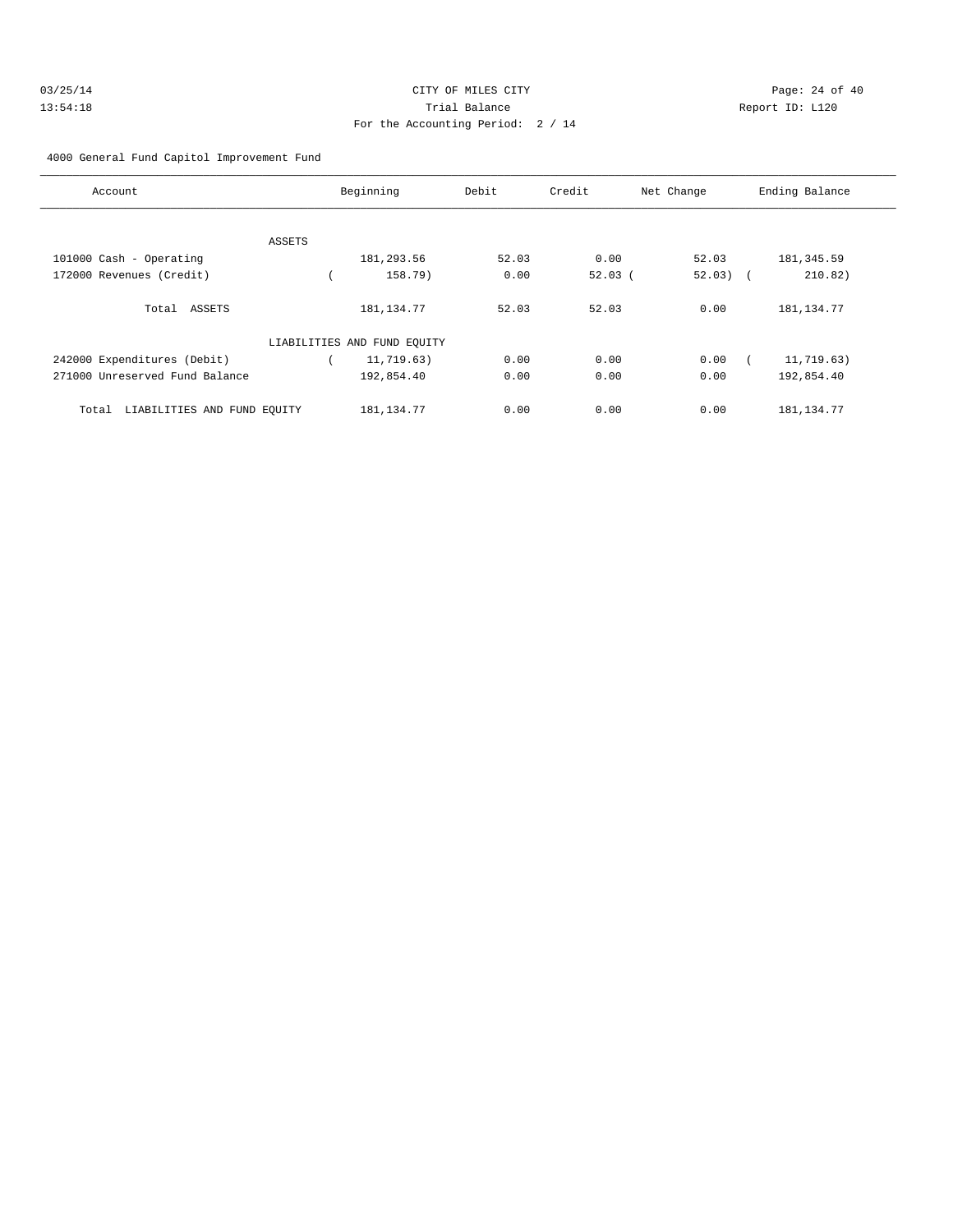| 03/25/14 | CITY OF MILES CITY                | Page: 25 of 40  |
|----------|-----------------------------------|-----------------|
| 13:54:18 | Trial Balance                     | Report ID: L120 |
|          | For the Accounting Period: 2 / 14 |                 |

4060 CAPITAL IMPROV-PUBLIC WORKS

| Account                              |        | Beginning    | Debit    | Credit       | Net Change    | Ending Balance |
|--------------------------------------|--------|--------------|----------|--------------|---------------|----------------|
|                                      |        |              |          |              |               |                |
|                                      | ASSETS |              |          |              |               |                |
| 101000 Cash - Operating              |        | 47,360.79    | 1,430.30 | 0.00         | 1,430.30      | 48,791.09      |
| 172000 Revenues (Credit)             |        | 9,951.36)    | 0.00     | $1,430.30$ ( | $1,430.30)$ ( | 11,381.66)     |
| Total ASSETS                         |        | 37,409.43    | 1,430.30 | 1,430.30     | 0.00          | 37,409.43      |
| LIABILITIES AND FUND EQUITY          |        |              |          |              |               |                |
| 242000 Expenditures (Debit)          |        | 75, 311, 25) | 0.00     | 0.00         | 0.00          | 75, 311.25)    |
| 271000 Unreserved Fund Balance       |        | 112,720.68   | 0.00     | 0.00         | 0.00          | 112,720.68     |
| LIABILITIES AND FUND EOUITY<br>Total |        | 37,409.43    | 0.00     | 0.00         | 0.00          | 37,409.43      |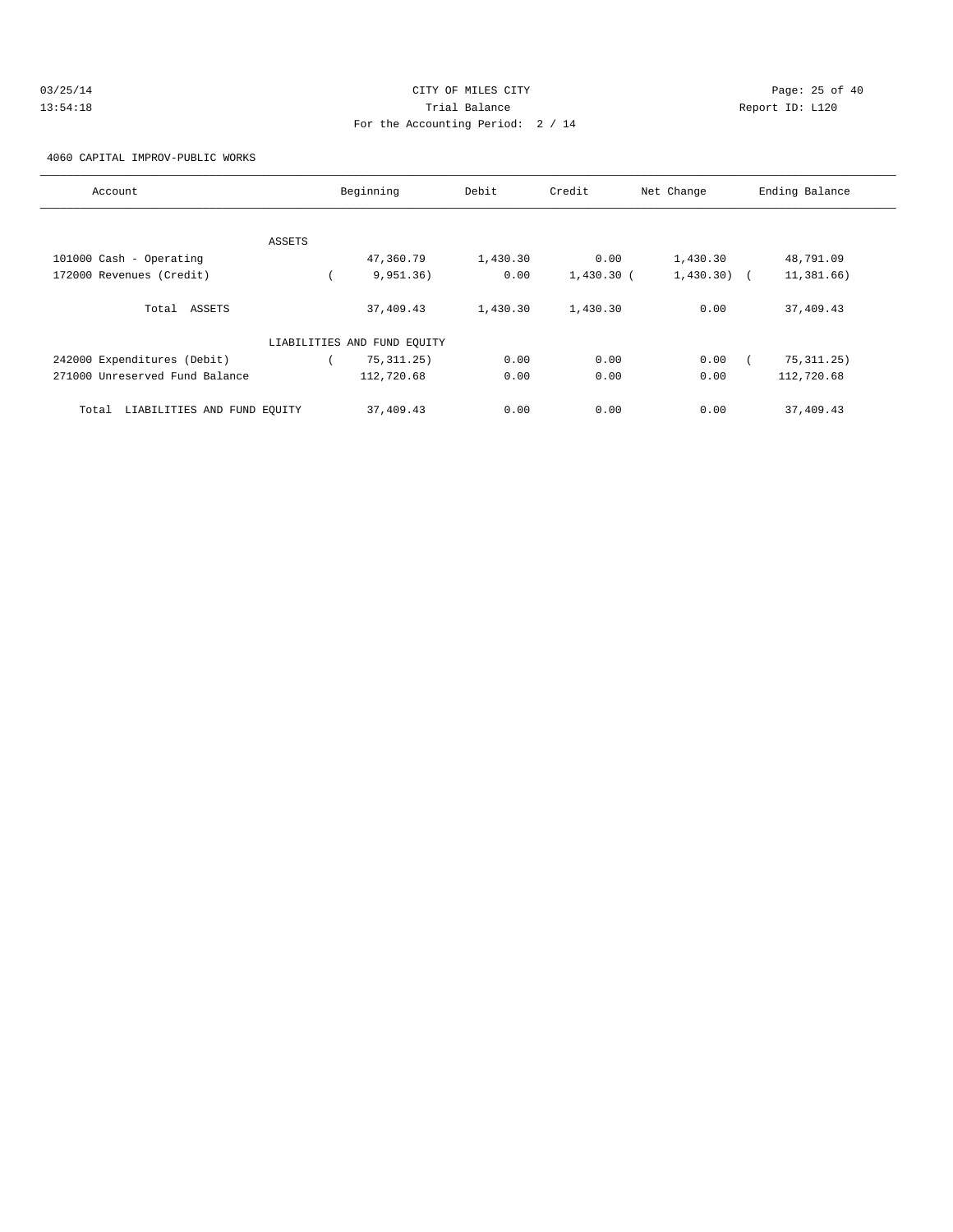## 03/25/14 Page: 26 of 40 13:54:18 Trial Balance Report ID: L120 For the Accounting Period: 2 / 14

#### 5210 WATER UTILITY

| Account                                                   | Beginning                   | Debit            | Credit               | Net Change           | Ending Balance          |
|-----------------------------------------------------------|-----------------------------|------------------|----------------------|----------------------|-------------------------|
|                                                           |                             |                  |                      |                      |                         |
| ASSETS                                                    |                             |                  |                      |                      |                         |
| 101000 Cash - Operating<br>101010 Deposit Cash            | 1,323,225.53                | 128,036.85       | 108,892.39<br>450.00 | 19, 144.46<br>850.00 | 1,342,369.99            |
| 102113 Cash - NE Water Line Proj                          | 30,550.00<br>31,232.18      | 1,300.00<br>0.00 | 0.00                 | 0.00                 | 31,400.00<br>31,232.18  |
| 102240 Cash - Replacement & Depreciation                  | 1,489,589.35                | 0.00             | 0.00                 | 0.00                 | 1,489,589.35            |
| 102250 Cash - System Devlopment Fees                      | 249,578.25                  | 0.00             | 0.00                 | 0.00                 | 249,578.25              |
| 102270 Cash - Curb Stop Replacement Fee                   | 190,634.45                  | 3,733.14         | 198.00               | 3,535.14             | 194,169.59              |
| 102312 RevBnd/CurYearDebt-DNRC/CarbonTank                 | 18,952.75                   | 12,724.58        | 0.00                 | 12,724.58            | 31,677.33               |
| 102313 RevBnd/CurYearDebt-DNRC/NE WtrLine                 | 7,114.98                    | 14,029.58        | 0.00                 | 14,029.58            | 21, 144.56              |
| 102315 RevBnd/CurYearDebt-ARRA/NE Water Li                | 1,488.98                    | 1,503.96         | 0.00                 | 1,503.96             | 2,992.94                |
| 102322 RevBnd/Reserve-DNRC/CarbonTank                     | 153,009.00                  | 0.00             | 0.00                 | 0.00                 | 153,009.00              |
| 102323 RevBnd/Reserve-DNRC/NE WtrLine                     | 133,808.00                  | 0.00             | $5,155.00$ (         | 5, 155.00)           | 128,653.00              |
| 102325 RevBnd/Reserve-ARRA B-NE Waterline                 | 18,245.00                   | 0.00             | 0.00                 | 0.00                 | 18,245.00               |
| 103000 Petty Cash                                         | 330.00                      | 0.00             | 0.00                 | 0.00                 | 330.00                  |
| 122000 Accounts Receivable                                | 154,110.68                  | 139,720.33       | 129,760.14           | 9,960.19             | 164,070.87              |
| 122020 Accounts Receivable-\$2.00 State Ass               | 185.95                      | 0.00             | $135.51$ (           | 135.51)              | 50.44                   |
| 132000 Due From Government (Short Term)                   | 0.03                        | 0.00             | 0.03(                | 0.03)                | 0.00                    |
| 172000 Revenues (Credit)<br>$\left($                      | 1,265,500.62)               | 0.00             | 135,680.98 (         | 135,680.98)          | 1,401,181.60)           |
| 181000 Land                                               | 41,844.00                   | 0.00             | 0.00                 | 0.00                 | 41,844.00               |
| 182000 Buildings                                          | 22,997.00                   | 0.00             | 0.00                 | 0.00                 | 22,997.00               |
| 182100 Allowance for Depr - Buildings (Cre(               | 22,997.00)                  | 0.00             | 0.00                 | 0.00                 | 22,997.00)              |
| 186000 Machinery and Equipment                            | 359,087.70                  | 0.00             | 0.00                 | 0.00                 | 359,087.70              |
| 186100 Allowance for Depr - Machinery & Eq(               | 235, 352.00)                | 0.00             | 0.00                 | 0.00                 | 235, 352.00)            |
| 188000 Const. Work in Progress-NE Wtr Line                | 1,100,359.57                | 0.00             | 0.00                 | 0.00                 | 1,100,359.57            |
| 189100 Source of Supply                                   | 3, 427, 537.49              | 0.00             | 0.00                 | 0.00                 | 3, 427, 537.49          |
| 189110 Allowance for Depreciation - Source(               | 342,949.00)                 | 0.00             | 0.00                 | 0.00                 | 342,949.00)<br>$\left($ |
| 189300 Treatment Plant                                    | 3,716,158.00                | 0.00             | 0.00                 | 0.00                 | 3,716,158.00            |
| 189310 Allowance for Depr - Treatment Plan( 1,724,417.00) |                             | 0.00             | 0.00                 | 0.00                 | (1, 724, 417.00)        |
| 189400 Transmission & Distribution                        | 11, 441, 963.97             | 0.00             | 0.00                 | 0.00                 | 11, 441, 963.97         |
| 189410 Allowance for Depr - Trans & Distri( 3,080,832.00) |                             | 0.00             | 0.00                 | 0.00                 | 3,080,832.00)           |
| Total ASSETS                                              | 17, 239, 955.24             | 301,048.44       | 380,272.05 (         | 79,223.61)           | 17,160,731.63           |
|                                                           | LIABILITIES AND FUND EQUITY |                  |                      |                      |                         |
| 202000 Accounts Payable                                   | 0.00                        | 29, 229. 17      | 29, 229. 17          | 0.00                 | 0.00                    |
| 202100 Accounts Payable<br>$\overline{ }$                 | 0.50)                       | 0.00             | 0.00                 | 0.00                 | 0.50)                   |
| 214000 Deposits Payable                                   | 30,550.00                   | 450.00           | 1,300.00             | 850.00               | 31,400.00               |
| 214010 Refunds Payable<br>$\left($                        | 56.91)                      | 1.59             | 1.59                 | 0.00                 | 56.91)<br>$\left($      |
| 231000 BONDS PAYABLE                                      | 5,150,268.00                | 0.00             | 0.00                 | 0.00                 | 5,150,268.00            |
| 238000 Other Post Employment Benefits                     | 21,714.00                   | 0.00             | 0.00                 | 0.00                 | 21,714.00               |
| 239000 Compensated Absences Payable                       | 86,051.00                   | 0.00             | 0.00                 | 0.00                 | 86,051.00               |
| 242000 Expenditures (Debit)                               | 1, 164, 846. 48)            | 80,280.04        | 206.43 (             | 80,073.61)           | 1,244,920.09)           |
| 250300 Reserve Revenue Bond - Current Debt                | 323, 303.85                 | 0.00             | 0.00                 | 0.00                 | 323,303.85              |
| 250500 Reserve - System Dev Fees                          | 171,098.25                  | 0.00             | 0.00                 | 0.00                 | 171,098.25              |
| 250600 Reserve for Replacement & Depreciat                | 1,351,889.30                | 0.00             | 0.00                 | 0.00                 | 1,351,889.30            |
| 271000 Unreserved Fund Balance                            | 3,954,118.28                | 0.00             | 0.00                 | 0.00                 | 3,954,118.28            |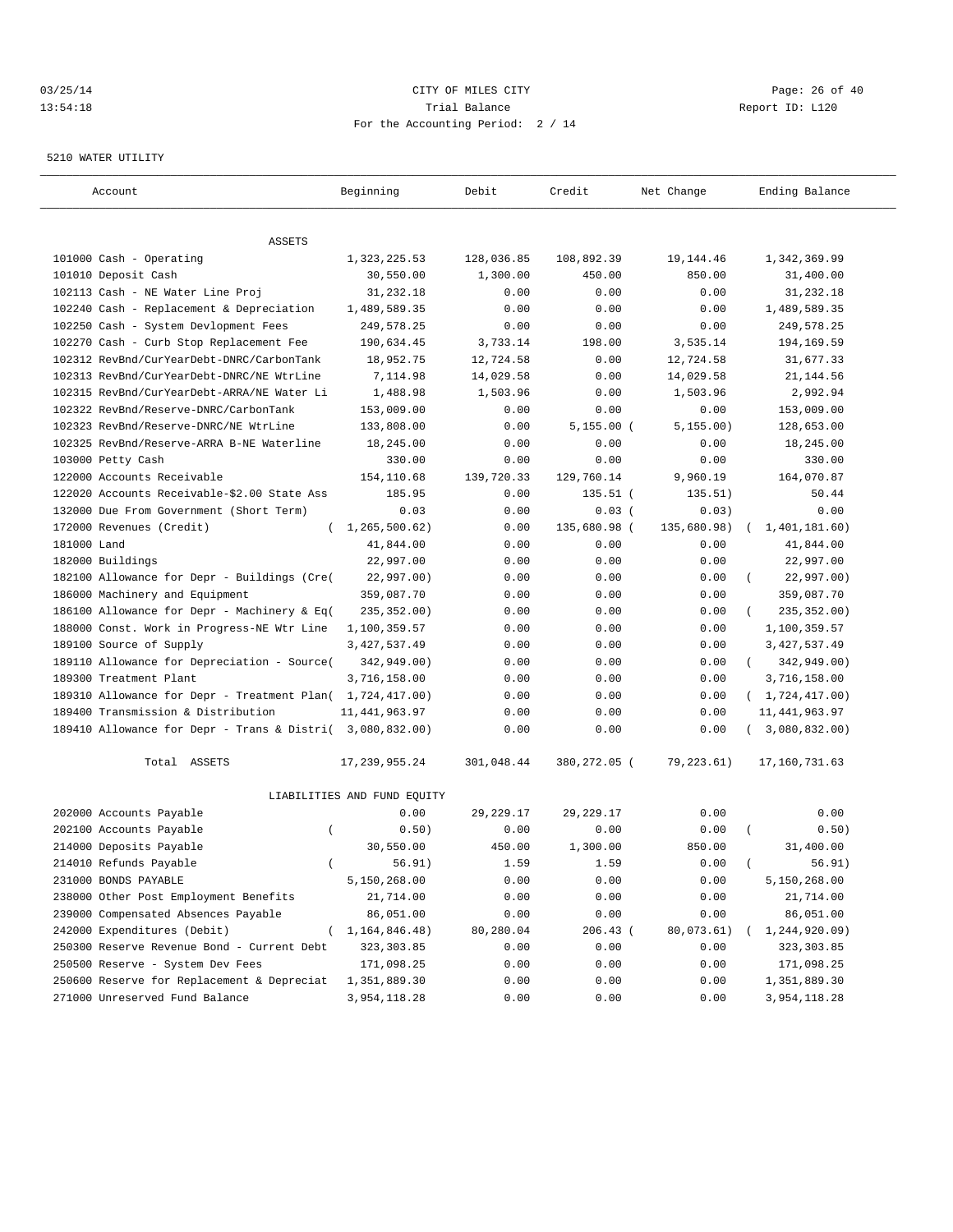| 03/25/14 | CITY OF MILES CITY                | Page: 27 of 40  |
|----------|-----------------------------------|-----------------|
| 13:54:18 | Trial Balance                     | Report ID: L120 |
|          | For the Accounting Period: 2 / 14 |                 |

5210 WATER UTILITY

| Account                              | Beginning     | Debit      | Credit    | Net Change | Ending Balance |
|--------------------------------------|---------------|------------|-----------|------------|----------------|
| 272000 Unreserved Retained Earnings  | 7,315,866.45  | 0.00       | 0.00      | 0.00       | 7,315,866.45   |
| LIABILITIES AND FUND EQUITY<br>Total | 17,239,955.24 | 109,960.80 | 30,737.19 | 79,223.61) | 17,160,731.63  |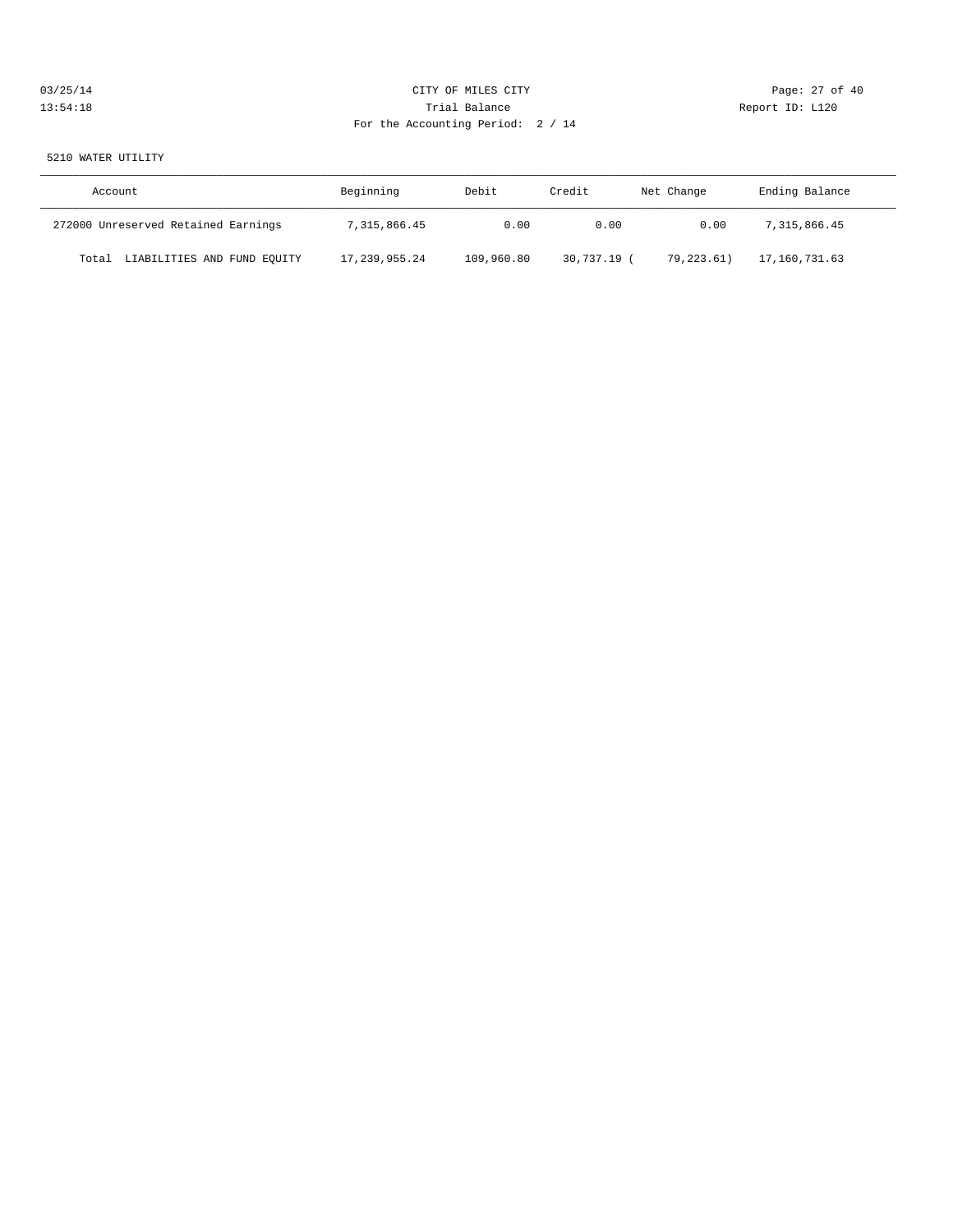## 03/25/14 Page: 28 of 40 13:54:18 Trial Balance Report ID: L120 For the Accounting Period: 2 / 14

## 5310 SEWER UTILITY

| Account                                     | Beginning                   | Debit       | Credit          | Net Change | Ending Balance   |
|---------------------------------------------|-----------------------------|-------------|-----------------|------------|------------------|
| <b>ASSETS</b>                               |                             |             |                 |            |                  |
| 101000 Cash - Operating                     | 448, 172.81                 | 92,307.02   | 62,138.03       | 30,168.99  | 478,341.80       |
| 102240 Cash - Replacement & Depreciation    | 195,098.39                  | 0.00        | 0.00            | 0.00       | 195,098.39       |
| 102250 Cash - System Devlopment Fees        | 128,970.91                  | 0.00        | 0.00            | 0.00       | 128,970.91       |
| 102280 WWtr Treatment Plant-Phase I Constr  | 575,694.46                  | 0.00        | 0.00            | 0.00       | 575,694.46       |
| 102316 RevBnd/CurYearDebt-Phase 1 Haynes L  | 108, 328.54                 | 8,432.08    | 0.00            | 8,432.08   | 116,760.62       |
| 102390 REV BOND/RESERVE-Sewer Phase 1       | 121,506.00                  | 0.00        | 0.00            | 0.00       | 121,506.00       |
| 122000 Accounts Receivable                  | 111,688.41                  | 90,817.01   | 91,129.38 (     | 312.37)    | 111,376.04       |
| 132000 Due From Government (Short Term)     | 208,183.00                  | 0.00        | 0.00            | 0.00       | 208,183.00       |
| 172000 Revenues (Credit)<br>$\left($        | 1, 245, 598.69              | 0.00        | 91,970.65 (     | 91,970.65) | 1,337,569.34)    |
| 181000 Land                                 | 2.00                        | 0.00        | 0.00            | 0.00       | 2.00             |
| 186000 Machinery and Equipment              | 605,138.18                  | 0.00        | 0.00            | 0.00       | 605,138.18       |
| 186100 Allowance for Depr - Machinery & Eq( | 350, 377.00)                | 0.00        | 0.00            | 0.00       | 350, 377.00)     |
| 188000 Const. Work in Progress-NE Wtr Line  | 1,511,028.07                | 0.00        | 0.00            | 0.00       | 1,511,028.07     |
| 189300 Treatment Plant                      | 2,595,500.05                | 0.00        | 0.00            | 0.00       | 2,595,500.05     |
| 189310 Allowance for Depr - Treatment Plan( | 1, 194, 464.00)             | 0.00        | 0.00            | 0.00       | (1, 194, 464.00) |
| 189400 Transmission & Distribution          | 4,028,819.40                | 0.00        | 0.00            | 0.00       | 4,028,819.40     |
| 189410 Allowance for Depr - Trans & Distri( | 1,104,790.00)               | 0.00        | 0.00            | 0.00       | 1, 104, 790.00)  |
| Total ASSETS                                | 6,742,900.53                | 191,556.11  | 245,238.06 (    | 53,681.95) | 6,689,218.58     |
|                                             | LIABILITIES AND FUND EQUITY |             |                 |            |                  |
| 202000 Accounts Payable                     | 0.00                        | 16, 158. 43 | 16, 158. 43     | 0.00       | 0.00             |
| 231300 Bonds Pay 1979 Issue                 | 1,071,239.60                | 0.00        | 0.00            | 0.00       | 1,071,239.60     |
| 238000 Other Post Employment Benefits       | 15,934.00                   | 0.00        | 0.00            | 0.00       | 15,934.00        |
| 239000 Compensated Absences Payable         | 53,350.00                   | 0.00        | 0.00            | 0.00       | 53,350.00        |
| 242000 Expenditures (Debit)                 | 950,756.64)                 | 53,705.95   | $24.00$ (       | 53,681.95) | 1,004,438.59     |
| 250500 Reserve - System Dev Fees            | 82,925.91                   | 0.00        | 0.00            | 0.00       | 82,925.91        |
| 250600 Reserve for Replacement & Depreciat  | 1,666,491.83                | 0.00        | 0.00            | 0.00       | 1,666,491.83     |
| 271000 Unreserved Fund Balance              | 1,121,110.25                | 0.00        | 0.00            | 0.00       | 1, 121, 110. 25  |
| 272000 Unreserved Retained Earnings         | 3,682,605.58                | 0.00        | 0.00            | 0.00       | 3,682,605.58     |
| Total LIABILITIES AND FUND EQUITY           | 6,742,900.53                | 69,864.38   | $16, 182, 43$ ( | 53,681.95) | 6,689,218.58     |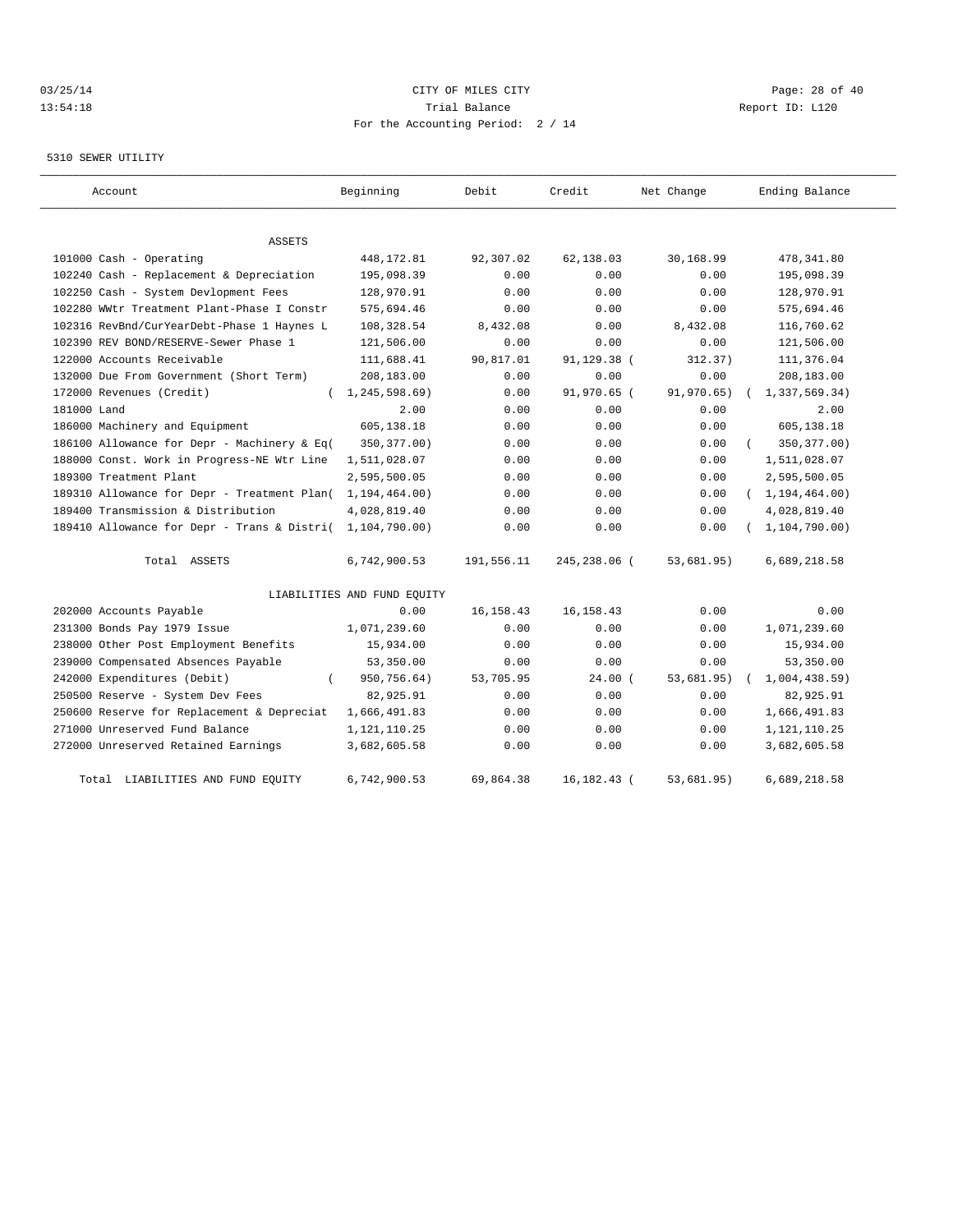## 03/25/14 Page: 29 of 40 13:54:18 Change Report ID: L120 For the Accounting Period: 2 / 14

5510 AMBULANCE FUND

| Account                                     |          | Beginning                   | Debit      | Credit       | Net Change       | Ending Balance |
|---------------------------------------------|----------|-----------------------------|------------|--------------|------------------|----------------|
| ASSETS                                      |          |                             |            |              |                  |                |
| 101000 Cash - Operating                     |          | 397, 459. 31)               | 42,238.54  | 64,570.94 (  | $22,332.40$ (    | 419,791.71)    |
| 113210 Taxes Receivable - Real 2010         |          | 2.78                        | 0.00       | $0.04$ (     | 0.04)            | 2.74           |
| 113211 Taxes Receivable - Real 2011         |          | 35.88                       | 0.00       | $0.08$ (     | 0.08             | 35.80          |
| 113212 Taxes Receivable- Real 2012          |          | 61.65                       | 0.00       | 3.22(        | 3.22)            | 58.43          |
| 113213 Tax Receivables Real-2013            |          | 3,019.67                    | 0.00       | $15.46$ $($  | 15.46)           | 3,004.21       |
| 115208 Taxes Receivable - Personal 2008     |          | 0.12                        | 0.00       | 0.00         | 0.00             | 0.12           |
| 115212 Taxes Receivable Personal 2012       |          | 0.02                        | 0.00       | 0.00         | 0.00             | 0.02           |
| 115213 Taxes Receivable Personal 2013       |          | 4.75                        | 0.00       | $1.24$ (     | 1.24)            | 3.51           |
| 116000 Protested Taxes Receivable - Reals ( |          | 5.97)                       | 0.00       | 0.00         | 0.00             | 5.97)          |
| 122000 Accounts Receivable                  |          | 296, 157.49                 | 60,794.55  | 64,780.60 (  | 3,986.05)        | 292, 171.44    |
| 122100 Acct Receivable                      | $\left($ | 242, 110.73)                | 0.00       | 0.00         | 0.00             | 242, 110.73)   |
| 172000 Revenues (Credit)                    | $\left($ | 447, 944.66)                | 0.00       | 60,791.86 (  | 60, 791.86)      | 508,736.52)    |
| 186000 Machinery and Equipment              |          | 372,186.93                  | 0.00       | 0.00         | 0.00             | 372,186.93     |
| 186100 Allowance for Depr - Machinery & Eq( |          | 196,477.00)                 | 0.00       | 0.00         | 0.00             | 196, 477.00)   |
| Total ASSETS                                |          | 612, 528.38)                | 103,033.09 | 190,163.44 ( | $87, 130, 35)$ ( | 699,658.73)    |
|                                             |          | LIABILITIES AND FUND EQUITY |            |              |                  |                |
| 202000 Accounts Payable                     |          | 0.00                        | 24, 249.36 | 24, 249.36   | 0.00             | 0.00           |
| 214000 Deposits Payable                     |          | 25.00                       | 0.00       | 0.00         | 0.00             | 25.00          |
| 223100 Deferred Revenue - Real Prop Taxes   |          | 2,911.91                    | 18.80      | 0.00(        | 18.80)           | 2,893.11       |
| 223200 Deferred Revenue - Pers Prop Taxes ( |          | 24.73)                      | 1.24       | 0.00(        | 1.24)            | 25.97)         |
| 235000 CONTRACTS/NOTES/LOANS PAYABLE        |          | 90,632.19                   | 0.00       | 0.00         | 0.00             | 90,632.19      |
| 238000 Other Post Employment Benefits       |          | 14,917.00                   | 0.00       | 0.00         | 0.00             | 14,917.00      |
| 239000 Compensated Absences Payable         |          | 44,006.00                   | 0.00       | 0.00         | 0.00             | 44,006.00      |
| 242000 Expenditures (Debit)                 |          | 577,735.61)                 | 87,725.81  | 615.50(      | 87, 110.31)      | 664,845.92)    |
| 271000 Unreserved Fund Balance              |          | 78,043.49                   | 0.00       | 0.00         | 0.00             | 78,043.49      |
| 272000 Unreserved Retained Earnings         |          | 265, 303.63)                | 0.00       | 0.00         | 0.00             | 265, 303.63)   |
| Total LIABILITIES AND FUND EQUITY           |          | 612, 528.38)                | 111,995.21 | 24,864.86 (  | 87,130.35)       | 699,658.73)    |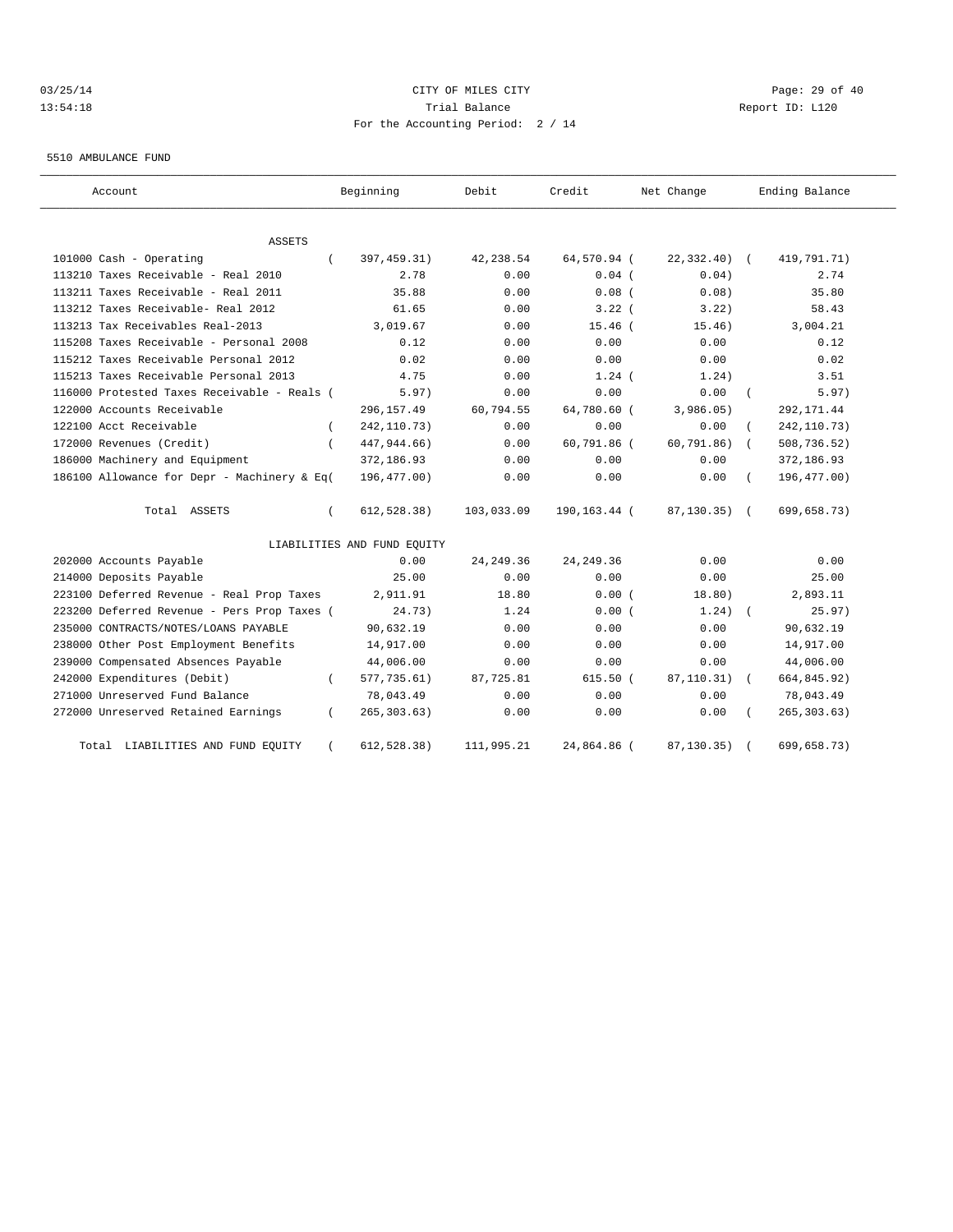# 03/25/14 Page: 30 of 40 13:54:18 Trial Balance Report ID: L120 For the Accounting Period: 2 / 14

5610 AIRPORT OPERATING

| Account                                     | Beginning                   | Debit       | Credit          | Net Change | Ending Balance       |
|---------------------------------------------|-----------------------------|-------------|-----------------|------------|----------------------|
| <b>ASSETS</b>                               |                             |             |                 |            |                      |
| 101000 Cash - Operating                     | 90,973.92                   | 29, 194. 73 | 73,288.21 (     | 44,093.48) | 46,880.44            |
| 101100 Cash-FAA Grant/St Loan-2008          | 6,673.74                    | 0.00        | 0.00            | 0.00       | 6,673.74             |
| 102230 Cash - Surplus/Credit Card Acct      | 100.00                      | 7,197.72    | 0.00            | 7,197.72   | 7,297.72             |
| 103000 Petty Cash                           | 100.00                      | 0.00        | 0.00            | 0.00       | 100.00               |
| 113211 Taxes Receivable - Real 2011         | 35.88                       | 0.00        | $0.12$ (        | 0.12)      | 35.76                |
| 113212 Taxes Receivable- Real 2012          | 92.48                       | 0.00        | $4.84$ (        | 4.84)      | 87.64                |
| 113213 Tax Receivables Real-2013            | 4,529.15                    | 0.00        | 23.19(          | 23.19)     | 4,505.96             |
| 115208 Taxes Receivable - Personal 2008     | 0.19                        | 0.00        | 0.00            | 0.00       | 0.19                 |
| 115212 Taxes Receivable Personal 2012       | 0.01                        | 0.00        | 0.00            | 0.00       | 0.01                 |
| 115213 Taxes Receivable Personal 2013       | 7.10                        | 0.00        | $1.86$ $($      | 1.86)      | 5.24                 |
| 116000 Protested Taxes Receivable - Reals ( | 18.13)                      | 0.00        | 0.00            | 0.00       | 18.13)               |
| 132000 Due From Government (Short Term)     | 427.00                      | 0.00        | 0.00            | 0.00       | 427.00               |
| 141000 Prepaid Expense                      | 4,500.00                    | 0.00        | 0.00            | 0.00       | 4,500.00             |
| 172000 Revenues (Credit)<br>$\left($        | 356,679.39)                 | 0.00        | 35,787.13 (     | 35,787.13) | 392,466.52)          |
| 181000 Land                                 | 19,983.00                   | 0.00        | 0.00            | 0.00       | 19,983.00            |
| 182000 Buildings                            | 677,537.00                  | 0.00        | 0.00            | 0.00       | 677,537.00           |
| 182100 Allowance for Depr - Buildings (Cre( | 327,092.00)                 | 0.00        | 0.00            | 0.00       | 327,092.00)          |
| 184000 Improvements Other Than Buildings    | 8,543,759.48                | 0.00        | 0.00            | 0.00       | 8,543,759.48         |
| 184100 Allowance for Depr - Imp Other Than( | $2,014,575.00$ )            | 0.00        | 0.00            | 0.00       | (2,014,575.00)       |
| 186000 Machinery and Equipment              | 836, 463.59                 | 0.00        | 0.00            | 0.00       | 836, 463.59          |
| 186100 Allowance for Depr - Machinery & Eq( | 277,523.00)                 | 0.00        | 0.00            | 0.00       | 277,523.00)          |
| 188000 Const. Work in Progress-NE Wtr Line  | 27,005.00                   | 0.00        | 0.00            | 0.00       | 27,005.00            |
| Total ASSETS                                | 7,236,300.02                | 36, 392.45  | $109, 105.35$ ( | 72,712.90) | 7,163,587.12         |
|                                             | LIABILITIES AND FUND EQUITY |             |                 |            |                      |
| 202000 Accounts Payable                     | 0.00                        | 58,785.00   | 58,785.00       | 0.00       | 0.00                 |
| 223100 Deferred Revenue - Real Prop Taxes   | 4,345.91                    | 28.15       | 0.00(           | 28.15)     | 4,317.76             |
| 223200 Deferred Revenue - Pers Prop Taxes ( | 38.58)                      | 1.86        | 0.00(           | 1.86)      | 40.44)<br>$\sqrt{2}$ |
| 235150 LTrm Pay/MT Aeronautics              | 24,605.00                   | 0.00        | 0.00            | 0.00       | 24,605.00            |
| 238000 Other Post Employment Benefits       | 4,173.00                    | 0.00        | 0.00            | 0.00       | 4,173.00             |
| 239000 Compensated Absences Payable         | 6,126.00                    | 0.00        | 0.00            | 0.00       | 6,126.00             |
| 242000 Expenditures (Debit)<br>$\left($     | 357,820.93)                 | 73,288.21   | $605.32$ (      | 72,682.89) | 430,503.82)          |
| 250600 Reserve for Replacement & Depreciat  | 18,913.67                   | 0.00        | 0.00            | 0.00       | 18,913.67            |
| 271000 Unreserved Fund Balance<br>$\left($  | 1,719.00)                   | 0.00        | 0.00            | 0.00       | 1,719.00)            |
| 272000 Unreserved Retained Earnings         | 7,537,714.95                | 0.00        | 0.00            | 0.00       | 7,537,714.95         |
| Total LIABILITIES AND FUND EQUITY           | 7,236,300.02                | 132,103.22  | 59,390.32 (     | 72,712.90) | 7,163,587.12         |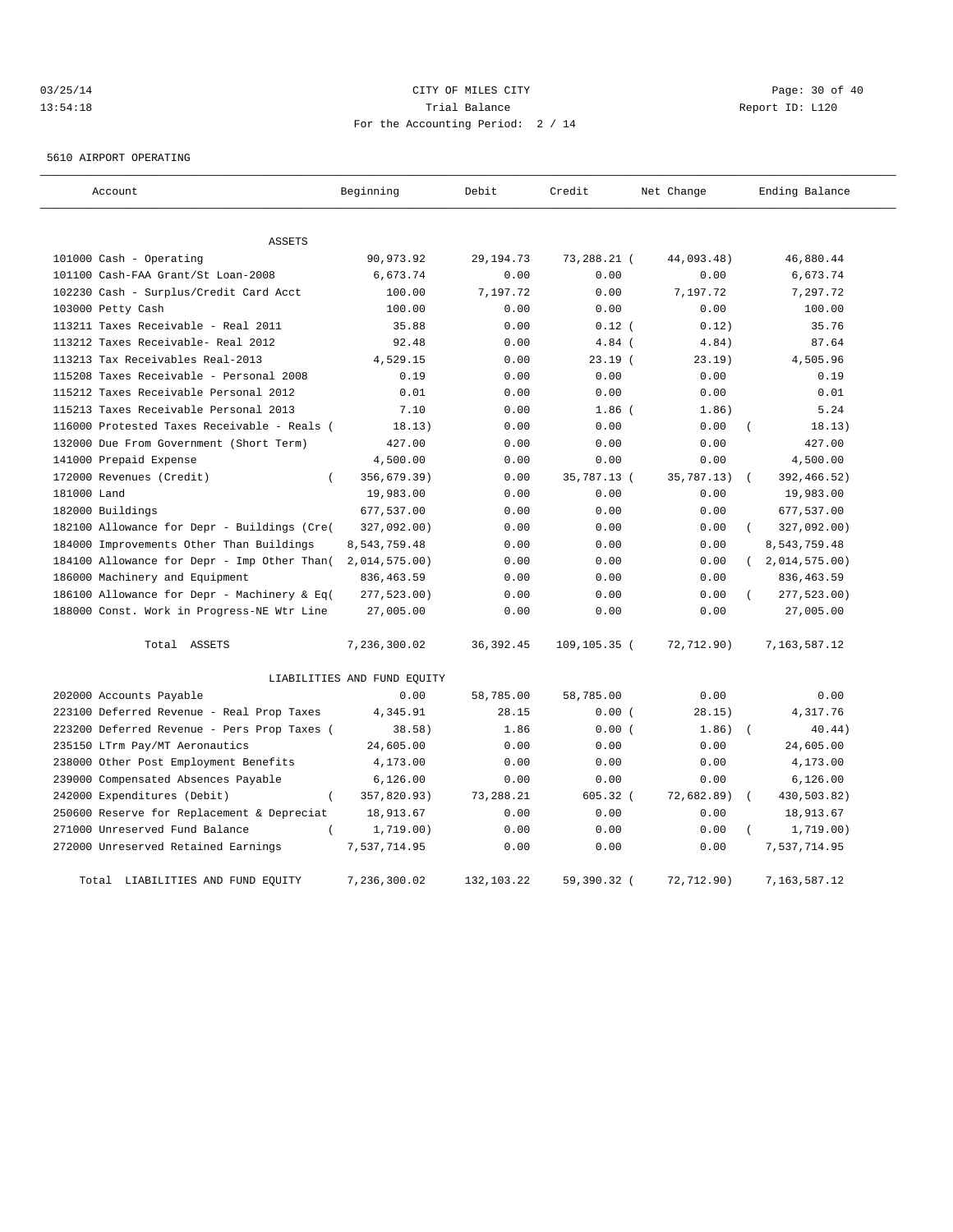# 03/25/14 Page: 31 of 40 13:54:18 Trial Balance Report ID: L120 For the Accounting Period: 2 / 14

#### 6040 PUBLIC WORKS

| Account                              | Beginning                   | Debit     | Credit      | Net Change    | Ending Balance |  |
|--------------------------------------|-----------------------------|-----------|-------------|---------------|----------------|--|
|                                      |                             |           |             |               |                |  |
| <b>ASSETS</b>                        |                             |           |             |               |                |  |
| 101000 Cash - Operating              | 110,441.24                  | 0.00      | 10,969.27 ( | 10,969.27)    | 99,471.97      |  |
| 172000 Revenues (Credit)             | 80,572.78)                  | 0.00      | 0.00        | 0.00          | 80,572.78)     |  |
| Total ASSETS                         | 29,868.46                   | 0.00      | 10,969.27 ( | 10,969.27)    | 18,899.19      |  |
|                                      | LIABILITIES AND FUND EQUITY |           |             |               |                |  |
| 202000 Accounts Payable              | 0.00                        | 1,178.58  | 1,178.58    | 0.00          | 0.00           |  |
| 239000 Compensated Absences Payable  | 11,902.00                   | 0.00      | 0.00        | 0.00          | 11,902.00      |  |
| 242000 Expenditures (Debit)          | 78,768.99)                  | 10,969.27 | 0.00(       | $10,969.27$ ( | 89,738.26)     |  |
| 271000 Unreserved Fund Balance       | 587,940.98)                 | 0.00      | 0.00        | 0.00          | 587,940.98)    |  |
| 272000 Unreserved Retained Earnings  | 684, 676.43                 | 0.00      | 0.00        | 0.00          | 684, 676.43    |  |
| LIABILITIES AND FUND EQUITY<br>Total | 29,868.46                   | 12,147.85 | 1,178.58 (  | 10,969.27)    | 18,899.19      |  |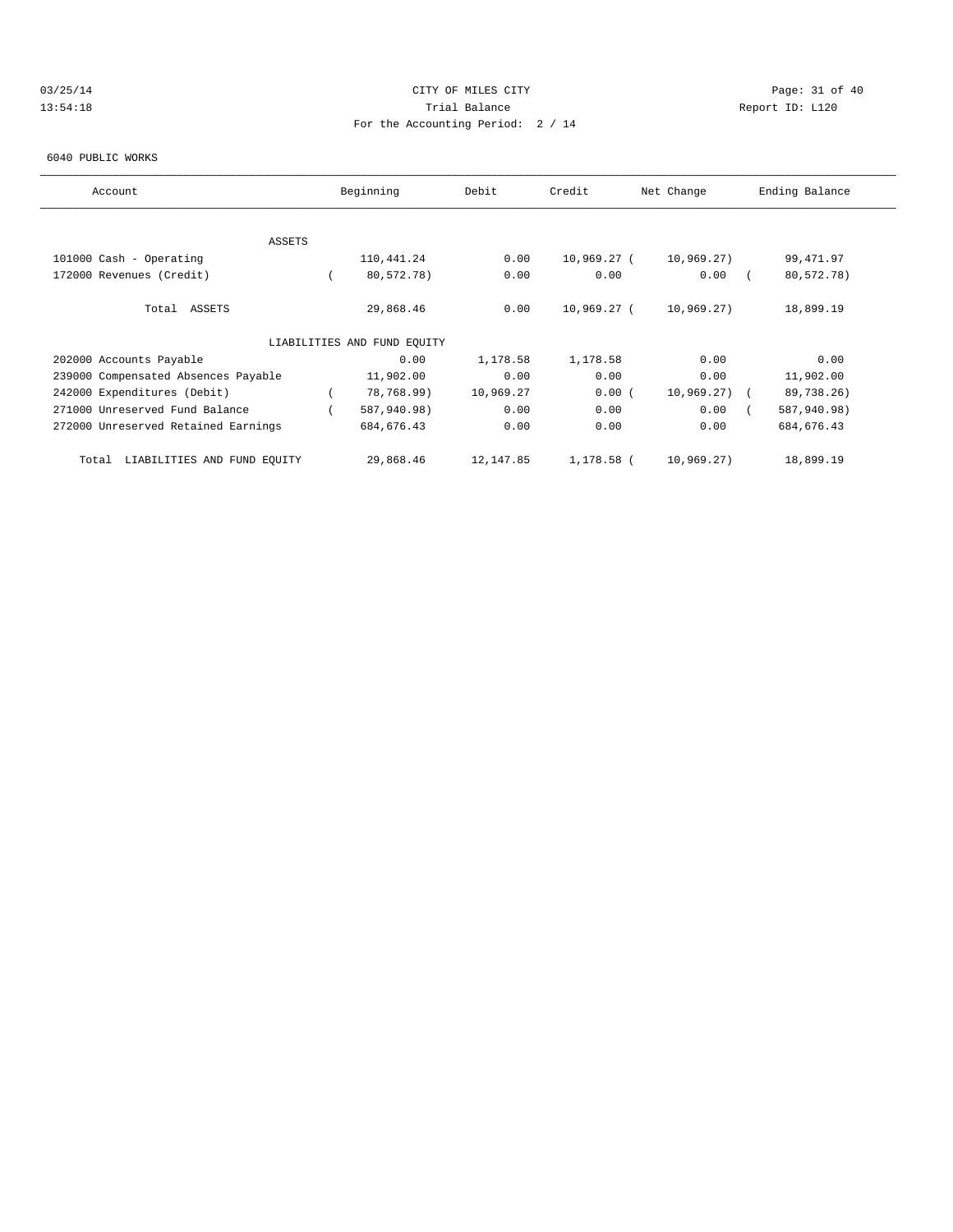## 03/25/14 Page: 32 of 40 13:54:18 Trial Balance Report ID: L120 For the Accounting Period: 2 / 14

# 7370 TBID

| Account                              | Beginning                   | Debit    | Credit   | Net Change | Ending Balance |
|--------------------------------------|-----------------------------|----------|----------|------------|----------------|
|                                      |                             |          |          |            |                |
| ASSETS                               |                             |          |          |            |                |
| 101000 Cash - Operating              | 0.00                        | 3,463.00 | 3,463.00 | 0.00       | 0.00           |
| Total ASSETS                         | 0.00                        | 3,463.00 | 3,463.00 | 0.00       | 0.00           |
|                                      | LIABILITIES AND FUND EQUITY |          |          |            |                |
| 202000 Accounts Payable              | 0.00                        | 3,463.00 | 3,463.00 | 0.00       | 0.00           |
| 212500 Due to Others                 | 0.00                        | 3,463.00 | 3,463.00 | 0.00       | 0.00           |
| Total<br>LIABILITIES AND FUND EQUITY | 0.00                        | 6,926.00 | 6,926.00 | 0.00       | 0.00           |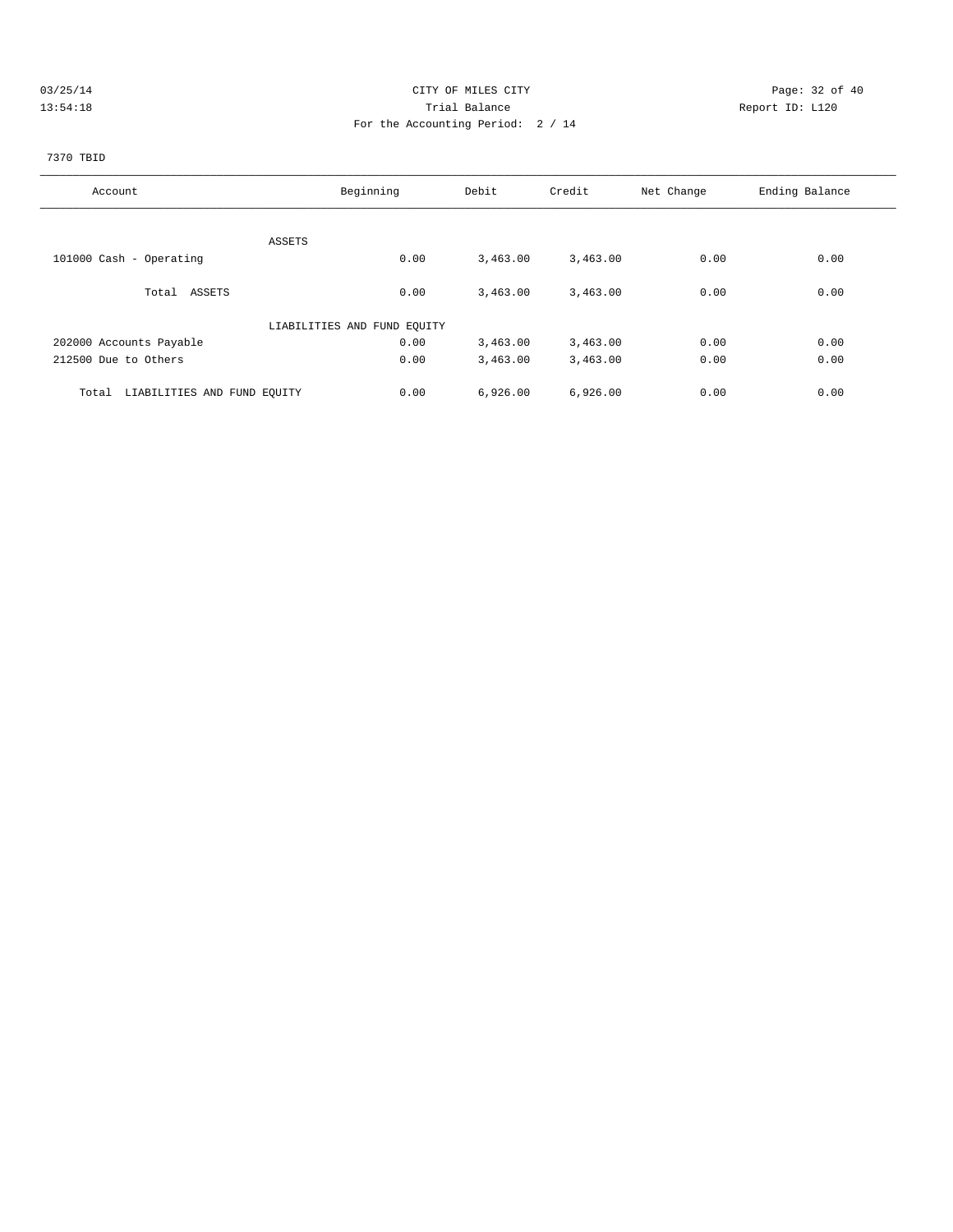| 03/25/14 | CITY OF MILES CITY                |                 | Page: 33 of 40 |
|----------|-----------------------------------|-----------------|----------------|
| 13:54:18 | Trial Balance                     | Report ID: L120 |                |
|          | For the Accounting Period: 2 / 14 |                 |                |

7467 Law Enforcement Academy Surcharge

| Account                                   | Beginning                   | Debit  | Credit | Net Change | Ending Balance |
|-------------------------------------------|-----------------------------|--------|--------|------------|----------------|
| ASSETS                                    |                             |        |        |            |                |
| 101000 Cash - Operating                   | 435.00                      | 869.00 | 0.00   | 869.00     | 1,304.00       |
| ASSETS<br>Total                           | 435.00                      | 869.00 | 0.00   | 869.00     | 1,304.00       |
|                                           | LIABILITIES AND FUND EQUITY |        |        |            |                |
| 212200 Due to Federal, Soc Sec & Medicare | 435.00                      | 0.00   | 869.00 | 869.00     | 1,304.00       |
| LIABILITIES AND FUND EQUITY<br>Total      | 435.00                      | 0.00   | 869.00 | 869.00     | 1,304.00       |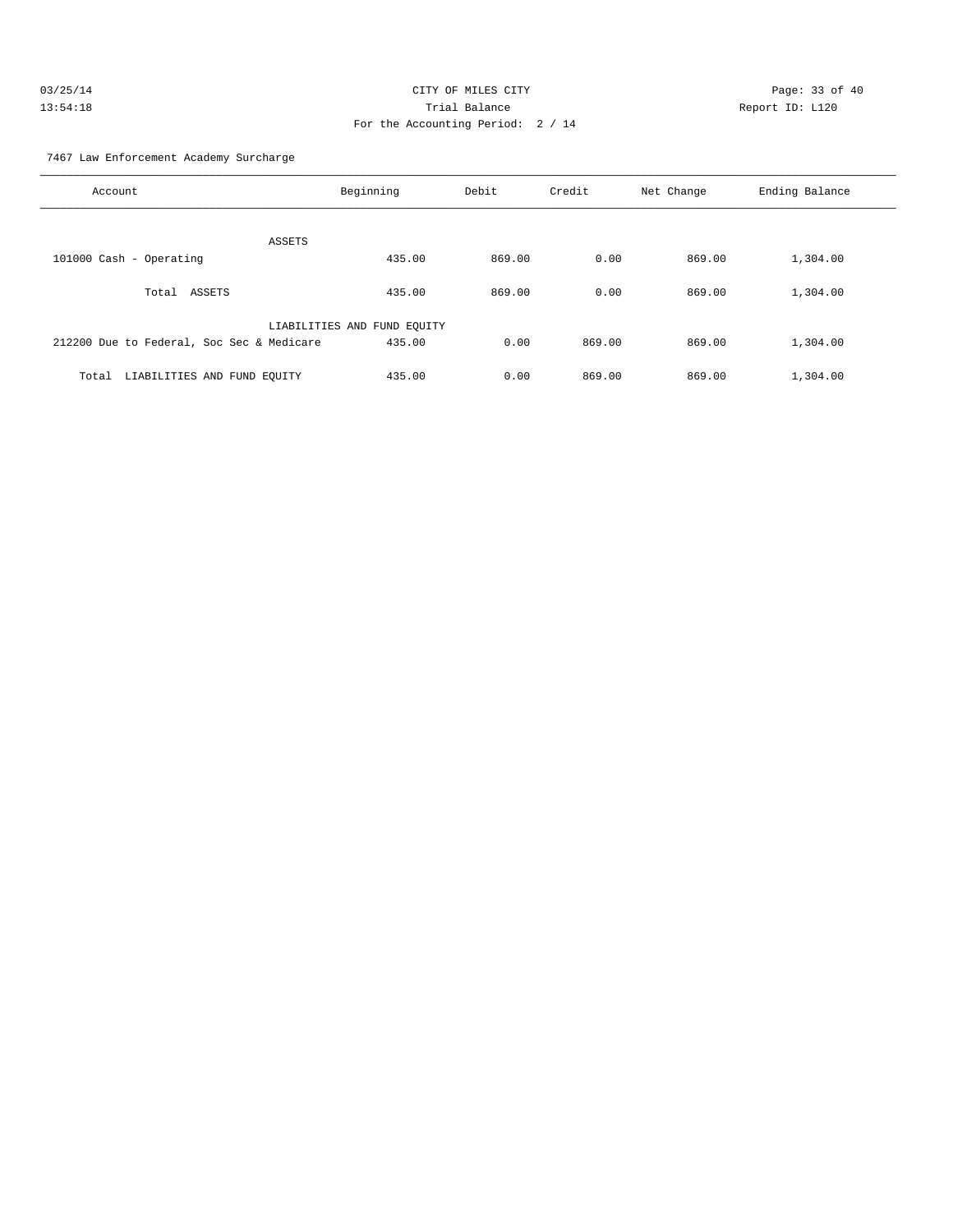| 03/25/14 | CITY OF MILES CITY                | Page: 34 of 40  |
|----------|-----------------------------------|-----------------|
| 13:54:18 | Trial Balance                     | Report ID: L120 |
|          | For the Accounting Period: 2 / 14 |                 |

7471 CIVIL LEGAL ASSIST/VICTIM DOM VIOLENCE PROG

| Account                              | Beginning                   | Debit    | Credit   | Net Change | Ending Balance |
|--------------------------------------|-----------------------------|----------|----------|------------|----------------|
| ASSETS                               |                             |          |          |            |                |
| 101000 Cash - Operating              | 588.00                      | 1,380.50 | 0.00     | 1,380.50   | 1,968.50       |
| ASSETS<br>Total                      | 588.00                      | 1,380.50 | 0.00     | 1,380.50   | 1,968.50       |
|                                      | LIABILITIES AND FUND EQUITY |          |          |            |                |
| 212500 Due to Others                 | 588.00                      | 0.00     | 1,380.50 | 1,380.50   | 1,968.50       |
| LIABILITIES AND FUND EOUITY<br>Total | 588.00                      | 0.00     | 1,380.50 | 1,380.50   | 1,968.50       |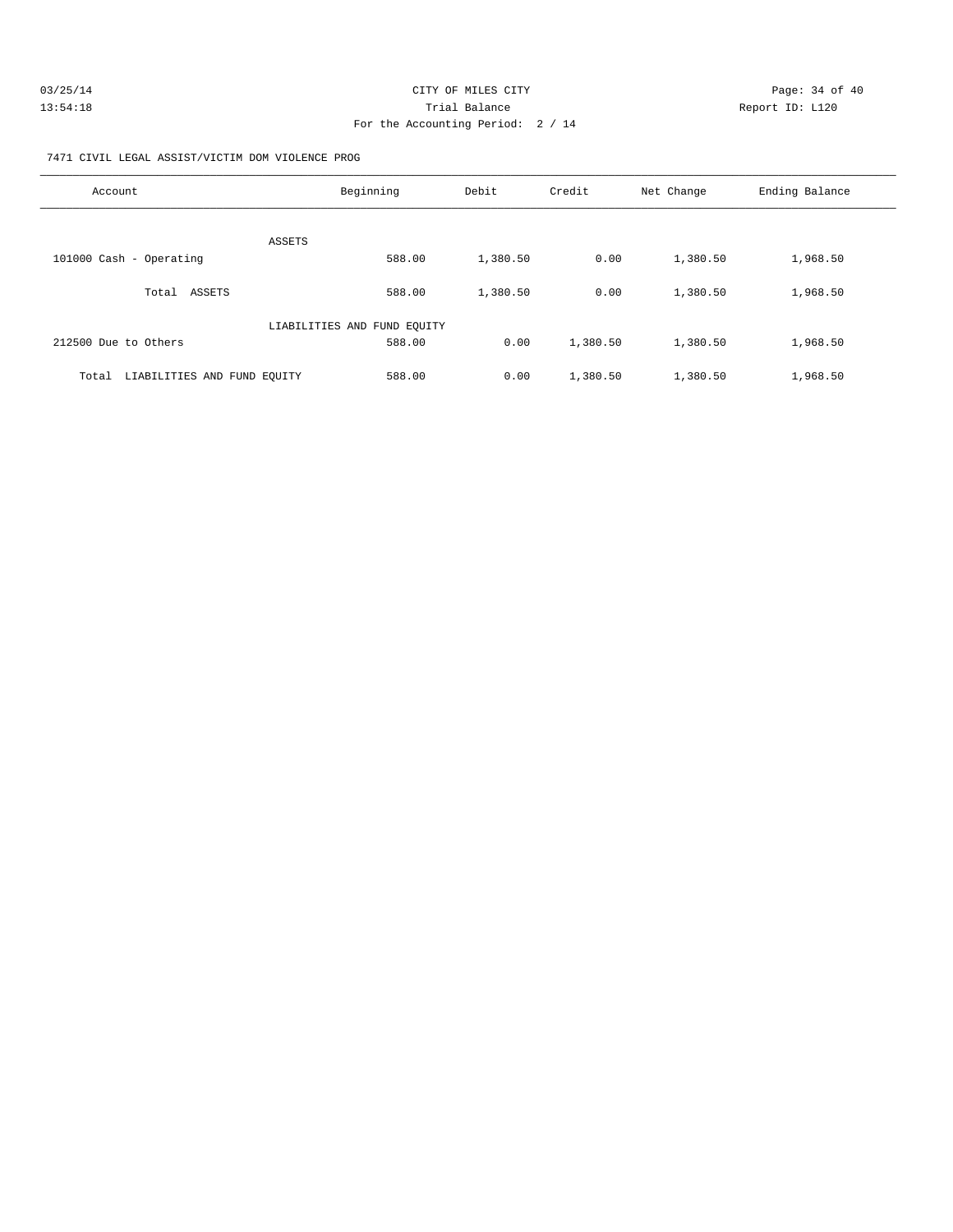## 03/25/14 Page: 35 of 40 13:54:18 Trial Balance Report ID: L120 For the Accounting Period: 2 / 14

7910 PAYROLL FUND

| Account                                   | Beginning                   | Debit      | Credit      | Net Change | Ending Balance |  |
|-------------------------------------------|-----------------------------|------------|-------------|------------|----------------|--|
|                                           |                             |            |             |            |                |  |
| <b>ASSETS</b>                             |                             |            |             |            |                |  |
| 101000 Cash - Operating                   | 89,725.78                   | 444,319.89 | 426,457.10  | 17,862.79  | 107,588.57     |  |
| Total ASSETS                              | 89,725.78                   | 444,319.89 | 426,457.10  | 17,862.79  | 107,588.57     |  |
|                                           | LIABILITIES AND FUND EQUITY |            |             |            |                |  |
| 201000 Warrants Payable                   | 75,588.09                   | 99,581.37  | 103,154.91  | 3,573.54   | 79,161.63      |  |
| 212200 Due to Federal, Soc Sec & Medicare | 0.00                        | 62,743.75  | 62,743.75   | 0.00       | 0.00           |  |
| 212202 Due to State Unemployment          | 1,466.57                    | 0.00       | 1,482.13    | 1,482.13   | 2,948.70       |  |
| 212203 Due to Worker's Compensation       | 12,671.12                   | 0.00       | 12,807.12   | 12,807.12  | 25, 478.24     |  |
| 212204 Due to State Income Tax            | 0.00                        | 14,317.00  | 14,317.00   | 0.00       | 0.00           |  |
| 212205 due to MPORS-GABA                  | 0.00                        | 15, 178.33 | 15, 178. 33 | 0.00       | 0.00           |  |
| 212207 Due to AFLAC, AFLAC PRETAX         | 0.00                        | 340.31     | 340.31      | 0.00       | 0.00           |  |
| 212208 Due to Health Ins, Dental, Vision  | 0.00                        | 53,108.15  | 53,108.15   | 0.00       | 0.00           |  |
| 212209 Due to PERS Retirement             | 0.00                        | 30,095.41  | 30,095.41   | 0.00       | 0.00           |  |
| 212210 Due to FURS-GABA Retirement        | 0.00                        | 12,273.12  | 12, 273. 12 | 0.00       | 0.00           |  |
| Total LIABILITIES AND FUND EQUITY         | 89,725.78                   | 287,637.44 | 305,500.23  | 17,862.79  | 107,588.57     |  |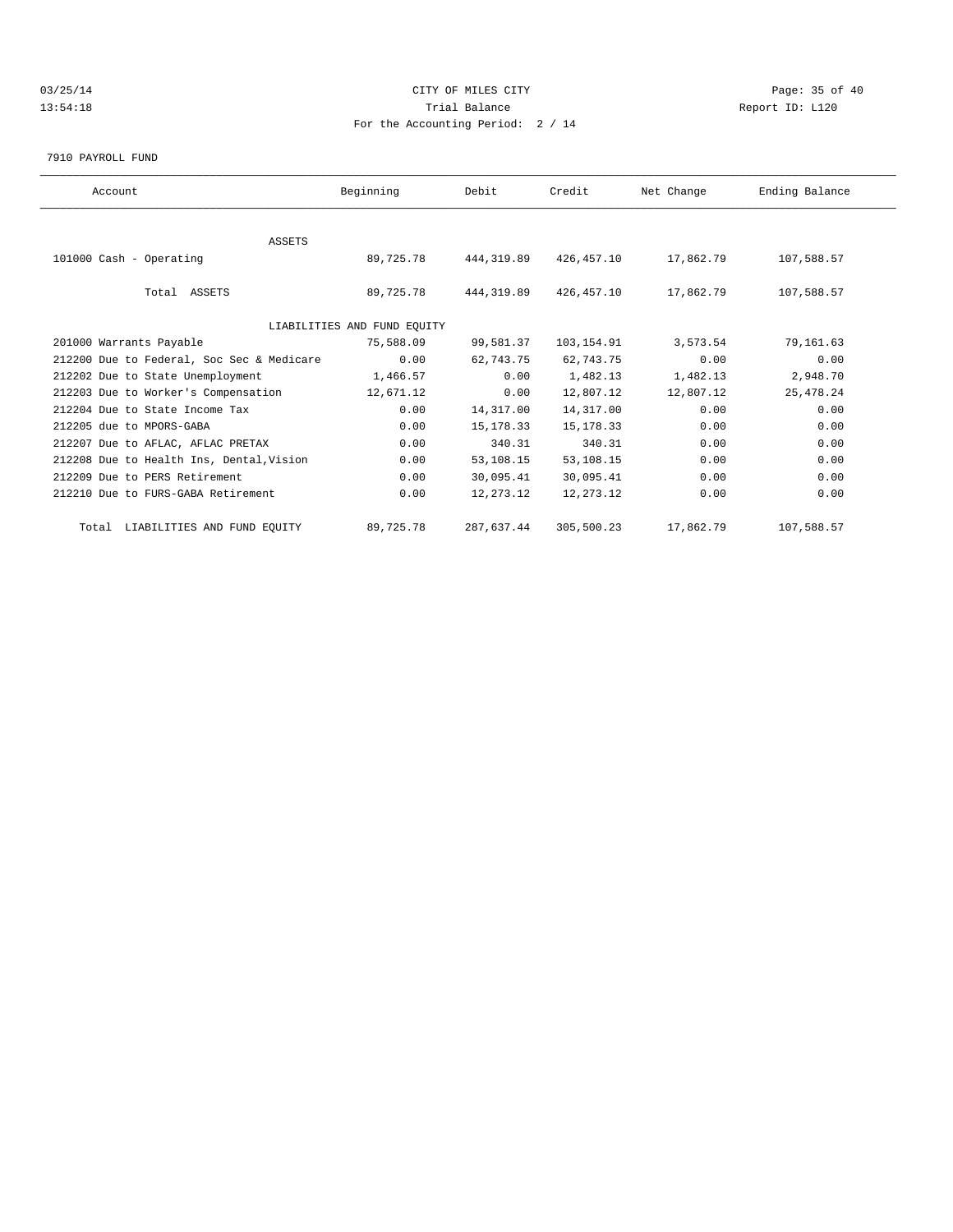| 03/25/14 | CITY OF MILES CITY                | Page: 36 of 40  |
|----------|-----------------------------------|-----------------|
| 13:54:18 | Trial Balance                     | Report ID: L120 |
|          | For the Accounting Period: 2 / 14 |                 |
|          |                                   |                 |

#### 7930 CLAIMS FUND

| Account                              | Beginning                   | Debit      | Credit       | Net Change   | Ending Balance |
|--------------------------------------|-----------------------------|------------|--------------|--------------|----------------|
| ASSETS                               |                             |            |              |              |                |
| 101000 Cash - Operating              | 199, 117.47                 | 240,538.16 | 300,927.99 ( | 60, 389, 83) | 138,727.64     |
| ASSETS<br>Total                      | 199, 117, 47                | 240,538.16 | 300,927.99 ( | 60, 389, 83) | 138,727.64     |
|                                      | LIABILITIES AND FUND EQUITY |            |              |              |                |
| 201000 Warrants Payable              | 199, 117.47                 | 300,927.99 | 240,538.16 ( | 60, 389, 83) | 138,727.64     |
| LIABILITIES AND FUND EQUITY<br>Total | 199, 117.47                 | 300,927.99 | 240,538.16 ( | 60, 389.83)  | 138,727.64     |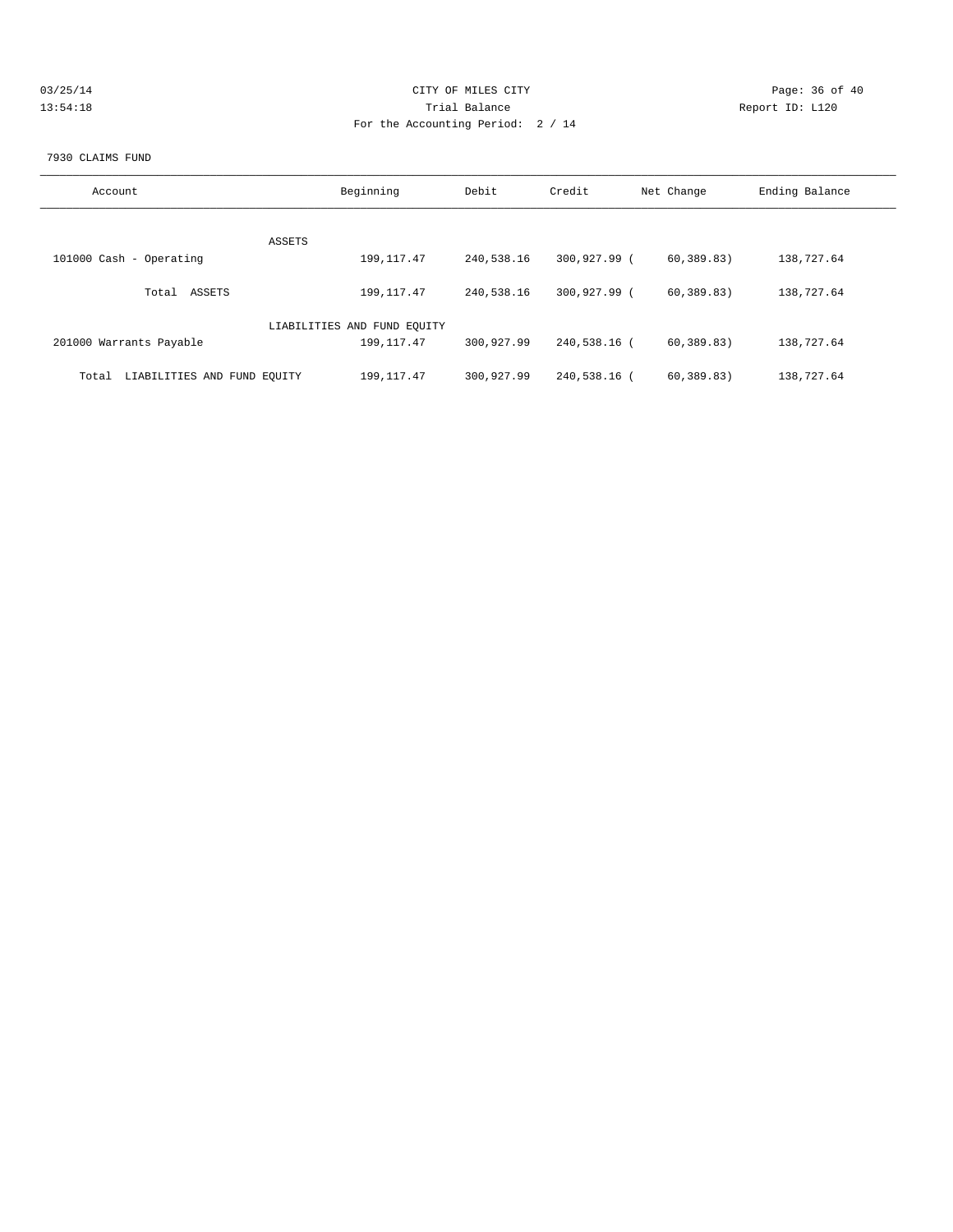| 03/25/14 | CITY OF MILES CITY                | Page: 37 of 40  |
|----------|-----------------------------------|-----------------|
| 13:54:18 | Trial Balance                     | Report ID: L120 |
|          | For the Accounting Period: 2 / 14 |                 |

7980 CUSTER CO WATER & SEWER DISTRICT

| Account                                 | Beginning                   | Debit     | Credit    | Net Change | Ending Balance |
|-----------------------------------------|-----------------------------|-----------|-----------|------------|----------------|
|                                         |                             |           |           |            |                |
| ASSETS                                  |                             |           |           |            |                |
| 101000 Cash - Operating                 | 0.00                        | 10,722.27 | 10,722.27 | 0.00       | 0.00           |
| 122000 Accounts Receivable              | 13,169.90                   | 10,981.48 | 10,722.27 | 259.21     | 13,429.11      |
| Total ASSETS                            | 13,169.90                   | 21,703.75 | 21,444.54 | 259.21     | 13,429.11      |
|                                         | LIABILITIES AND FUND EQUITY |           |           |            |                |
| 202000 Accounts Payable                 | 0.00                        | 10,722.27 | 10,722.27 | 0.00       | 0.00           |
| 211020 Due to Custer Water & Sewer Dist | 13,169.90                   | 10,722.27 | 10,981.48 | 259.21     | 13,429.11      |
| LIABILITIES AND FUND EQUITY<br>Total    | 13,169.90                   | 21,444.54 | 21,703.75 | 259.21     | 13,429.11      |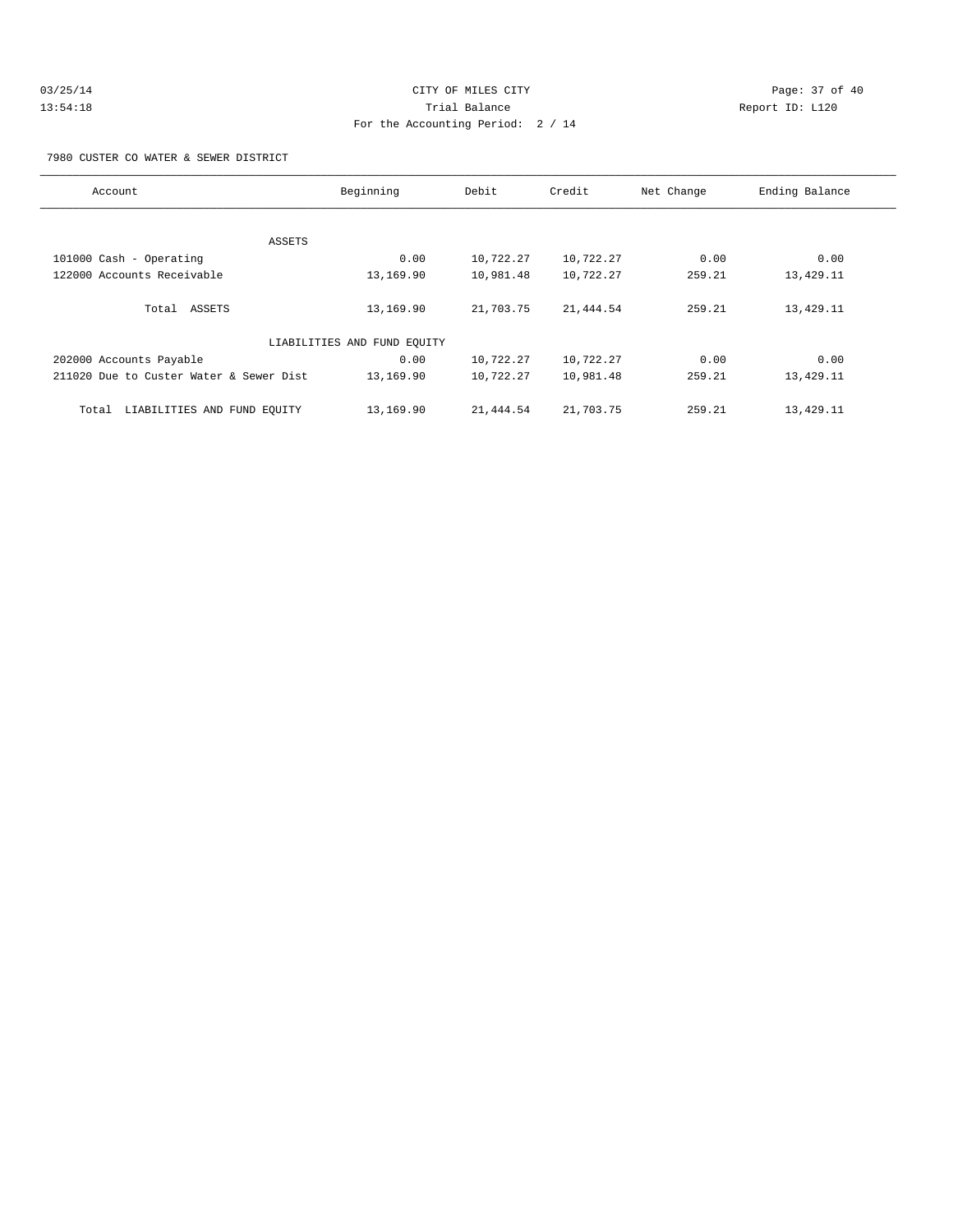| 03/25/14 | CITY OF MILES CITY                | Page: 38 of 40  |
|----------|-----------------------------------|-----------------|
| 13:54:18 | Trial Balance                     | Report ID: L120 |
|          | For the Accounting Period: 2 / 14 |                 |

7981 Interest Clearing

| Account                           | Beginning                   | Debit    | Credit     | Net Change | Ending Balance |
|-----------------------------------|-----------------------------|----------|------------|------------|----------------|
| ASSETS                            |                             |          |            |            |                |
| 101000 Cash - Operating           | 1,059.11                    | 927.57   | 1,986.68 ( | 1,059.11)  | 0.00           |
| Total ASSETS                      | 1,059.11                    | 927.57   | 1,986.68 ( | 1,059.11)  | 0.00           |
|                                   | LIABILITIES AND FUND EQUITY |          |            |            |                |
| 212500 Due to Others              | 1,059.11                    | 1,986.68 | 927.57 (   | 1,059.11)  | 0.00           |
| Total LIABILITIES AND FUND EQUITY | 1,059.11                    | 1,986.68 | $927.57$ ( | 1,059.11)  | 0.00           |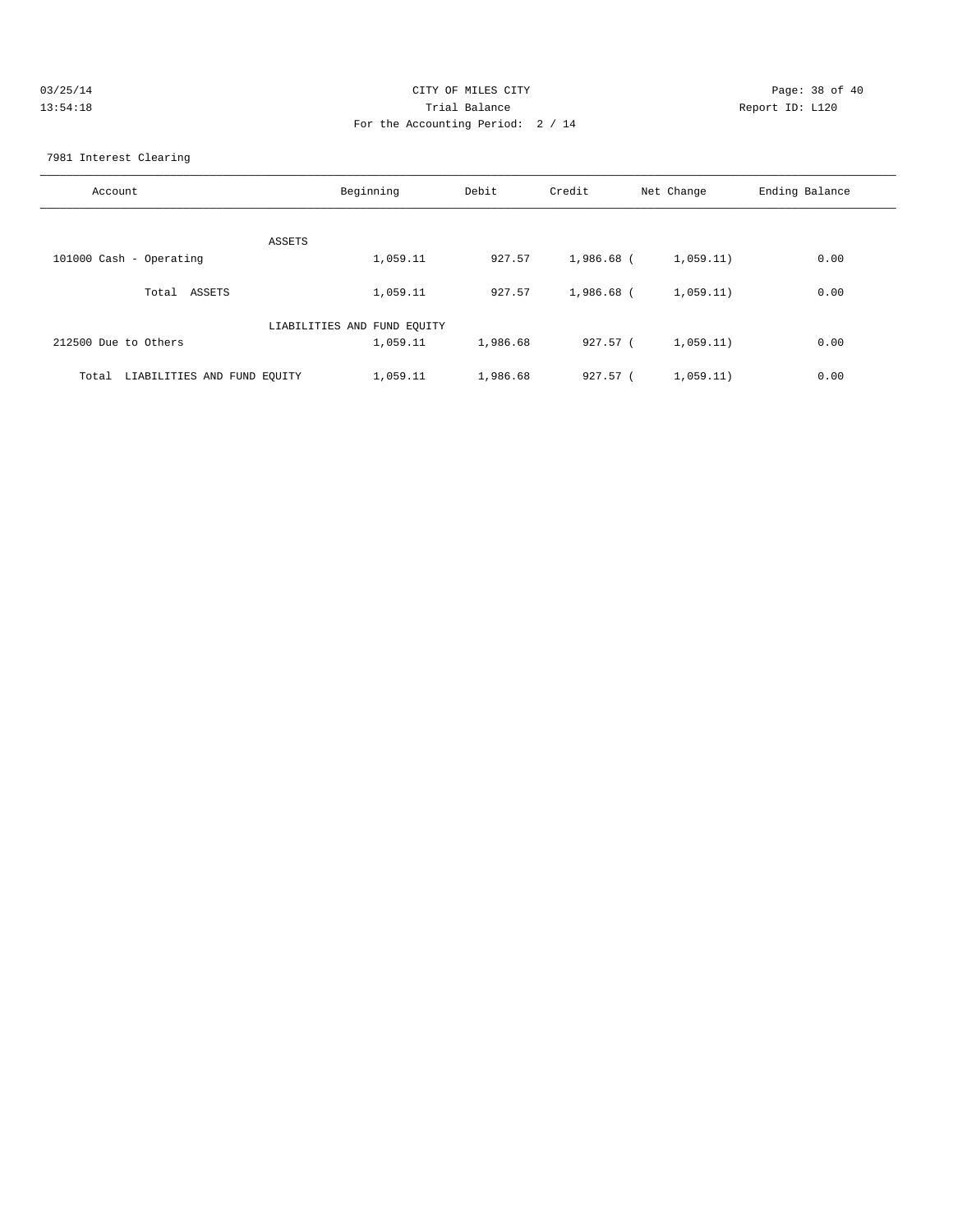| 03/25/14 |  |
|----------|--|
| 13:54:18 |  |

# CITY OF MILES CITY CONTROL CONTROL CONTROL CONTROL CITY Trial Balance and Communicated Report ID: L120 For the Accounting Period: 2 / 14

#### 9000 GENERAL FIXED ASSETS GROUP OF ACCOUNTS FUND

| Account                                                    | Beginning                   | Debit | Credit | Net Change | Ending Balance    |
|------------------------------------------------------------|-----------------------------|-------|--------|------------|-------------------|
| ASSETS                                                     |                             |       |        |            |                   |
| 181000 Land                                                | 526,599.00                  | 0.00  | 0.00   | 0.00       | 526,599.00        |
| 182000 Buildings                                           | 1,986,836.00                | 0.00  | 0.00   | 0.00       | 1,986,836.00      |
| 182100 Allowance for Depr - Buildings (Cre(                | 684,991.00)                 | 0.00  | 0.00   | 0.00       | 684,991.00)       |
| 186000 Machinery and Equipment                             | 3,038,732.00                | 0.00  | 0.00   | 0.00       | 3,038,732.00      |
| 186100 Allowance for Depr - Machinery & Eq(                | 1,463,750.00                | 0.00  | 0.00   | 0.00       | (1, 463, 750.00)  |
| 187000 Infrastructure                                      | 33,670,108.00               | 0.00  | 0.00   | 0.00       | 33,670,108.00     |
| 187100 Allowance For Depreciation - Infras( 16,321,771.00) |                             | 0.00  | 0.00   | 0.00       | (16, 321, 771.00) |
| Total ASSETS                                               | 20,751,763.00               | 0.00  | 0.00   | 0.00       | 20,751,763.00     |
|                                                            | LIABILITIES AND FUND EQUITY |       |        |            |                   |
| 280000 INVESTMENT IN GENERAL FIXED ASSETS                  | 20,751,763.00               | 0.00  | 0.00   | 0.00       | 20,751,763.00     |
| LIABILITIES AND FUND EOUITY<br>Total                       | 20,751,763.00               | 0.00  | 0.00   | 0.00       | 20, 751, 763.00   |